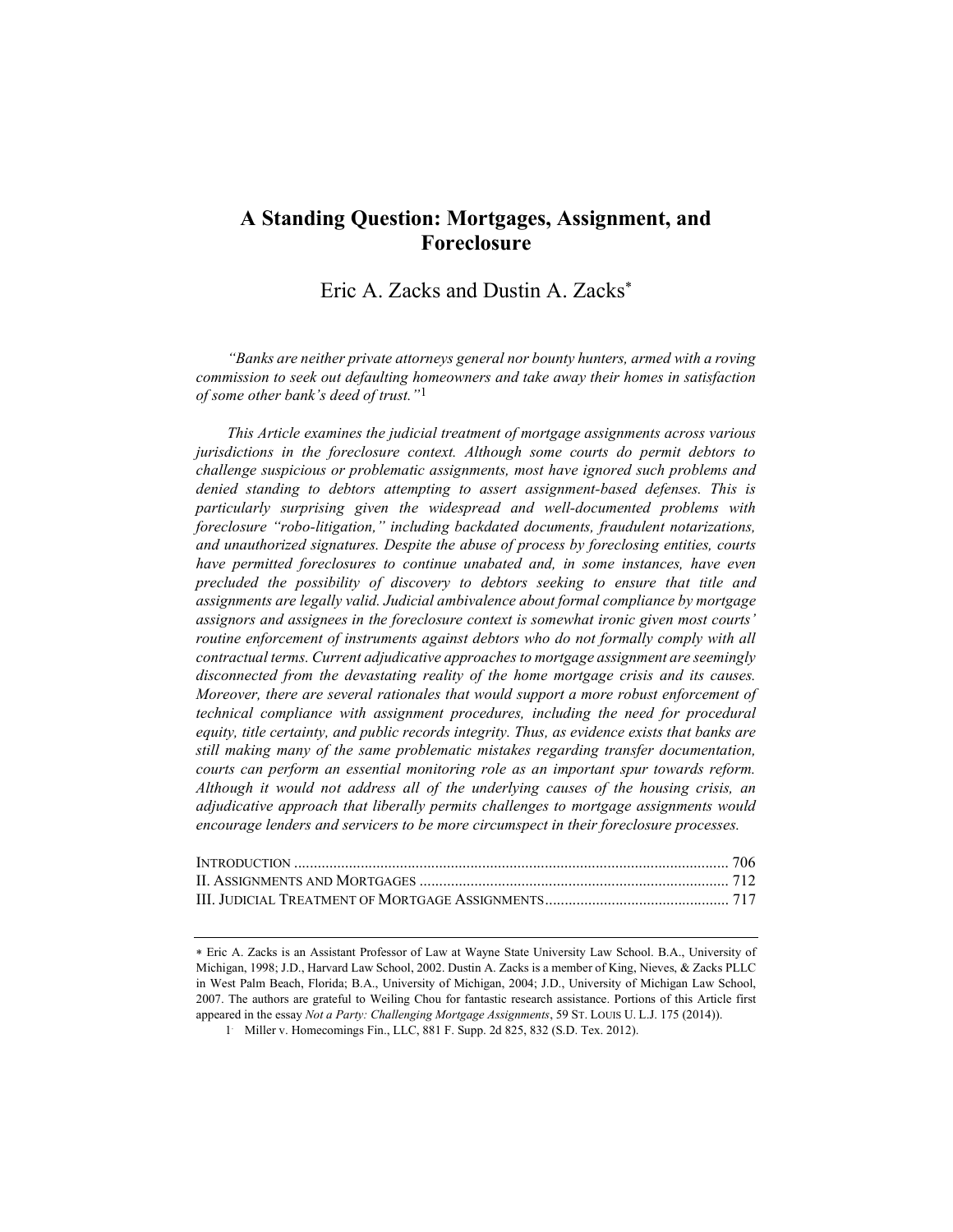706 The Journal of Corporation Law [Vol. 40:3

## **INTRODUCTION**

Determining when to require strict and formal compliance with procedures or process when adjudicating substantive rights is, admittedly, a difficult problem. The procedures protecting contract or property rights can be administered conservatively or liberally, depending on the adjudicator's disposition or opinion regarding the proper substantive outcome. When important or even fundamental rights are involved, adjudicators, in their ostensibly neutral or impassive roles, should reasonably be expected to refrain from prejudging the merits of any such litigation. This may be particularly true in those instances when the ex ante transaction process, as well as the ex post enforcement process, was dominated by only one party.

This dilemma has played out in fantastic fashion during the mortgage foreclosure crisis. First, lenders and their originators were able to assign and transfer loans with few, if any, restrictions.<sup>2</sup> When the housing market crashed, mortgagees and their assignees, again utilizing the formal instruments of contract that dictate when a party has defaulted under an obligation, sought to foreclose upon the residential properties.<sup>3</sup> In the rush to originate and assign as many mortgages as possible, and in the face of an overwhelming volume of foreclosures to be processed, mortgagees and their assignees often failed to assign the mortgages properly and, in some instances, committed fraud or other unauthorized acts in order to correct the assignment paper trail.<sup>4</sup>

These are not merely hypothetical or isolated issues. The crash of the housing bubble brought countless documentation issues to light in the foreclosure context.<sup>5</sup> One such "lightning rod" for criticism was Mortgage Electronic Registration Systems, Inc. (MERS), the corporation utilized as a mechanism by which lenders and servicers were able to

<sup>2.</sup> Alan M. White, Losing the Paper - Mortgage Assignments, Note Transfers and Consumer Protection, 24 LOY. CONSUMER L. REV. 468, 486 (2012) (detailing the many methods for transferring notes and mortgages).

 <sup>3.</sup> Nolan Robinson, The Case Against Allowing Mortgage Electronic Registration Systems, Inc. (MERS) to Initiate Foreclosure Proceedings, 32 CARDOZO L. REV. 1621, 1623 (2011) ("One unfortunate byproduct of the subprime mortgage crisis has been a dramatic increase in the number of American homeowners facing foreclosure."); Ruth Simon, Banks Ramp Up Foreclosures—Increase Poses Threat to Home Prices; Delinquent Borrowers Face New Scrutiny, WALL ST. J., Apr. 15, 2009, at A1 ("Some of the nation's largest mortgage companies are stepping up foreclosures on delinquent homeowners. That will likely lead to more Americans losing their homes just as the Obama administration's housing-rescue plan gets into gear. J.P. Morgan Chase &Co. [sic], Wells Fargo &Co. [sic], Fannie Mae and Freddie Mac all say they have increased foreclosure activity in recent weeks. Those companies say they have lifted internal moratoriums which temporarily halted foreclosures.").

<sup>4.</sup> See generally White, supra note 2, at 492 (detailing the questionable methods of assignment with respect to home mortgages).

 <sup>5.</sup> See, e.g., Dustin A. Zacks, Robo-Litigation, 60 CLEV. ST. L. REV. 867 (2013) (describing assignment problems caused by lenders, law firms, and their respective agents).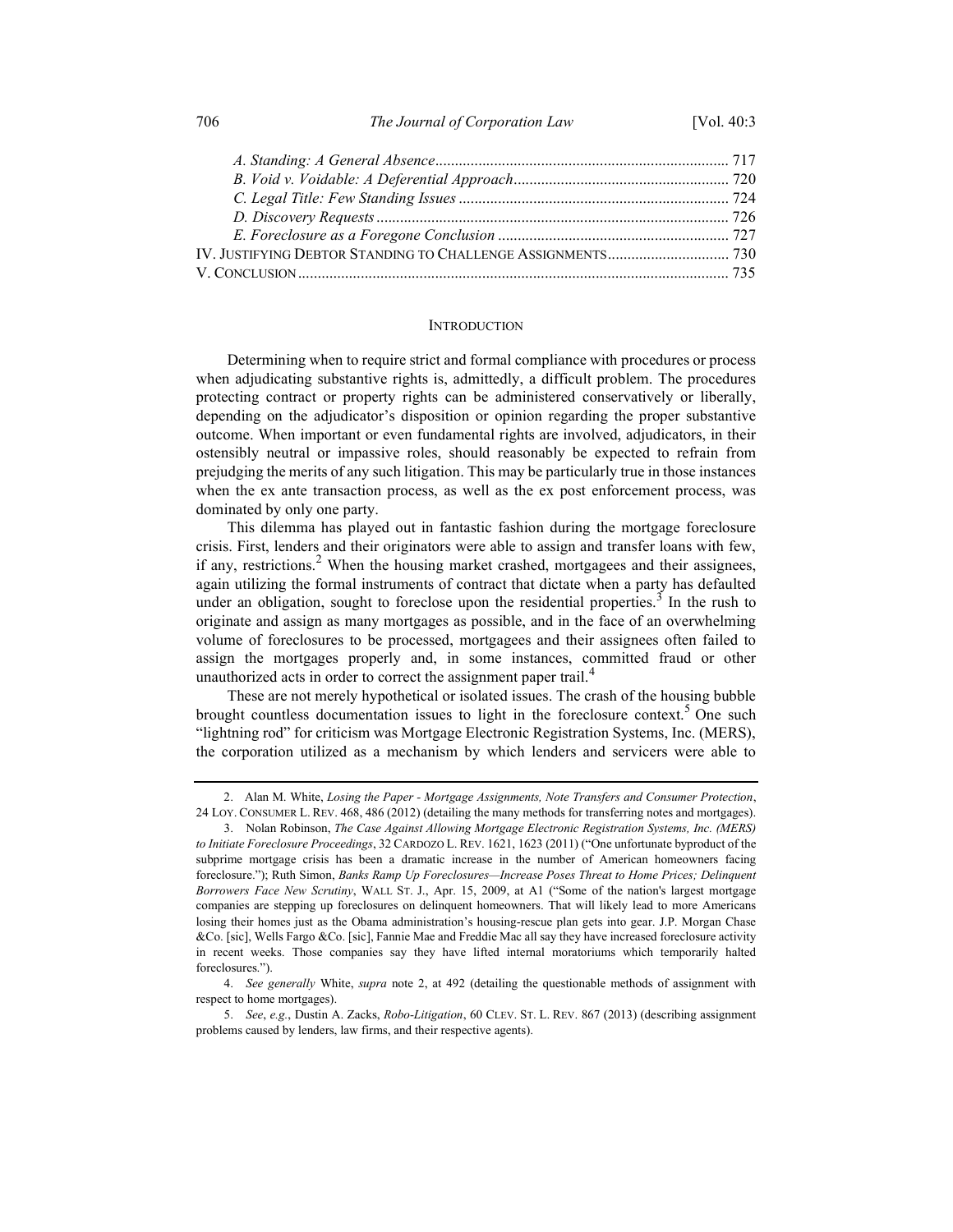document loan transfers electronically and to produce assignments more easily while avoiding recording requirements. Even law firms representing allegedly malfeasant lenders did not escape the foreclosure documentation problems unscathed.<sup>7</sup>

The oft-alleged documentation errors are not relevant solely to individual litigants and law firms, but to the housing market as a whole. The factory-like production of assignments assisted lenders in securitizing loans more easily and inexpensively, which ostensibly lowered mortgage costs and increased home ownership during the rise of the American real estate market in the  $2000s$ .<sup>8</sup> These increased numbers of assignments mean that increased enforcement of formality in assignments, then, could potentially affect the housing market in a significant way through altering the foreclosure process on a large number of delinquent loans.

If a judicial system intends to treat debtors as being responsible for complying with the terms of the mortgage contract itself, it would be reasonable to expect that system to demand that the other parties to the contract abide by similar formalism. In somewhat counterintuitive fashion, however, courts have permitted mortgagees and their assignees to subvert, supplant, and circumvent the very formalities that they utilize to foreclose upon the debtors in the first place.<sup>9</sup> The legal system attempts to enforce loan contracts and the underlying mortgages against debtors in almost each instance, regardless of the predatory, subprime, complex, or hidden nature of the terms of the home  $\alpha$  loan.<sup>10</sup> The basis for this enforcement is that the debtor executed a formal instrument, and one of the basic rules of contract law is that the executing party will be bound by the contract that she executes even if she did not read it.<sup>11</sup> Regardless of how substantively unfair the home loan transaction may appear, classical and neo-classical contract law theory, as well as certain economic schools of thought, suggest enforcement is appropriate based on the "voluntariness" of the transaction.12 Nevertheless, the concern for enforcement and formalism unexpectedly

9. See infra Section III (discussing the challenges that debtors face in raising defenses to foreclosures).

10. See infra Section III (discussing the challenges debtors face in raising issues of fraud and voidability with respect to home loan contracts).

11. E. ALLAN FARNSWORTH, CONTRACTS § 4.26 (4th ed. 2004) ("A party that signs an agreement is regarded as manifesting assent to it and may not later complain about not having read or understood it, even if the agreement is on the other party's standard form").

12. Randy E. Barnett, A Consent Theory of Contract, 86 COLUM. L. REV. 269, 300 (1986) ("In sum, legal enforcement [of a contract] is morally justified because the promisor voluntarily performed acts that conveyed her intention to create a legally enforceable obligation by transferring alienable rights."); Jon Hanson & David Yosifon, The Situational Character: A Critical Realist Perspective on the Human Animal, 93 GEO. L.J. 1, 9 (2004) ("[E]conomists in general and legal economists in particular have indeed applied dispositionist assumptions  $unflinchingly$ —that is, without the self-suspicion and rigorous inspection that social science would demand. . . . [B]ecause their dispositionist assumptions seem so intuitively plausible, and so fundamental to our sense of ourselves, that they are beyond question."); Elaine A. Welle, Freedom of Contract and the Securities Laws: Opting Out of Securities Regulation by Private Agreement, 56 WASH. & LEE L. REV. 519, 576 (1999) (observing

 <sup>6.</sup> Scot J. Paltrow, Facing Criticism, MERS Cuts Role in Foreclosures, REUTERS (July 27, 2011), http://www.reuters.com/article/2011/07/27/us-mers-foreclosure-idUSTRE76Q67L20110727.

 <sup>7.</sup> Zacks, supra note 5, at 867.

 <sup>8.</sup> Robinson, supra note 3, at 1634 ("MERS's popularity among its members is not surprising, given that over ninety-five percent of residential mortgages are securitized. Mortgage industry leaders are quick to point out the system's benefits to both lenders and borrowers. As noted above, before MERS was created, the process of assigning a mortgage was burdensome and costly, as each assignment had to be individually drafted and recorded in the proper county clerk's office. Lenders incurred substantial transactional costs, which they passed on to their customers. By one account, these expenses added an extra thirty dollars to the price of the average residential mortgage transaction, and even more if mistakes were made.").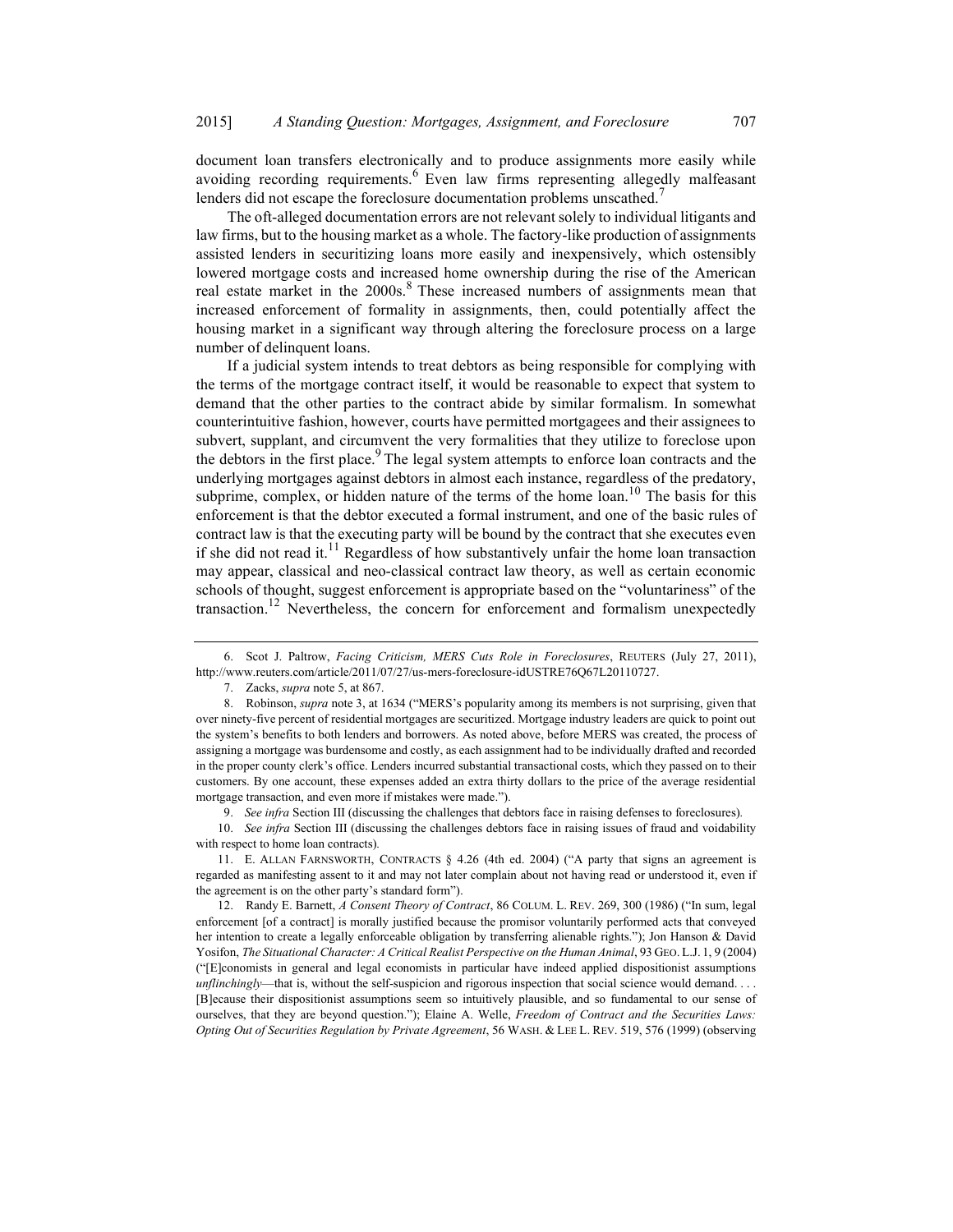melts away when it is the foreclosing party that has not complied with all of the formalities of the contracting process.<sup>13</sup>

Accordingly, this Article examines the judicial treatment of mortgage assignments across various jurisdictions in the foreclosure context. To date, courts have been unable to generate a cohesive framework for addressing deficiencies in assignments of mortgagerelated documents.<sup>14</sup> Courts have adopted a variety of approaches, none of which appears to recognize the need for procedural fairness, title certainty, and public records integrity.<sup>15</sup> Although some courts do permit debtors to challenge suspicious or problematic assignments, most courts have ignored such problems and prevented debtors from ensuring and demanding contractual compliance.<sup>16</sup>

For example, many courts begin with the basic proposition that a third party cannot assert rights or defenses under a contract that belong to another party.<sup>17</sup> Accordingly, if a court views the contract assignment as a distinct contract between the assignee and the assignor, then the obligor under the original contract cannot complain about defects in the purported assignment.<sup>18</sup> The right to raise such complaints would belong to the assignor and, in the absence of such complaints, the assignee is free to enforce the contract against the obligor as if the assignee were the assignor.<sup>19</sup> In the mortgage assignment context, this has led many courts to conclude that debtors do not have any standing to raise questions about the validity of mortgage assignments, regardless of whether such assignments occurred prior to the commencement of the foreclosure proceedings.<sup>20</sup>

The basic problem in this approach, however, is that it assumes that the assignment is valid. It is not (as some have claimed) as though the debtor is demanding that the assignee prove that the assignment is valid; instead, the debtor herself is asking permission to demonstrate that as a matter of law the assignment is not valid. It is not clear why a debtor, particularly one in the circumstances of being foreclosed upon, should not have the chance to prove assertions that a fundamental document permitting the foreclosure is invalid.

Some courts, of course, have recognized this problem and have sought to find a middle

19. Livonia Prop. Holdings, 717 F. Supp. 2d at 737.

that "[t]he classical ideal of 'freedom of contract' depends entirely on an obviously unrealistic model of contract formation where all transactions are negotiated by sophisticated, fully-informed parties of equal bargaining power, capable of protecting their own self-interests and of arriving at mutually beneficial agreements that will maximize utility for both parties. . . . Unfortunately, this model and its underlying assumptions do not reflect reality") (citation omitted).

<sup>13.</sup> See infra Section III (discussing difficulties debtors face raising defenses to enforcing a contract when title certainty, procedural fairness, or public records issues arise).

<sup>14.</sup> See infra Section III (discussing issues debtors face in voiding contracts where there are title deficiencies).

 <sup>15.</sup> Infra Sections III and IV.

 <sup>16.</sup> See infra Section III (discussing most courts' reluctance to allow such challenges during foreclosure proceedings).

<sup>17.</sup> See, e.g., Livonia Prop. Holdings, LLC v. 12840-12976 Farmington Rd. Holdings, LLC, 717 F. Supp. 2d 724, 735 (E.D. Mich. 2010) (noting that a party must generally "assert his own legal rights and interests, and cannot rest his claim to relief on the legal rights or interests of third parties" (quoting Warth v. Seldin, 422 U.S. 490, 499 (1975))).

<sup>18.</sup> See, e.g., RICHARD A. LORD, 29 WILLISTON ON CONTRACTS § 74:50 (4th ed. 2003) ("[T]he debtor has no legal defense [based on invalidity of the assignment] . . . for it cannot be assumed that the assignor is desirous of avoiding the assignment.").

<sup>20.</sup> See id. (holding that the borrower did not have standing to challenge whether the assignments were valid); see infra Part III (describing how a plaintiff can establish standing).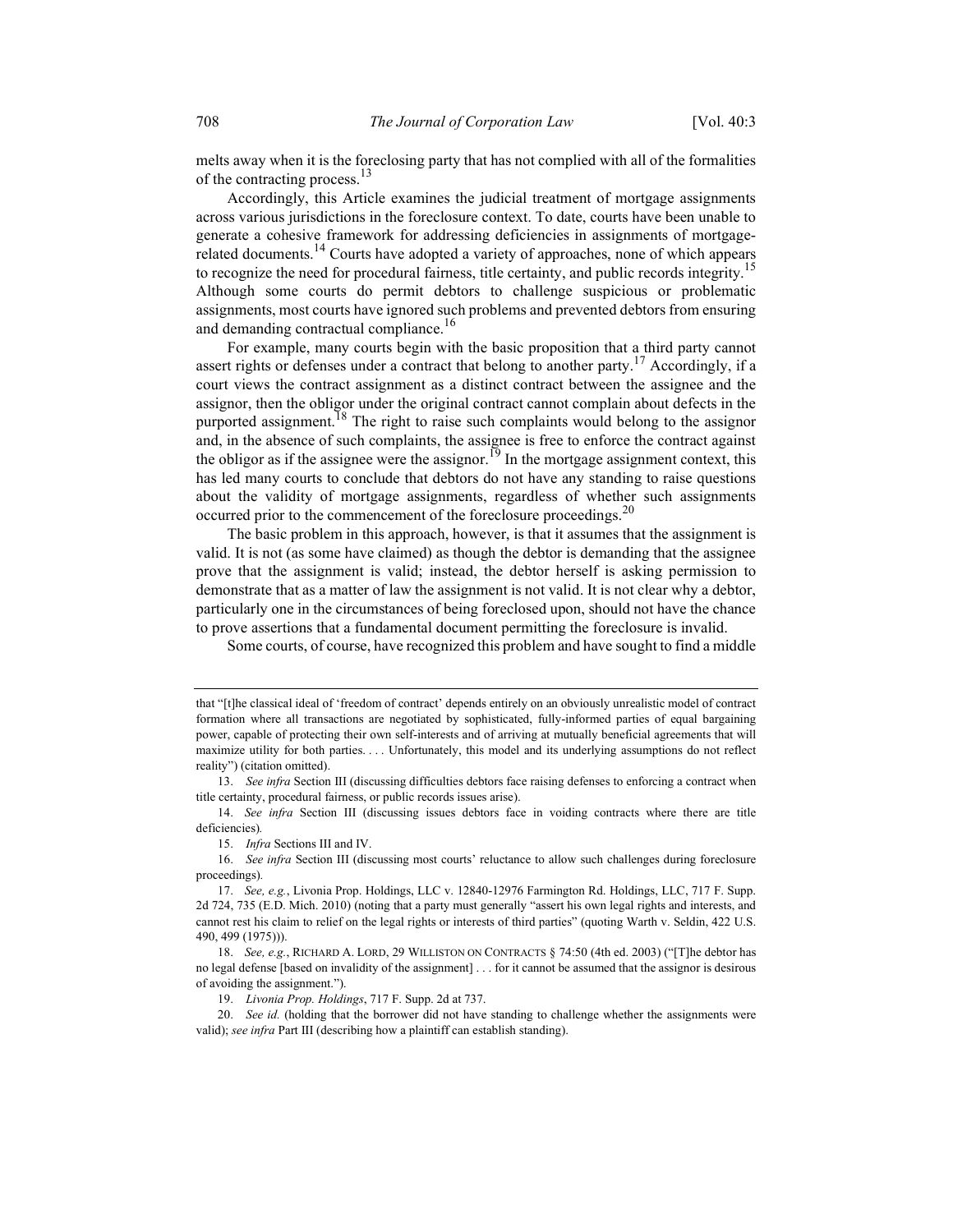ground by distinguishing between void and voidable assignments.<sup>21</sup> Under this line of reasoning, a debtor would have standing to raise defenses that would demonstrate that an assignment was void and without legal effect. $^{22}$  Correspondingly, a debtor would not have standing to raise a defense voiding the assignment if the assignor would have to exercise the defense to void the assignment (i.e., that the assignment would be legally valid if the assignor did not decide to raise the voidable defense).<sup>23</sup>

The void versus voidable distinction has had appeal across a number of jurisdictions, but it has sometimes led to confusing and inconsistent results. For example, in some courts, an unauthorized signature on an assignment would render an assignment void, while in other courts it would merely render it voidable.<sup>24</sup> Similarly, some courts have held that a false signature does not render an assignment void while others have found that it does.<sup>25</sup> Based on their conclusions about void versus voidable defenses, courts then either permit or deny debtors the standing to raise such defenses in their foreclosure proceedings.

This approach has some significant drawbacks as well as the aforementioned inconsistencies. To a large extent, the distinction merely begs the question of what kind of assignment should be respected to permit an assignee to enforce the contract against the obligor. The principle that a void assignment, unlike a voidable assignment, should not be respected does not suggest how to make a sensible distinction between the two in the context of mortgage assignments. Many courts appear to conclude that there are many fewer defenses that render an assignment void as opposed to voidable, which leaves the system in much the same place as the basic approach outlined above of denying standing to debtors.

In similar fashion, some courts use a "chain of title" approach, wherein a debtor has standing to raise a defense if it could demonstrate that the assignee never had good legal title.<sup>26</sup> As with the void versus voidable distinction, the chain of title analysis turns on what kinds of defenses a court considers sufficient to impair legal title. Courts disagree whether a missing or defective assignment is sufficient, and different jurisdictions have different

<sup>21.</sup> See, e.g., Dernier v. Mortg. Network, Inc., 87 A.3d 465, 473 (Vt. 2013) ("While we have never so held, courts in other states have qualified this strong proposition in the case of assignment of debts, explaining that a debtor may challenge the assignment of his or her debt if it is void or entirely ineffective—even if that means allowing a 'stranger to a contract' to assert reasons related to the breach of that contract. They have been careful to emphasize, however, that this exception does not allow a debtor to challenge an assignment of the debt that is merely voidable.").

 <sup>22.</sup> Id. at 474.

 <sup>23.</sup> Id.

 <sup>24.</sup> Chhun v. Mortg. Elec. Registration Sys., Inc., 84 A.3d 419, 423 (R.I. 2014) (noting that plaintiffs "alleged that the one person who signed the mortgage assignment did not have the authority to do so. . . . These allegations, if proven, could establish that the mortgage was not validly assigned, and, therefore, Aurora did not have the authority to foreclose on the property"); but see Reinagel v. Deutsche Bank Nat'l Trust Co., 735 F.3d 220, 226 (5th Cir. 2013) ("[T]he Texas Supreme Court clarified that a contract executed on behalf of a corporation by a person fraudulently purporting to be a corporate officer is, like any other unauthorized contract, not void, but merely voidable at the election of the defrauded principal").

 <sup>25.</sup> Mruk v. Mortg. Elec. Registration Sys., Inc., 82 A.3d 527, 537 (R.I. 2013) ("If correct [that, inter alia, the signature was false], any assignment of the mortgage and subsequent foreclosure would be invalid, ineffective, or void."); but see Davis v. Countrywide Home Loans, Inc., 1 F. Supp. 3d 638, 644 (S.D. Tex. 2014) (finding no standing for the debtor based on forgery allegations (on the part of the assignor's purported agent)).

 <sup>26.</sup> See, e.g., Ortiz v. Citimortgage, Inc., 954 F. Supp. 2d 581, 587 (S.D. Tex. 2013) (recognizing such a defense); Miller v. Homecomings Fin., LLC, 881 F. Supp. 2d 825, 832 (S.D. Tex. 2012) (same).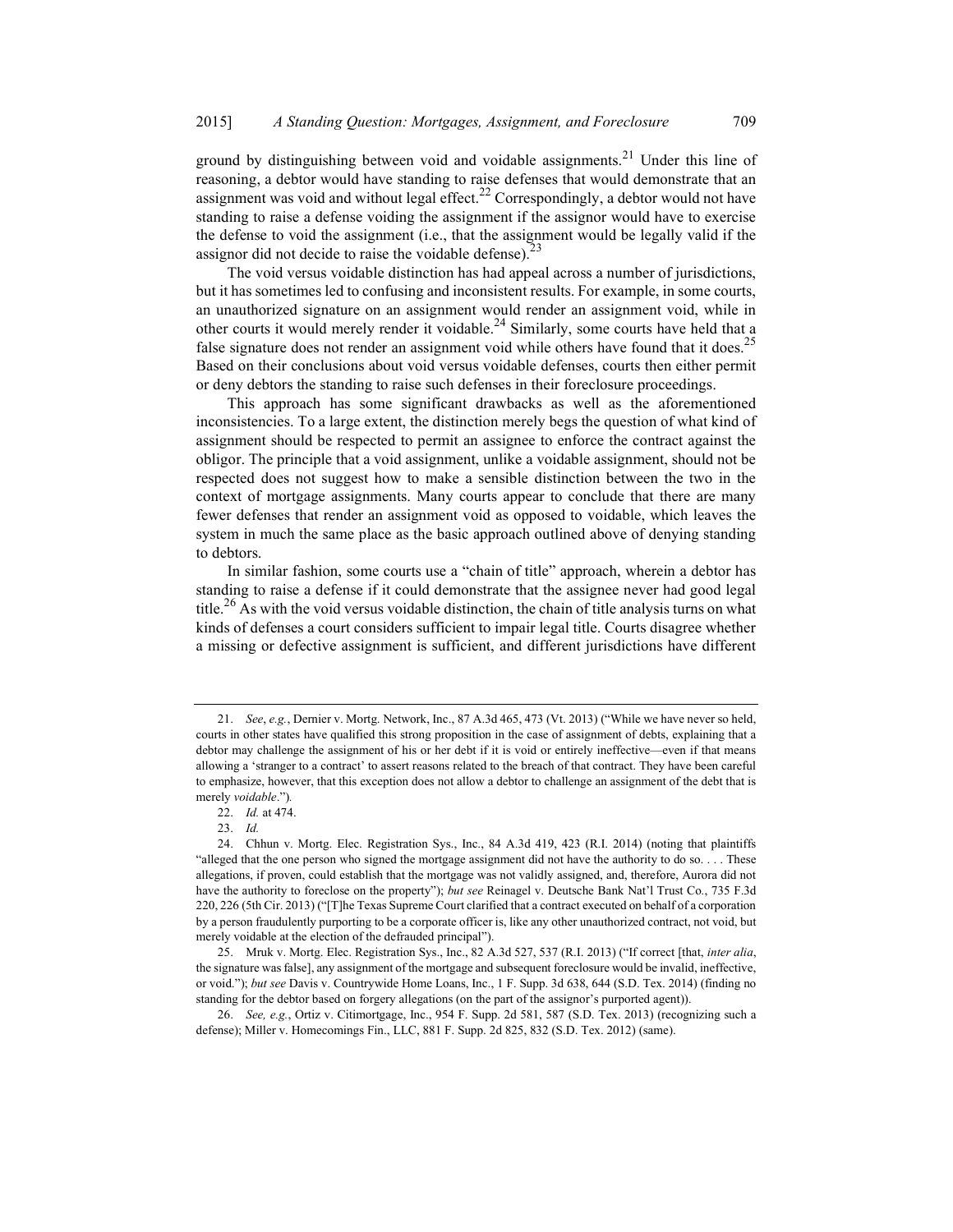standards for determining chain of title as well.<sup>27</sup> The fact that MERS is utilized as the nominal mortgagee for many note holders also has led to conflicting opinions.<sup>28</sup> As with the other approaches above, many courts have found that very few types of defects impair title, and often courts severely restrict the type of evidence of that can be utilized or investigated by the debtor to contest title. $^{29}$ 

More problematically, these approaches are plagued by the transparent (and often admitted) governmental motivation to clear backlogs of foreclosure cases as soon as possible for funding or political reasons.<sup>30</sup> As a result of this desire, the judicial approach often appears to be based on doing a preliminary assessment of whether the debtor is in fact delinquent in repaying the loan, and if so, denying many, if not all, procedural defenses or even the initial standing to raise such defenses. In this view, given that the foreclosure should happen in a particular instance (because the debtor is delinquent), and that the judiciary and other public officials have determined that foreclosure cases need to be handled expeditiously to reduce the backlog, judges apparently decide that it makes sense to permit the purported assignee to foreclose regardless of irregularities in the assignment process or chain of title.

For example, even courts that follow the general rule precluding third-party standing to challenge a contract seem to evaluate the merits of the complaint before finding a lack of standing to challenge assignments.<sup>31</sup> In some instances, debtors may lack standing where they fail to show "prejudice as a result of any lack of authority of the parties participating in the foreclosure process," especially when debtors "do not dispute that they are in default under the note." $32^2$  Since the debtors are in default, there is skepticism about permitting the debtor to assert defense of the original lender (assignor), as "there is no reason to believe that . . . the original lender would have refrained from foreclosure in these

 <sup>27.</sup> Woods v. Wells Fargo Bank, N.A., 733 F.3d 349, 354 (1st Cir. 2013) (debtor had standing to challenge because the debtor alleged "that MERS, as a mere 'nominee' for [the lender], never possessed a legally transferable interest in Woods's mortgage, rendering any attempted assignments void," but ultimately the court concluded that MERS did have such a legally transferrable interest); Miller, 881 F. Supp. 2d, at 832 (allowing challenges to chain of assignments through which a lender asserts the right to foreclose); but see Livonia Prop. Holdings v. Farmington Rd. Holdings, LLC, 717 F. Supp. 2d 724, 746–47 (E.D. Mich. 2010) (chain of title is established exclusively through review of public records).

<sup>28</sup>. Woods, 733 F.3d at 354 (concluding that MERS did have a recognizable legal interest in the mortgage to transfer); but see Bank of N.Y. v. Silverberg, 86 A.D.3d 274, 283 (2011) ("In sum, because MERS was never the lawful holder or assignee of the notes described and identified in the consolidation agreement, the corrected assignment of mortgage is a nullity, and MERS was without authority to assign the power to foreclose to the plaintiff. Consequently, the plaintiff failed to show that it had standing to foreclose."); In re Agard, 444 B.R. 231, 250 (Bankr. E.D.N.Y. 2011) (holding MERS was not a proper mortgagee, therefore, it could not legally assign mortgage).

<sup>29.</sup> See infra Part III (arguing that courts generally do not permit debtors to assert defenses relating to the validity of assignment of notes unless there are special circumstances).

 <sup>30.</sup> See, e.g., FORECLOSURE INITIATIVE WORKGROUP, FORECLOSURE BACKLOG REDUCTION PLAN FOR THE STATE COURTS SYSTEM, FLORIDA COURTS (Apr. 10, 2013), available at http://www.flcourts.org/core/ fileparse.php/251/urlt/RecommendationsForeclosureInitiativeWorkgroup.pdf [hereinafter FORECLOSURE INITIATIVE WORKGROUP] (establishing proposals to assist in clearing a backlog of foreclosure cases, including actively propelling cases towards judgment).

 <sup>31.</sup> See Rishoi v. Deutsche Bank Nat'l Trust Co., No. 13-1119, 2013 WL 6641237, at \*6 (6th Cir. Dec. 17, 2013) ("Even when all of the Rishois' allegations on appeal are accepted as true, they cannot prevail. . . . The Rishois have made no showing of fraud, nor have they pleaded or proved prejudice resulting from any irregularity in the foreclosure proceedings as would warrant setting the sheriff's sale aside").

 <sup>32.</sup> Siliga v. Mortg. Elec. Registration Sys., Inc, 161 Cal. Rptr. 3d 500, 508 (Cal. Ct. App. 2013).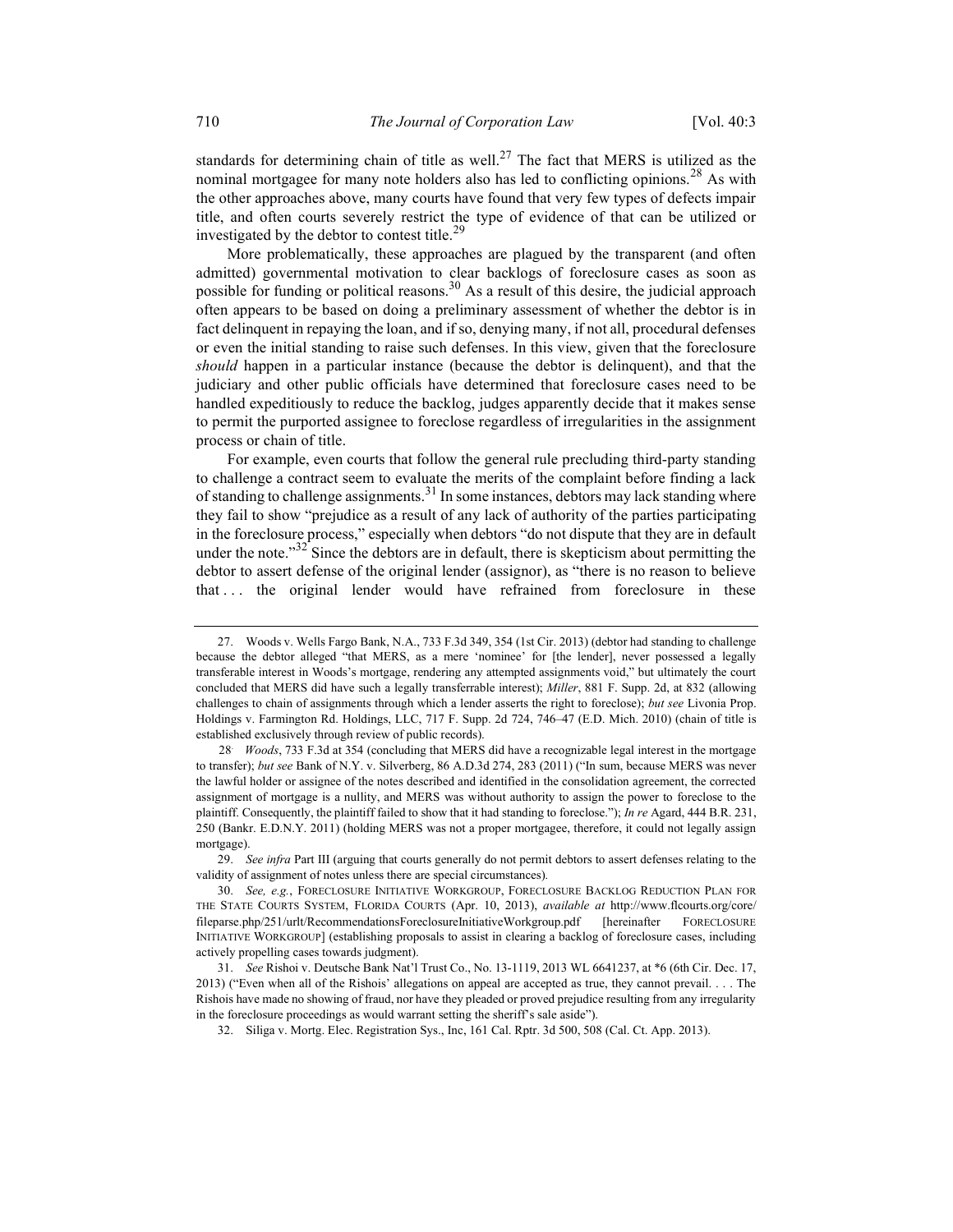circumstances."<sup>33</sup> This kind of previewing is not unique to homeowner claims regarding assignments; rather, this kind of judicial skepticism has been noted in the context of MERS' ability to foreclose in its own name as well. $34$ 

These largely deferential judicial approaches to mortgage assignees are particularly troubling given the widespread and well-documented problems with foreclosure "robolitigation," including backdated documents, fraudulent notarizations, and unauthorized signatures.<sup>35</sup> Despite the abuse of process by mortgage assignees, courts have permitted foreclosures to continue unabated and, in some instances, may even foreclose the possibility of discovery to debtors seeking to avoid an improper foreclosure.<sup>36</sup> The lack of insistence on formal compliance by mortgage assignees in the foreclosure context is somewhat ironic given most courts' routine enforcement of instruments against debtors who do not comply in all technical respects with their loan agreements. Current adjudicative approaches to mortgage assignment are seemingly disconnected from the reality of the home mortgage crisis, its causes, and the abuses within the foreclosure process.

Moreover, there are several rationales that would suggest a more robust enforcement of technical compliance with assignment procedures, including the need for procedural equity, title certainty, and public records integrity. Thus, as ample evidence exists that banks are still making many of the same transfer documentation mistakes, courts can provide an important spur towards reform.<sup>37</sup> Although allowing such challenges may not provide a solution to the underlying causes of the housing crisis, the benefits of allowing such challenges provide a sound rationale for allowing challenges. Elsewhere in the real estate context, tenant protection statutes providing procedural protections evolved from judicial and legislative recognition of the need to protect the less sophisticated and weaker party.<sup>38</sup> Nevertheless, these same concerns are not necessarily considered by the judiciary in their foreclosure decisions, which can result in the loss of an individual's domicile.<sup>35</sup>

 <sup>33.</sup> Id.

 <sup>34.</sup> Dustin A. Zacks, Standing in Our Own Sunshine: Reconsidering Standing, Transparency, and Accuracy in Foreclosures, 29 QUINNIPIAC L. REV. 551, 571 (2011) (In one case, "the court reasoned that the original lender would not have disbursed the loan funds if it had not assented to MERS being named as nominee on the related mortgage. Similarly, many courts will correctly assume that a lender or successor owner would not buy a MERS loan if it did not assent to MERS remaining its nominee with the associated rights to foreclose.").

<sup>35</sup>. See generally Zacks, supra note 5.

<sup>36</sup> See infra Part III (describing how courts first look at if debtors have standing prior to determining the validity of debtors' claims regarding invalid assignments).

 <sup>37.</sup> Elizabeth Renuart, Property Title Trouble in Non-Judicial Foreclosure States: The Ibanez Time Bomb?, 4 WM. & MARY BUS. L. REV. 111, 127 (2013) (suggesting that banks have not reformed their practices in the years after the robo-signing scandal).

 <sup>38.</sup> Mary B. Spector, Tenants' Rights, Procedural Wrongs: The Summary Eviction and the Need for Reform, 46 WAYNE L.REV. 135, 165 ("During the last half of the twentieth century, courts and legislatures greatly expanded the scope of tenants' rights by imposing numerous new obligations on landlords, during the term of the lease, that were unknown at common law.").

 <sup>39.</sup> Stephanie Armour, Foreclosures Take an Emotional Toll on Many Homeowners, USA TODAY (May 16, 2008), available at http://usatoday30.usatoday.com/money/economy/housing/2008-05-14-mortgageforeclosures-mental-health\_N.htm?csp=99 ("People tend to catastrophize, and that leads to depression. Suicide rates go up. We see an increase in drinking, outbursts at work, violence toward kids."); Aleatra P. Williams, Real Estate Market Meltdown, Foreclosures and Tenants' Rights, 43 IND. L. REV. 1185, 1190 (2010) ("Scholars have described security of tenure as 'a critically important human need.' [citation omitted]. Tenants vested with security of tenure have certain benefits, such as a sense of community and roots.").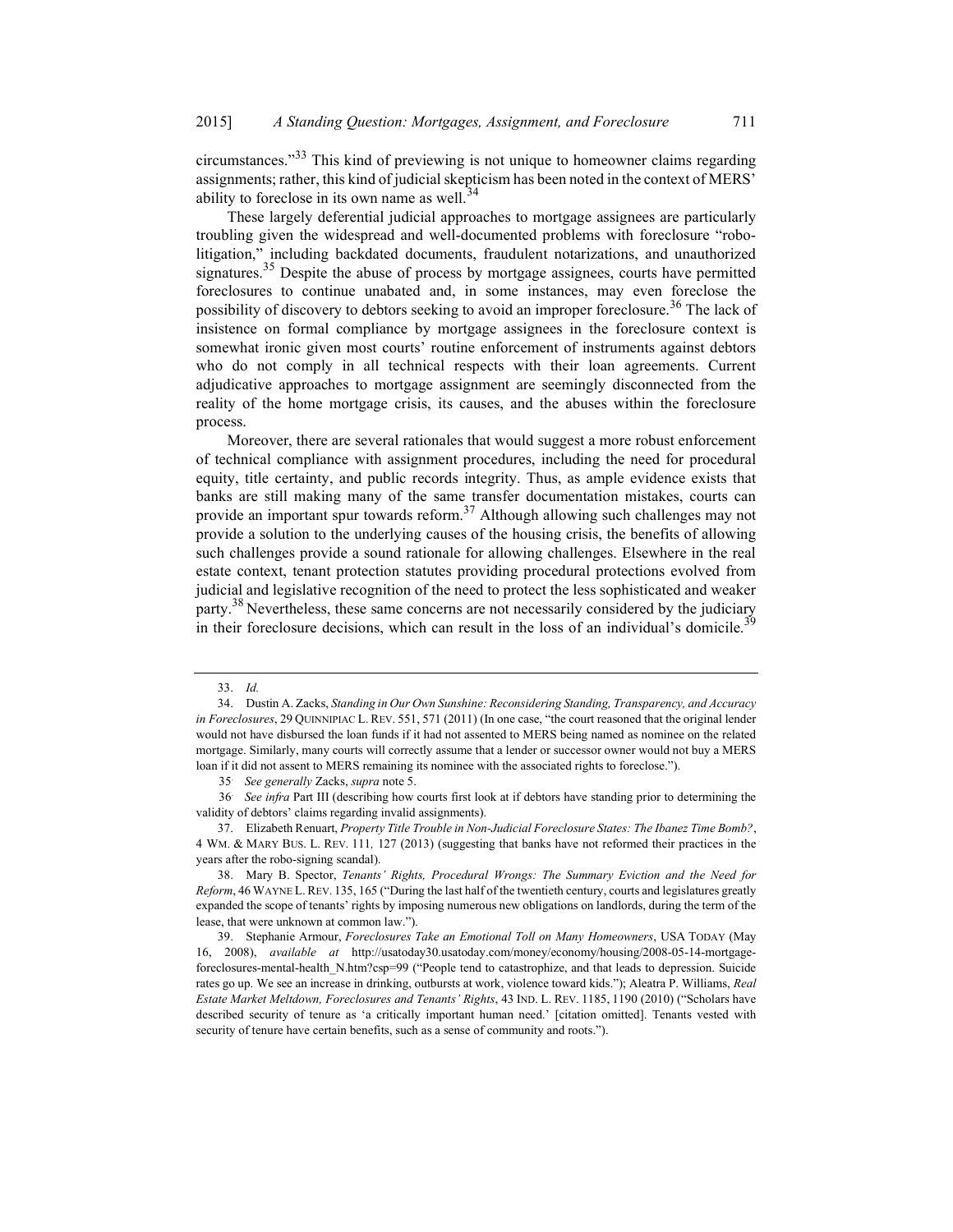Similarly, shoddy documentation has led to title concerns, yet faulty title implications are often downplayed by courts.<sup>40</sup> Finally, scholars have argued that faulty assignments have contributed to the undemocratic downgrading of public records integrity.<sup>41</sup> In this view, accurate public records are a public right implicating transparency and accuracy requirements that have been democratically enacted.<sup>42</sup> Allowing faulty assignments to be recorded and enforced, unchallenged, may eliminate the courts as a functional monitor enforcing public records accuracy and transparency.<sup>43</sup>

This Article proceeds as follows: Part II examines how contract assignments are relevant in the foreclosure process as well as different abuses or errors in the mortgage assignment process. Part III examines different adjudicative approaches to problematic or defective assignments and critiques the deference courts have shown to suspicious assignment procedures in the name of easing backlogged foreclosure dockets. Part IV explains the repercussions arising from such judicial treatment and makes a normative case for a more liberal standing recognition for debtors challenging mortgage assignments. Part V concludes by offering alternative approaches to examining assignments that respect the contract rights of both mortgage holders or assignees and the mortgagor.

#### II. ASSIGNMENTS AND MORTGAGES

Aside from notes and mortgages themselves, perhaps no agreement is as pivotal to the modern foreclosure process as the written assignment. Mortgage originators have used assignments to transfer title and the rights to enforce notes and mortgages.<sup>44</sup> As a result of the assignability of these instruments and agreements and of the newly emergent MERS, lenders were able to securitize loans more easily and inexpensively, which ostensibly lowered mortgage costs and increased home ownership during the rise of the American real estate market in the  $2000s<sup>45</sup>$  Of course, hindsight has led many to question if lenders overlooked the creditworthiness of borrowers in the rush to originate loans for securitization or if those loans were based on properties being systematically overvalued.<sup>46</sup>

42 See Peterson, supra note 41, at 1397 (analyzing the legislative goals behind MERS).

<sup>40</sup>. White, supra note 2, at 496; Siliga v. Mortg. Elec. Registration Sys. Inc., 161 Cal. Rptr. 3d 500, 508 (Cal. Ct. App. 2013) (downplaying the risk of an improper assignment where the debtors have admitted to defaulting on the underlying loan).

<sup>41</sup>. See, e.g., Christopher Peterson, Foreclosure, Subprime Mortgage Lending, and the Mortgage Electronic Registration System, 78 U. CIN. L. REV. 1359 (2010) (discussing the history and issues of the MERS system); Dustin A. Zacks, Revenge of the Clerks: MERS Confronts County Clerk and Qui Tam Lawsuits, BANKING & FIN. SERV. POL'Y REP. 32:1 (Jan. 2013) (describing challenges to the MERS system).

<sup>43</sup>. White, supra note 2, at 495–96 (describing title problems that arise due to the validity of mortgage satisfactions); Peterson, *supra* note 41, at 1405 (describing title issues that can arise from MERS involvement in the mortgage assignment process).

 <sup>44.</sup> White, supra note 2, at 471 ("Most mortgage loans made between 1990 and 2007 were sold on the secondary market, and then ultimately resold to securities investors through a process known as securitization. As a result, the bank or mortgage company to whom the homeowner originally promised to make payments had to assign its rights in the Note, which is the contract promising payment, and the Mortgage, which is the conveyance of an interest in real estate as security for the loan.").

<sup>45.</sup> Robinson, *supra* note 3, at 1622 ("As the market for mortgage-backed securities grew, mortgage lenders and investment banks sought to make the transfer of residential mortgages cheaper and easier, and so MERS was born.").

<sup>46</sup>. Former Citigroup CEO's Subprime Folly Cost \$120B, Investors Say, 14 No.10 ANDREWS DERIVATIVES LITIG. REP. 9 at \*1 (Mar. 31, 2008) ("During the housing market boom, many lenders gave out billions of dollars in mortgages to borrowers with shaky credit or overvalued homes and issued securities called 'collateralized debt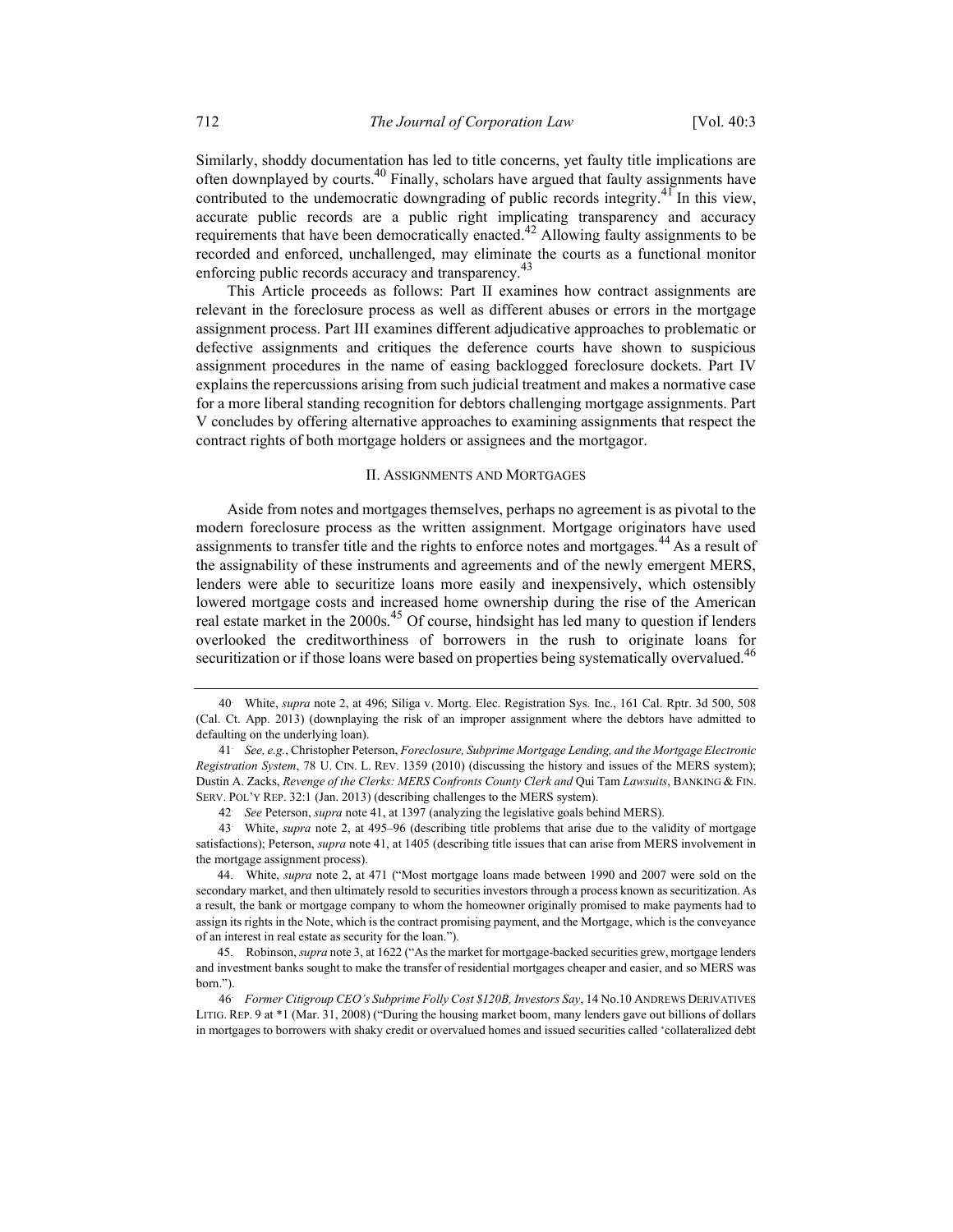Much like the securitization process itself, the foreclosure process often relies on the assignability and assignments of mortgages. $47$ 

A mortgage is generally construed under the rules of construction applicable to contracts; accordingly, this Section addresses the basic contract law treatment of assignability and assignment of contracts.48 A contract right is generally understood and accepted as being freely assignable.<sup>49</sup> These rights could include all rights of the assignor under the contract, including the right to receive the benefits of the obligor's performance as well as the ability to seek damages if the obligor fails to perform. In the context of most mortgages, the mortgagor has granted a security interest in the real property to the mortgagee, which security interest is intended to secure the mortgagee's payment or performance obligations under a promissory note. The obligations of the mortgagor as well as the rights of the mortgagee under the mortgage, including with respect to foreclosing upon that security interest, would thereby be expected to be assignable. Accordingly, under state law, there generally is nothing impermissible with a mortgage originator assigning its rights with respect to the mortgage or other agreements.<sup>50</sup>

Moreover, even if the default or presumption were against assignability, most lenderoriginated documents, including notes and mortgages, expressly permit the lender to assign its rights under the agreements to third parties.<sup>51</sup> Given the importance of the ability to assign such loans, particularly in the era of securitization, it would be important for loan originators to secure this contract right. Accordingly, each time a loan is sold, an assignment contemplating the transfer may be executed.

In addition, notes and mortgages often allow for MERS to be deemed the mortgagee as the nominee for the lender and its eventual successors or assigns.<sup>52</sup> In effect, this translates to homeowners assenting not only to loan and mortgage transfers, but also to consenting to MERS remaining the mortgagee no matter how many times the loan is

 48. 5 BANKING LAW § 120.02 ("Construction of a mortgage is governed by the same rules of interpretation applicable to contracts generally . . . .").

49. RESTATEMENT (SECOND) OF CONTRACTS § 317(2) (providing that "[a] contractual right can be assigned" except in a few instances); ARTHUR L. CORBIN, CORBIN ON CONTRACTS § 870 (1952) ("The effectiveness of an assignment does not depend on the assent of the obligor.").

50. See generally Peterson, supra note 47 (describing the multiple ways to assign a mortgage under various laws).

obligations' and 'structured investment vehicles' that were tied to the value of the subprime loans.").

White, supra note 2, at 472 ("If a homeowner defaults on a mortgage loan, the party that purchased the rights to the loan will want to enforce the mortgage by foreclosure, to obtain valid title to the home and to sell it. Purchasers of the foreclosed home likewise will expect that the party foreclosing and selling the house had the legal right to do so and that the resulting title is valid and not subject to later challenges. Invalid transfers of the mortgage or note may or may not impair the validity of title, depending on various rules that balance policies of accuracy and integrity against policies of finality and certainty."); David E. Peterson, Cracking the Mortgage Assignment Shell Game, 85 FLA. B.J. 10, 14 (Nov. 2011) ("It should come as no surprise that the holder of the promissory note has standing to maintain a foreclosure action. Further, an agent for the holder can sue to foreclose. The holder of a collateral assignment has sufficient standing to foreclose.").

<sup>51</sup>. See, e.g., Form 3023, Michigan Single Family Uniform Instrument, FANNIE MAE (2001), available at https://www.fanniemae.com/singlefamily/security-instruments (Section 20 states: "The Note or a partial interest in the Note (together with this Security Instrument) can be sold one or more times without prior notice to Borrower.").

 <sup>52.</sup> Robinson, supra note 3, at 1622–23 ("[T]he lender names MERS as mortgagee, but 'solely as nominee'—meaning only as an agent—for the lender, and for the lender's 'successors and assigns.' If the lender subsequently assigns the mortgage to another MERS member, the assignment need not be recorded because the new owner is among the original lender's 'successors and assigns.'").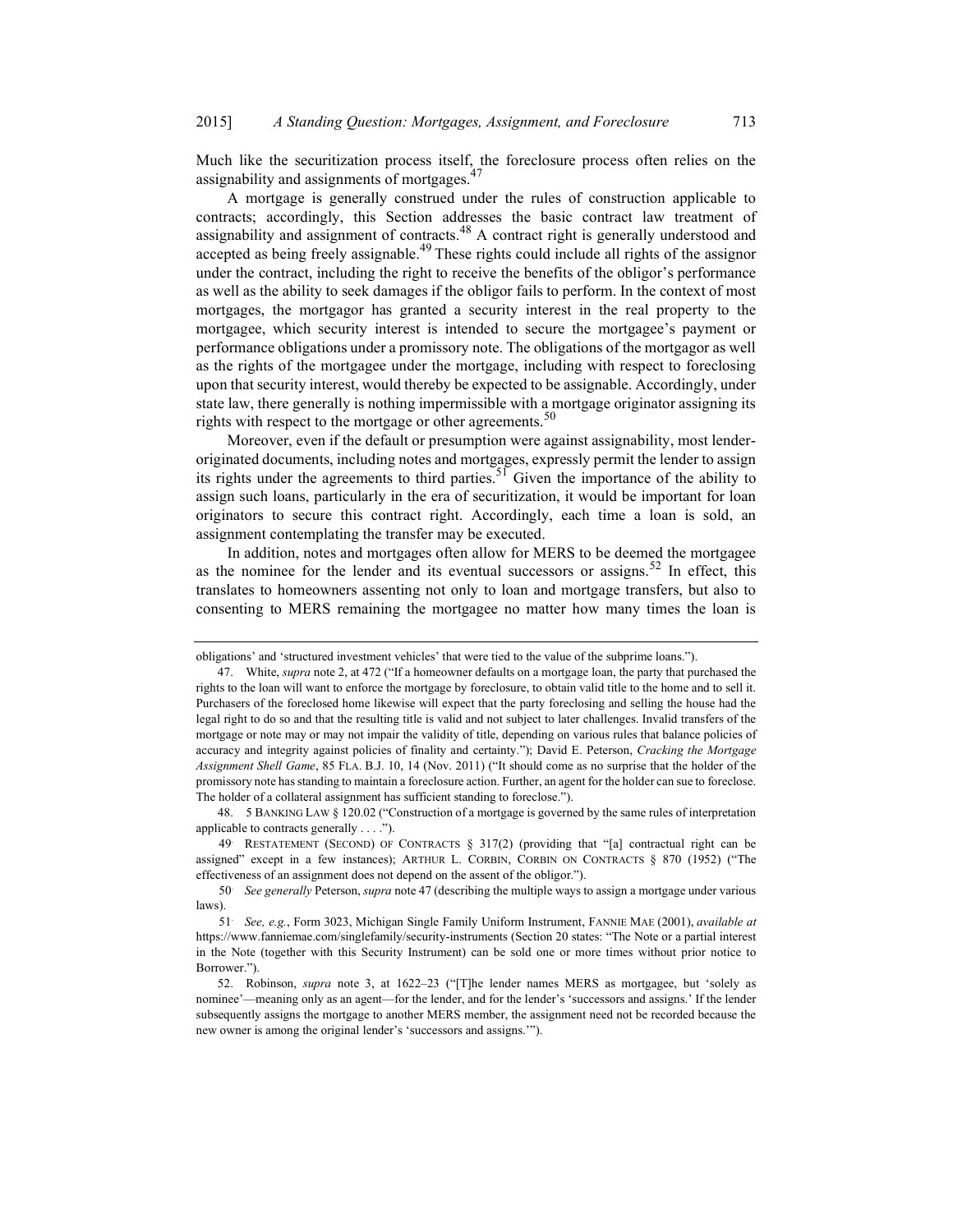transferred.<sup>53</sup> This consent arguably eliminated the need to produce and record many assignments that otherwise would have previously been required upon each transfer, rendering securitization easier and less expensive in time and costs.<sup>54</sup>

In both MERS and non-MERS mortgages, assignments may be produced in a number of circumstances. First, as described above, a simple sale of the loan may result in a mortgage assignment being produced and recorded, either at the time of the transfer or later. Second, in the case of MERS loans, MERS will assign the mortgage out of its name and into the name of the eventual foreclosing entity.<sup>55</sup> Finally, assignments may be produced in conjunction with the requirements of pooling and servicing agreements governing residential mortgage-backed securities.<sup>56</sup> When confronting these assignments in courts, litigants and judges often disregard their importance.<sup>57</sup> Yet in many cases, beyond the notes and mortgages themselves, assignments will be the key piece of evidence proving or disproving a bank or servicer's right to sue upon a defaulted loan.

Purported assignments may be suspect or doubtful for a number of reasons. First, loans may have been assigned in a tardy fashion, meaning that the effective date of the assignment was after the date a foreclosure action was initiated or otherwise not in compliance with the timelines required by the terms of pooling and servicing agreements.<sup>58</sup> Either of these failures can have severe implications for the foreclosing entity. In some cases, the failure of the entity to show that it acquired the loan before the inception of foreclosure proceedings can prove fatal to proving standing to foreclose.<sup>59</sup> As such, homeowners' attorneys may attack assignments that post-date foreclosure proceedings to argue that the assignee cannot prove standing.<sup>60</sup> While assignees may eventually be able to refile or reinstitute proceedings dismissed on such a basis, the cost of extending the foreclosure process is an expensive externality of assignments that post-date foreclosure filings. $61$ 

<sup>53</sup>. For a comprehensive description of the development and basic tenets of the MERS pathway, see generally Peterson, *supra* note 41 (outlining the creation of the MERS pathway as a response to the subprime mortgage crisis); Zacks, *supra* note 34 (providing a detailed analysis of the history and role of MERS).

 <sup>54.</sup> Zacks, supra note 34, at 555 ("Recording a mortgage in the name of MERS as nominee for the lender and its assigns means that lenders do not have to deal with the lengthy, error-prone, and expensive process of drafting and recording assignments every time the underlying ownership of the mortgage changes. Regardless of how many times the underlying ownership in the loan is transferred, MERS remains the mortgagee of record.").

<sup>55.</sup> Id. at 551 ("MERS's name is also brought into [foreclosure] actions when an assignment of a mortgage is produced from MERS to the foreclosing or moving entity."); White, *supra* note 2, at 486–87 ("[T]here seems to be a general practice among foreclosure attorneys to record a mortgage assignment from MERS to the party bringing the foreclosure action, shortly before or after filing the foreclosure . . . .").

 <sup>56.</sup> Id. at 594 n.232.

 <sup>57.</sup> Id. at 582–83 ("The mere fact that the foreclosing bank or servicer now has possession of an alleged original note is enough for many courts to ignore the finer distinctions of MERS assignments.").

<sup>58.</sup> Bradley T. Borden & David J. Reiss, Dirt Lawyers, Dirty REMICs, 27 PROB. & PROP. (May/June 2013), available at http://www.americanbar.org/publications/probate\_property\_magazine\_2012/2013/may\_ june\_2013/article\_borden\_reiss\_dirt\_lawyers\_and\_dirty\_remics.html.

<sup>59.</sup> See, e.g., McLean v. JPMorgan Chase Bank, N.A., 79 So. 3d 170, 173 (Fla. Dist. Ct. App. 2012) ("[A] party's standing is determined at the time the lawsuit was filed.").

 <sup>60.</sup> See, e.g., Jeff-Ray Corp. v. Jacobson, 566 So. 2d 885, 886 (Fla. Dist. Ct. App. 1990) ("When the alleged assignment was finally produced, it was dated . . . some four months after the lawsuit was filed . . . . [A]ppellees' complaint could not have stated a cause of action . . . based on a document that did not exist some four months later." (emphasis omitted)).

<sup>61.</sup> Dustin A. Zacks, The Grand Bargain: Pro-Borrower Responses to the Housing Crisis and Implications for Future Lending, 57 LOYOLA L. REV. 541, 567 (2011) (noting that "such cost increases are verifiable and not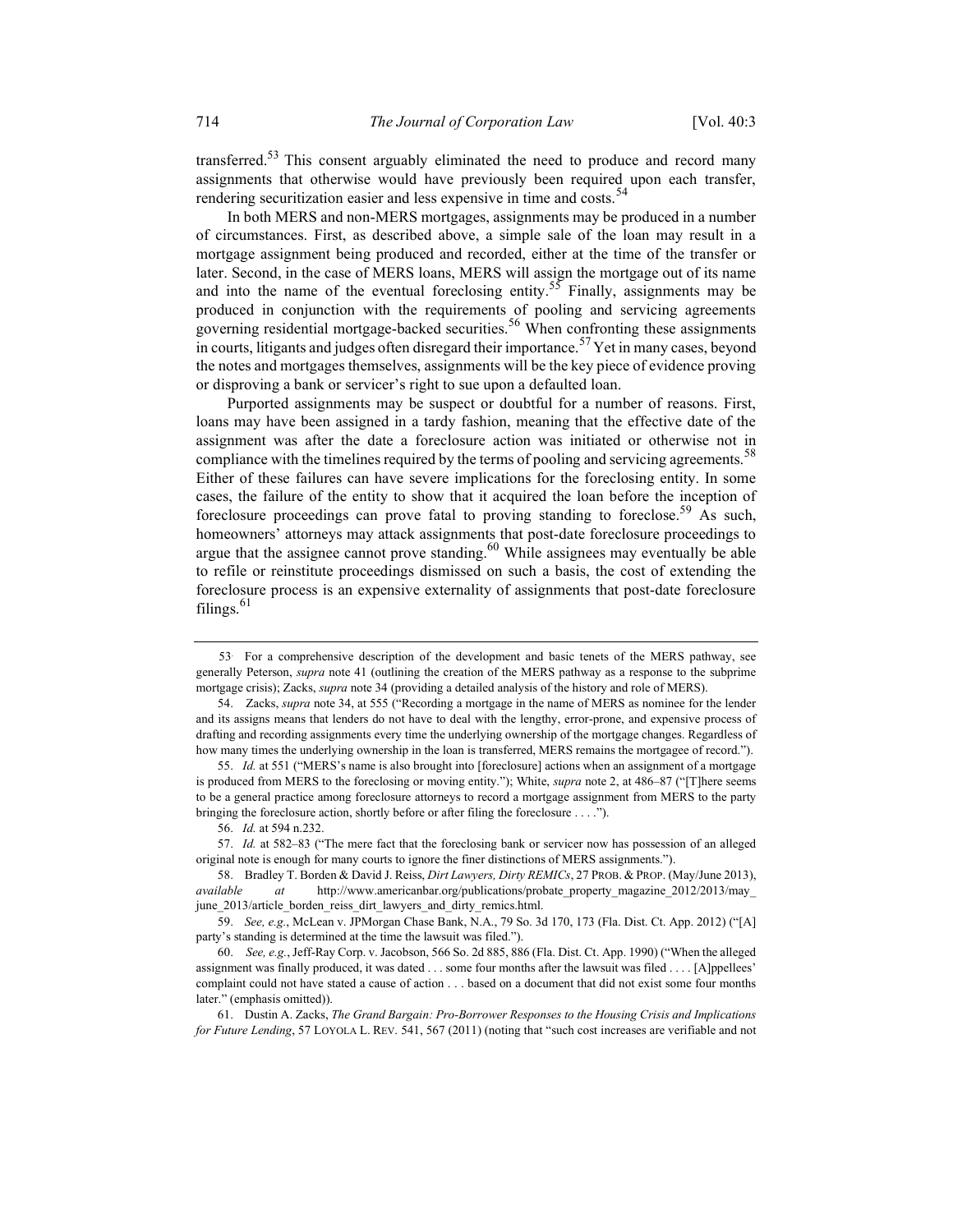A related challenge concerning timing of assignments implicates the securitization process. In some cases, delinquent borrowers can argue that a pooling and servicing agreement itself cannot effectively replace a valid assignment as proof that a particular loan is owned by a securitized trust.<sup>62</sup> In other cases, borrowers may argue that an assignment that post-dates a trust's "closing date" (the date after which a trust may not accept new loans into the trust in order to avoid tax implications) is invalid or ineffective, given the terms of the trust's governing pooling and servicing agreement.<sup>63</sup> Although few such arguments appear capable of ultimately preventing foreclosure, the potential liability and cost of potential dismissals or defeated foreclosures remains, and the faulty timing and documentation of securitization has opened lenders up to massive investor lawsuits alleging negligent securitization processes.<sup>64</sup>

"Robo-signing" has also occurred in the assignment context.<sup>65</sup> To date, scholars have typically only considered robo-signing as it pertains to sworn affidavits submitted to courts in foreclosure cases. $66$  Scholars have cited these affidavits because the affiants failed to view any documentation before signing affidavits containing factual allegations, referred to incomplete or incorrect payment histories, permitted other persons to sign their names to affidavits, or failed to adhere to notarization requirements.<sup> $67$ </sup> But others have asserted similar challenges in the context of assignments as well.<sup>68</sup> In one notable case, attorneys from the Florida State Attorney General's office alleged that in some instances, the individuals who executed particular assignments may not have had authority to execute assignments, may not have actually signed the assignments themselves, or may have simply signed the assignments without having any knowledge of what they were signing.<sup>69</sup>

The Florida State Attorney General's report exemplifies such challenges through an explication of one particularly notorious assignment-signer, Linda Green, whose signature appears on "hundreds of thousands of mortgage assignments."<sup>70</sup> Ms. Green was apparently

insubstantial").

<sup>62.</sup> Renuart, supra note 39, at 136 (discussing cases where "the PSA [pooling and servicing agreement] failed to describe adequately the specific mortgage loans specified in the deal" and as a result "the foreclosure sales by the trustee bank were not lawful").

 <sup>63.</sup> See, e.g., Roy D. Oppenheim & Jacquelyn K. Trask-Rahn, Deconstructing the Black Magic of Securitized Trusts, 41 STETSON L. REV. 745, 757 (2012) ("[M]ortgage[s must] be transferred to the trust within a certain time frame . . . . After such time, the trust and any subsequent transfers are invalid.").

<sup>64.</sup> Borden & Reiss, supra note 58.

 <sup>65.</sup> FLORIDA STATE ATT'Y GEN. REPORT, UNFAIR, DECEPTIVE AND UNCONSCIONABLE ACTS IN FORECLOSURE CASES (2011), available at http://www.scribd.com/doc/46278738/Florida-Attorney-General-Fraudclosure-Report-Unfair-Deceptive-and-Unconscionable-Acts-in-Foreclosure-Cases.

 <sup>66.</sup> See, e.g., Raymond H. Brescia, Leverage: State Enforcement Actions in the Wake of the Robo-Sign Scandal, 64 ME. L. REV. 17 (2011) (analyzing the robo-signing scandal in the context of several foreclosure cases).

<sup>67.</sup> Id. at 26.

<sup>68.</sup> FLORIDA STATE ATTN'Y GEN. REPORT, supra note 65.

<sup>69.</sup> See Gregg H. Mosson, Robosigning Foreclosures: How It Violates Law, Must Be Stopped, and Why Mortgage Law Reform Is Needed to Ensure the Certainty and Values of Real Property, 40 W. ST. U. L. REV. 31, 41 (2012) ("Robosigning is most completely constituted in four phenomena: (1) a conspiracy to massmanufacture documents; (2) often accompanied by sworn affidavits signed under false pretense, and falsely verifying the documents as genuine and supported by the signer's review of their factual grounds; (3) to create the appearance of procedural compliance as a condition precedent to enforcing a legal right; (4) and then attorneys submit these falsifications to courts to hasten and win judgments for their own and clients' benefit").

<sup>70.</sup> FLORIDA STATE ATTN'Y GEN. REPORT, supra note 65.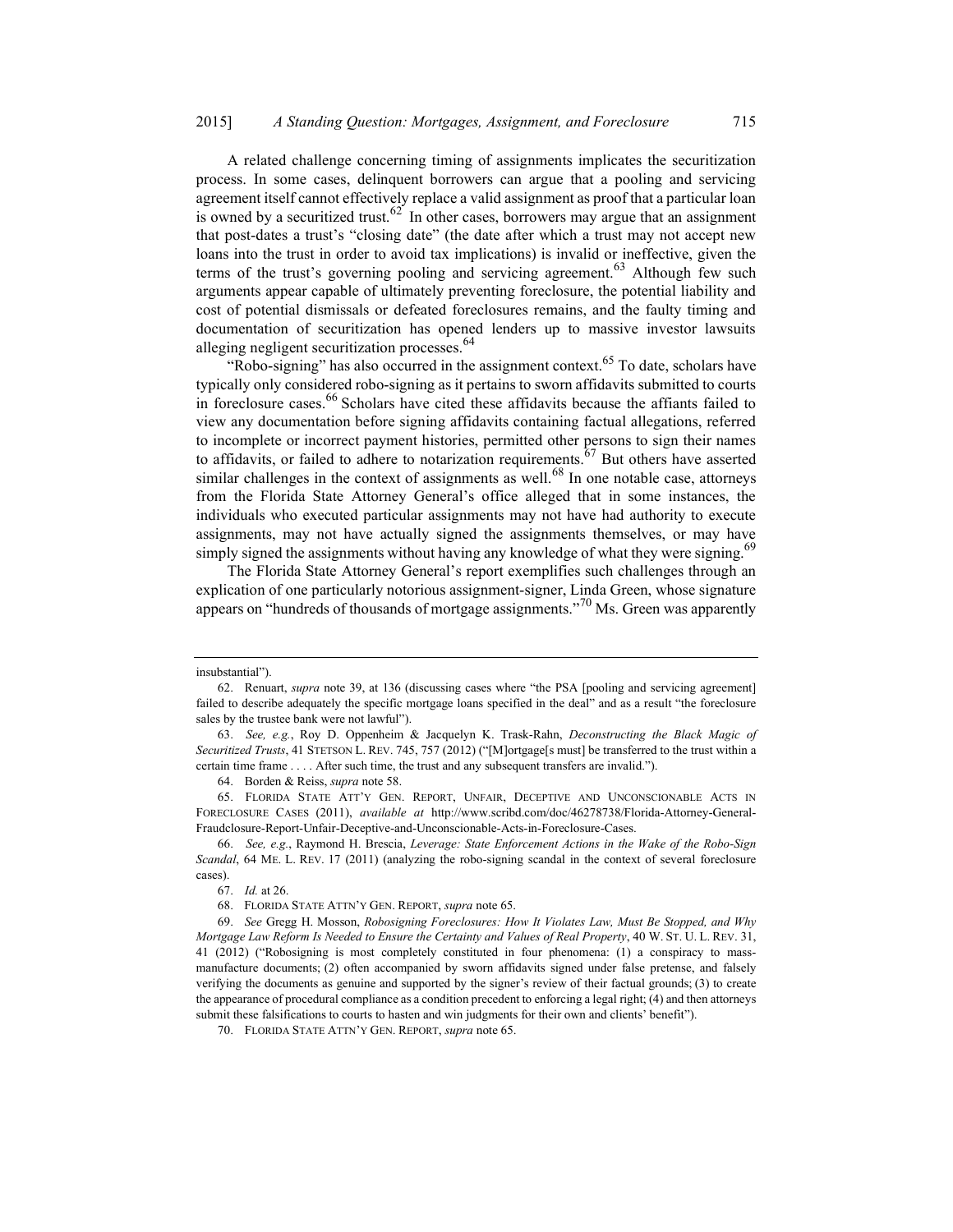appointed to sign assignments on behalf of dozens of companies.<sup>71</sup> Her signature's appearance varies widely from assignment to assignment.<sup>72</sup> In a national television interview, Ms. Green asserted that she was appointed as a vice president for so many banks because "her name was short and easy to spell."<sup>73</sup> Concerns regarding robo-signing in the assignment context are therefore significant, even if not as notorious in the popular press as challenges to foreclosure affidavits.

Aside from what may be procedural or technical errors or faults, there are questions about the substance of the transfers assignments purport to represent. For example, the Florida Attorney General Report highlights instances of assignees improperly named or documented with unlikely effective dates far in the future such as "9/9/9999."<sup>74</sup> Questionable assignments have appeared in cases where the assignee also signed as the assignor, in cases where multiple assignments conflict with one another, and in cases where assignments were not executed.<sup>75</sup> Accordingly, not merely formalities or dates of transfer may cause minor problems to foreclosing entities; rather, some assignments may not assign to anyone, or may not have an effective date that is supported in fact.

The development of the MERS system has also generated novel challenges to assignments. First, some advocates have challenged assignments on the basis that MERS signed as nominee of the original lender, long after that original lender became defunct.<sup>76</sup> Second, MERS registry's listing of who the investor is on a given loan does not always match the entity foreclosing in court, giving rise to obvious questions about the veracity of any corresponding MERS assignment.<sup>77</sup>

In addition, some have challenged the MERS appointment system, in which servicers or other subscribers to the MERS system, including law firms, can appoint their own employees as officers of MERS for the purpose of executing assignments.<sup>78</sup> This unique system has led to various bank witnesses admitting that they have little, if any, knowledge of MERS or of what interests in loans, if any, MERS possessed before or after assignment.<sup>79</sup> MERS also has admitted that it does not receive consideration for assignments, yet such assignments routinely list a nominal sum.<sup>80</sup> Finally, some MERS assignments state that they transfer the mortgage together with the note, yet MERS has admitted that such language is without meaning, as MERS never has an interest in promissory notes to transfer.<sup>81</sup>

 <sup>71.</sup> Id.

 <sup>72.</sup> Id.

<sup>73.</sup> Shira Ovide, Watch '60 Minutes' Take on Foreclosure Crisis, WALL ST.J. DEAL JOURNAL BLOG, (Apr. 4, 2011), available at http://blogs.wsj.com/deals/2011/04/04/watch-60-minutes-take-on-foreclosure-crisis/).

<sup>74.</sup> FLORIDA STATE ATTN'Y GEN. REPORT, supra note 65 (highlighting questionable assignments, including one where the assignee was named as "BOGUS ASSIGNEE FOR INTERVENING ASMTS").

 <sup>75.</sup> See generally White, supra note 2 (detailing questionable assignment practices).

 <sup>76.</sup> See Zacks, supra note 34, at 553 ("In the public records, MERS remains the mortgagee or beneficiary for the life of the loan, regardless of how many times the original lender transfers the underlying interest . . . . This informational disparity created by MERS means that, for example, homeowners cannot look to the public records to determine who currently owns the beneficial interest in their loan, as they could before the ascendancy of MERS.").

<sup>77.</sup> White, *supra* note 2, at 487.

 <sup>78.</sup> Id. at 488.

 <sup>79.</sup> Zacks, supra note 34, at 588.

 <sup>80.</sup> Id.

 <sup>81.</sup> MERS' Statement Explaining the Nature of Its Business and Providing a Status Report on Its Case Audits at n. 20, In re Cartier, Case No. 04-15754 (Bankr. N.D. Ohio June 12, 2008).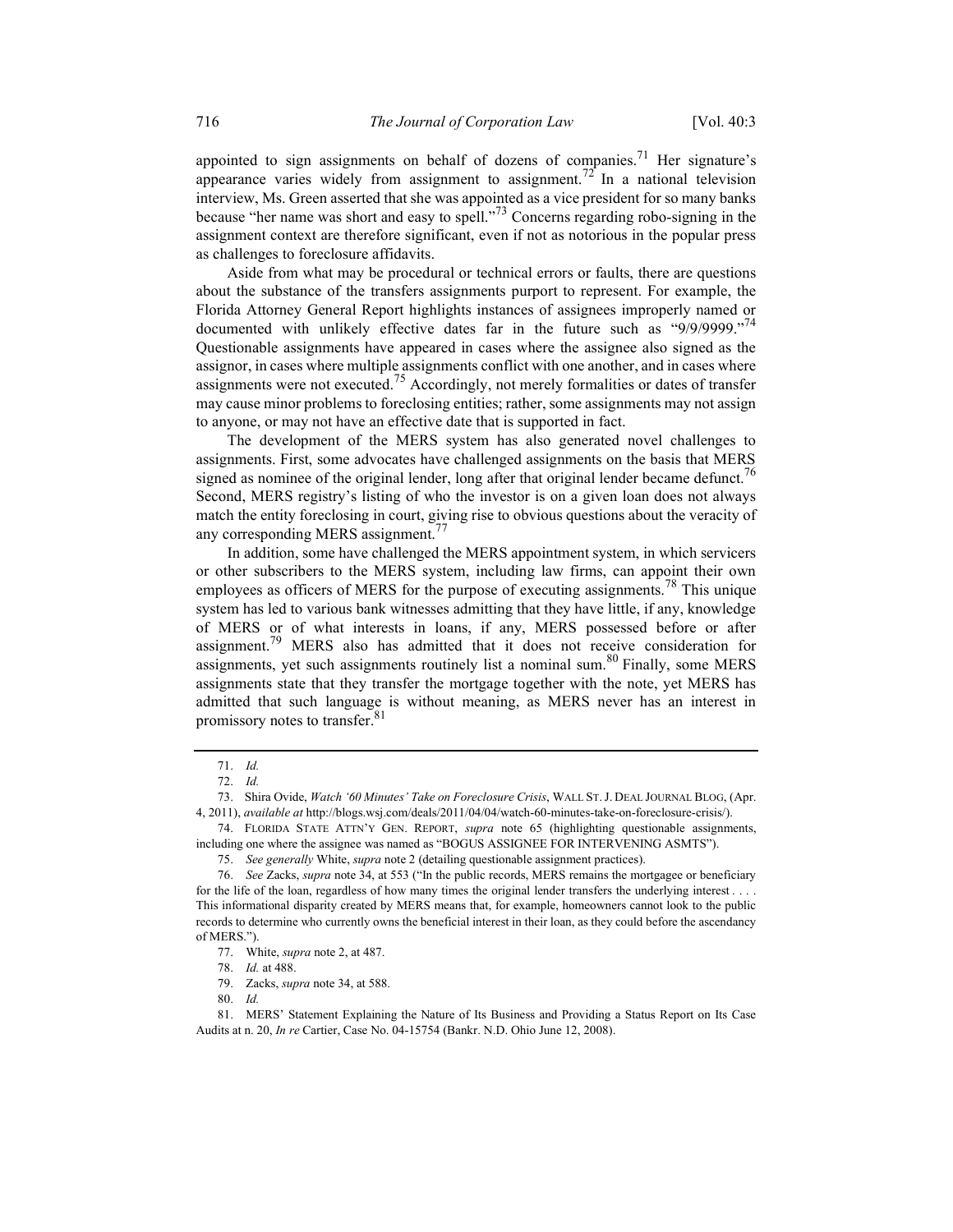Thus, when the purported transferee or its agent attempts to foreclose upon the subject property under the mortgage, the debtor may raise a number of defenses that essentially stem from a title issue, specifically, whether the transferee has valid title to the contract such that it may be permitted to exercise the foreclosure remedy specified in the contract. Moreover, even prior to the defenses being raised, the debtor may request discovery with respect to these assignment issues so that it may determine whether any such defenses are available. It may be intuitive that the party purporting to exercise a particular right (the foreclosure rights afforded to it under the contract) should be forced to prove that it has valid title to such right (in this instance, that the assignment of an admittedly valid contract was valid).

For example, an individual would generally be permitted to assert a lack of title or possessory interest (and to seek discovery on the issue) against a party that is seeking to assert a trespassing claim against her arising from her incursion into a particular piece of real property.82 Even in the contract world, one would expect to be able to raise an issue of proof (and to seek discovery on the issue) with respect to the rights that another party is asserting have been exercised. For example, if a contract party asserted that it has properly exercised a particular option in a contract (e.g., an option to terminate the contract), the other party would be permitted in court to challenge and seek discovery regarding whether the option was properly exercised in accordance with the terms of the contract.<sup>83</sup> In this light, assignment and assignability is simply a permission option under the terms of the contract, one perhaps of many options permitted thereunder. Whether such option was actually exercised would seem to be a properly contestable issue in the litigation context. Of course, with respect to assignments, the challenge will be made against the assignee (not the original party to the contract), but it is not immediately apparent why the rights under the contract should be any less contestable because there is a purported successorin-interest.<sup>84</sup> Nevertheless, state courts use a number of approaches to address the assignment issue with respect to mortgages and related agreements, many of which favor the assignor and assignee and prevent the debtor from asserting defenses or even seeking discovery relating the validity of the assignment.

## III. JUDICIAL TREATMENT OF MORTGAGE ASSIGNMENTS

#### A. Standing: A General Absence

When debtors raise the defense of an improper assignment, courts typically begin by

 <sup>82.</sup> DAVID A. THOMPSON, THOMPSON ON REAL PROPERTY § 68.06 (Thomas ed., 2013) ("Not only could such a defendant not make an unauthorized entry on property owned by the defendant (except in certain landlord/tenant situations), but a plaintiff without ownership or right of possession of that land would not have the right to bring such a trespass action. For this defense, however, it is required that the defendant affirmatively establish title rather than merely show weaknesses in the plaintiff's title.").

 <sup>83.</sup> See, e.g., Marens v. Carrabba's Italian Grill, Inc., 196 F.R.D. 35, 41 (D. Md. 2000) (allowing plaintiff to seek discovery of "documents relating to defendant's exercise of an option to purchase an interest in the defendant . . . limited partnership," albeit in a more reasonable alternative method of discovery than originally requested).

 <sup>84.</sup> Zacks, supra note 34, at 562 (finding that, in the cases analyzed, "MERS rarely, if ever, plead holder in due course status"). This is particularly so because so few foreclosing entities are apparently availing themselves of suing in the capacity of Holder in Due Course, which would allow successors immunity from claims against the original lender.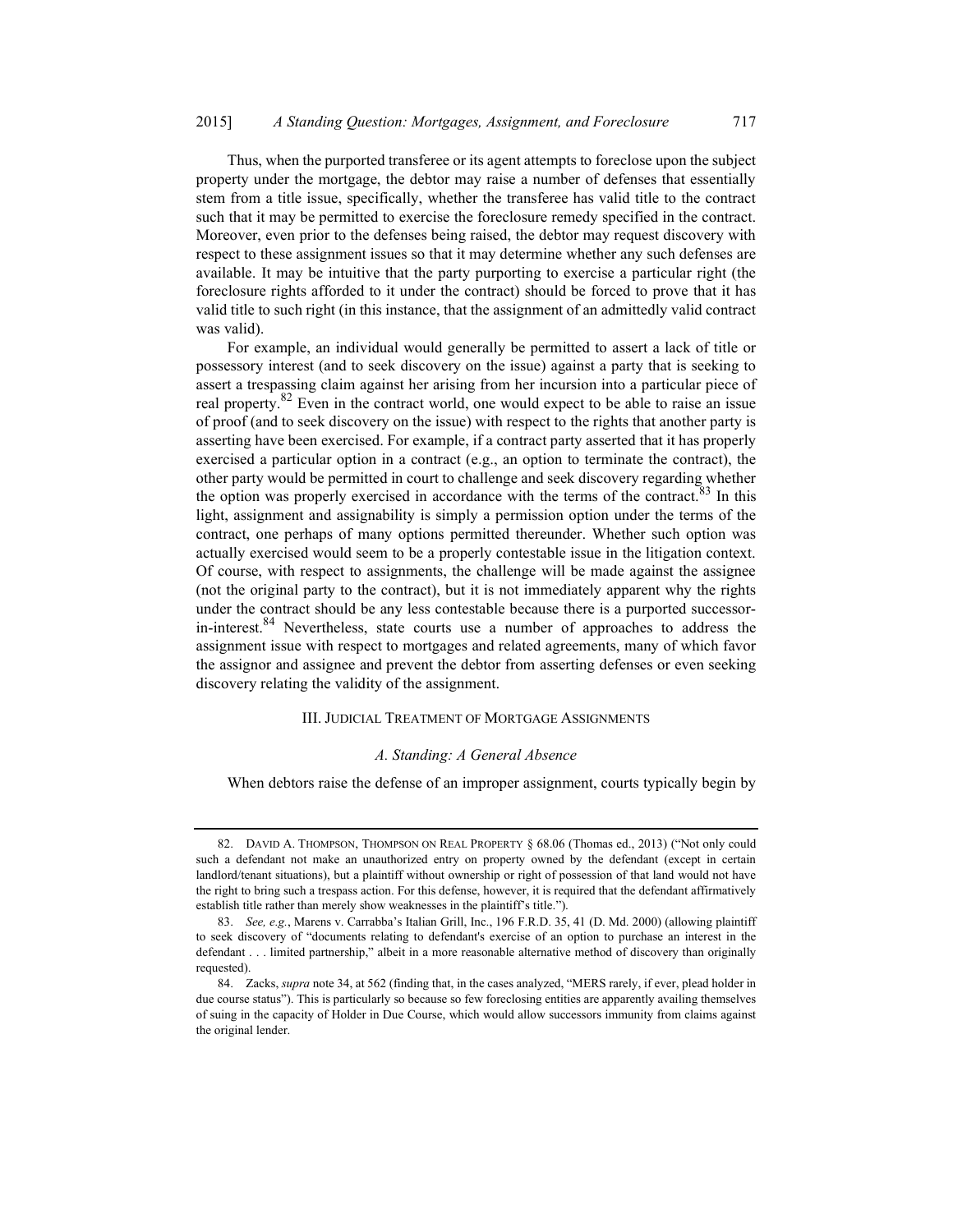examining whether the debtor has standing to assert such a defense. It is generally understood that third parties generally cannot assert rights or defenses under another's contract.<sup>85</sup> The obligor under the contract may be entitled to raise particular defenses to the extent that such defenses arise under the contract itself, but the obligor may not object to the assignment of the contract because the obligor is not a party to the assignment contract.<sup>86</sup> This does not apparently deprive the obligor of any rights because the obligor still retains all of the original defenses it had under the original contract.<sup>87</sup> The assignment, however, does not increase the obligor's number of defenses simply because the assignor chose to assign the contract.<sup>88</sup>

Using this line of reasoning, courts have been generally reluctant to permit debtors to assert defenses relating to the validity of an assignment of a note or mortgage absent special circumstances. For example, Michigan courts have held that a contract party "may not challenge the validity of assignments to which it was not a party or third-party beneficiary, where it has not been prejudiced, and the parties to the assignments do not dispute (and in fact affirm) their validity."<sup>89</sup> This theory is based on a "prudential limitation" on standing

 87. 7 SUMMARY OF PENNSYLVANIA JURISPRUDENCE § 14:30 (2d ed. 2007) ("By the assignment of a contract, the debtor cannot be deprived of any legal or equitable defenses that subsist in the contract, unless the assignment provides that the debtor is precluded from asserting against the assignee any defense that the debtor may have or acquire."); LORD, supra note 18, at § 74:56 ("[T]he assignee steps into the shoes of the assignor, and, unless the transaction is a commercial transaction in which the account debtor has agreed in advance by way of an enforceable waiver of defense clause, not to assert any claim or defense it may have against the assignor as against the assignee, the assignee will be subject to claims, claims in recoupment, and defenses of the account debtor."); B.E. WITKIN, SUMMARY OF CALIFORNIA LAW, Ch. 1 § 735 (4th ed. 2005) ("The assignment merely transfers the interest of the assignor. The assignee 'stands in the shoes' of the assignor, taking his or her rights and remedies, subject to *any defenses* that the *obligor* has against the assignor prior to notice of the assignment.").

88. See, e.g., Glass v. Carpenter, 330 S.W.2d 530, 537 (Tex. Civ. App. 1959) ("In a suit by the assignee on a claim against the obligor, the defense that the assignee occupied a fiduciary relationship to the assignor cannot be urged by the obligor, nor can the defense of lack of consideration for the assignment be urged by the obligor in a suit on the assigned claim.") (internal citations omitted); RESTATEMENT (FIRST) OF CONTRACTS § 167 (1932) ("An assignee's right against the obligor is subject to all limitations of the obligee's right, to all absolute and temporary defenses thereto, and to all set-offs and counterclaims of the obligor which would have been available against the obligee had there been no assignment, provided that such defenses and set-offs are based on facts existing at the time of the assignment, or are based on facts arising thereafter prior to knowledge of the assignment by the obligor.").

89. Livonia Property Holdings, 717 F. Supp. 2d at 737; see also Maraulo v. CitiMortgage, Inc., No. 12-CV-10250, 2013 WL 530944 (E.D. Mich. Feb. 11, 2013) (holding that Plaintiffs do not have standing to challenge assignment especially "[g]iven that the assignor does not exist, Plaintiffs are not at any risk of paying the same claim twice, and have never alleged that they are at risk of such double payment."). Other jurisdictions have followed substantially similar approaches. See, e.g., Silving v. Wells Fargo Bank, N.A., No. CV 11-0676-PHX-DGC, 2012 WL 135989 (D. Ariz. Jan. 18, 2012) (dismissing the case for lack of standing because "Plaintiffs have alleged no facts to show they suffered a concrete and particularized injury from the Substitution that allowed First American, rather than MERS, to initiate foreclosure. Nor have Plaintiffs alleged facts to show that MERS, as the

 <sup>85.</sup> See Livonia Property Holdings, LLC v. 12840-12976 Farmington Rd. Holdings, LLC, 717 F. Supp. 2d 724, 737 (E.D. Mich. 2010) (holding that a "litigant who is not a party to an assignment lacks standing to challenge that assignment").

 <sup>86.</sup> See, e.g., LORD, supra note 18, at § 74:50 ("[T]he debtor has no legal defense [based on invalidity of the assignment] . . . for it cannot be assumed that the assignor is desirous of avoiding the assignment."); Pagosa Oil & Gas, LLC v. Marrs & Smith P'ship, 323 S.W.3d 203, 212 (Tex. App. 2010) (finding lessor lacked standing to challenge assignment of lessee's breach of lease action because lessor was not party or third-party beneficiary to assignment contract); Woods v. Ayres, 39 Mich. 345, 347 (1878) (holding that, where the parties to an assignment act in accordance with the assignment, and there is no evidence that either party to the assignment objects so as to create a hostile title, a third party to the assignment cannot challenge its validity).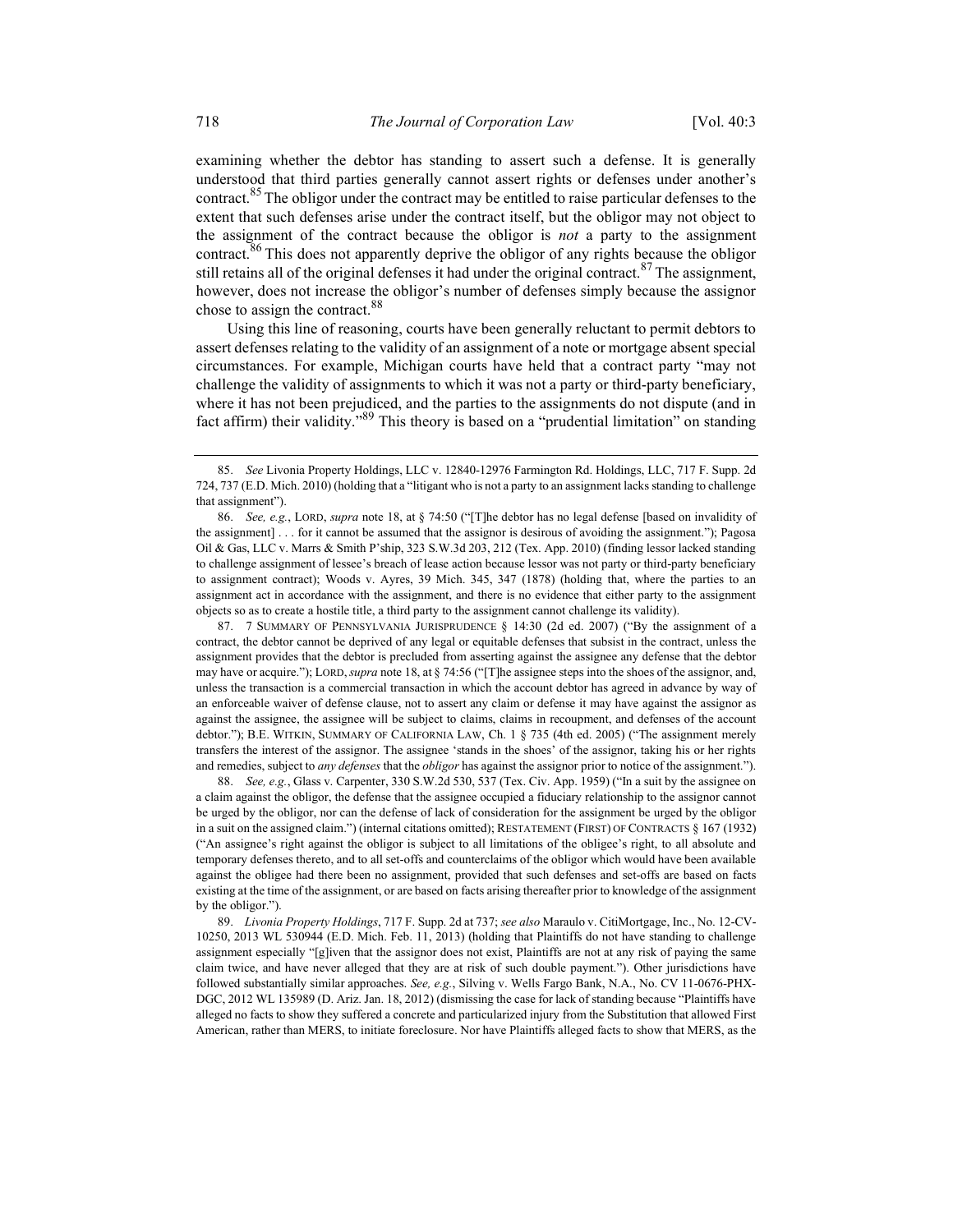that a party must generally "assert his own legal rights and interests, and cannot rest his claim to relief on the legal rights or interests of third parties."<sup>90</sup> A mortgagor's interest is in avoiding foreclosure, whereas the assignment only touches on to whom the mortgagor is obligated, not *whether* the mortgagor owes the obligation.<sup>91</sup> Therefore, the mortgagor cannot step into the shoes of the mortgagee to assert the mortgagee's rights.<sup>92</sup>

Although this approach, on its face, makes intuitive sense and comports with longstanding contract law doctrine, it is inherently incomplete. In this context, it is not necessarily logical to assume that the assignor would never (or would not often) want to raise particular assignment defenses. For example, assume that the original lender never actually assigned the mortgage, the assignment was signed without authority, or the assignment was forged or fraudulent. In any of those instances, one would assume that the assignor would actually want to raise the defense.

The larger point here is that the assumption that an assignor would not want to raise a particular defense only makes sense if the assignor is alive or exists (if a corporate entity, like many lenders) and is aware of the purported assignee's exercise of the contractual rights. If neither of those facts is true, then it does not make sense to assume that the

90. Livonia Property Holdings, 717 F. Supp. 2d at 735. See also Lansing Sch. Educ. Ass'n v. Lansing Bd. of Educ., 487 Mich. 349, 378 (2010) (discussing Michigan's long-standing prudential approach); HSBC Bank USA, NA v. Young, No. 313212, 2014 WL 3529418, at \*3 (Mich. Ct. App. July 15, 2014) (holding that debtor lacked standing when she failed to redeem within redemption period: "once the six-month redemption period expires without the mortgagor having exercised her right to redeem, all of the mortgagor's 'right[s], title, and interest' in and to the property are extinguished."); Gregory v. Shurtleff, 299 P.3d 1098, 1106 (Utah 2013) (noting that Utah follows Michigan's prudential approach; "The same is true of Utah's constitution and jurisprudence.").

91. Ifert v. Miller, 138 B.R. 159, 166 (Bankr. E.D. Pa. 1992) (applying Texas law) ("[The underlying contract] is between [Obligor] and [Assignor]. [Assignor's] assignment contract is between [Assignor] and [Assignee]. The two contracts are completely separate from one another. As a result of the assignment contract, [Obligor's] rights and duties under the [underlying] contract remain the same: The only change is to whom those duties are owed. . . . [Obligor] was not a party to [the assignment], nor has an cognizable interest in it. Therefore, [Obligor] has no right to step into [Assignor's] shoes to raise [its] contract rights against [Assignee]. [Obligor] has no more right than a complete stranger to raise [Assignor's] rights under the assignment contract").

 92. Liu v. T & H Mach., Inc., 191 F.3d 790, 797 (7th Cir. 1999) (determining that a party to an underlying contract lacks standing to "attack any problems with the reassignment" of that contract); Blackford v. Westchester Fire Ins. Co., 101 F. 90, 91 (8th Cir. 1900) ("As long as no creditor of the assignor questions the validity of the assignment, a debtor of the assignor cannot do so."); LORD, supra note 18, at § 74:50 ("[T]he debtor has no legal defense [based on invalidity of the assignment] . . . for it cannot be assumed that the assignee is desirous of avoiding the assignment."); Popov v. Deutsche Bank Nat'l Trust Co., No. 1:12-CV-00170-DCN, 2012 WL 5364301, at \*3 (N.D. Ohio Oct. 30, 2012) ("In the instant case, the only party challenging the assignment of the mortgage is the Plaintiff, Paul Popov. As the Plaintiff is not a party to the assignment, he lacks standing to challenge the transfer of the mortgage from MERS to Deutsche Bank. . . . Plaintiff is not discharged of his contractual obligation to pay that mortgage just because it has been transferred from one mortgagee to another."), appeal dismissed (June 19, 2013).

principal party to the Substitution, has sought to have it voided for lack of authorization."), aff'd sub nom. Silving v. America's Servicing Co., 552 F. App'x 684, 685 (9th Cir. 2014); Lizza v. Deutsche Bank Nat'l Trust Co., No. CIV. 13-00190 HG-BMK, 2014 WL 794752 (D. Haw. Feb. 27, 2014) (holding Plaintiffs lack standing because "Hawaii's foreclosure law, like Michigan law, does not permit mortgagor-plaintiff standing to challenge an assignment. Courts interpreting Hawaii law have only permitted a plaintiff-mortgagor to challenge an assignment that was made by an entity that no longer existed at the time of the assignment, as such an assignment would be void"); Brown v. Fed. Nat'l Mortgage Ass'n, No. 2:13-CV-02107-JTF, 2013 WL 4500569 (W.D. Tenn. Aug. 19, 2013) (holding that Plaintiffs lack standing because "Plaintiff's myriad of arguments regarding the validity of the assignments never allege that his duties have altered or that he may risk double liability. In fact, it is not clear from the Complaint what detrimental effect any of the assignments allegedly would have upon Plaintiff.").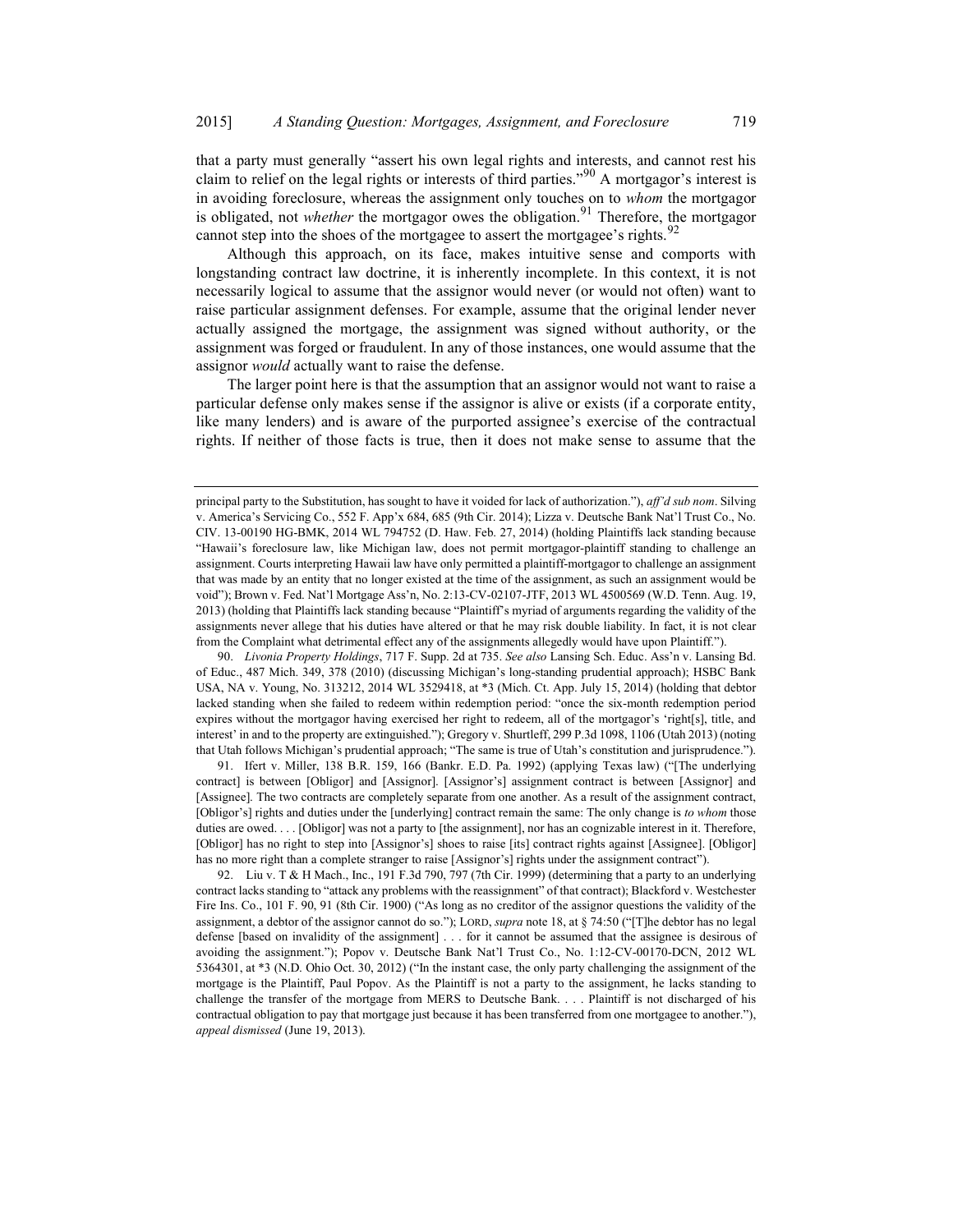assignor would forego raising defenses related to the propriety of the assignment. If the assignor no longer exists, then the absence of any objection to the assignment or the exercise of the contractual rights by the purported assignee actually means nothing. Since the assignor has no ability to communicate, it does not make sense to make an assumption—that the assignment is acceptable to the assignor—based on the assignor's lack of communication.

Similarly, if the assignor exists but is not aware of the proceeding in which the purported assignee is asserting that the assignment is valid, the assignor's lack of communication regarding the assignment does not signify acceptance or ratification of the assignment. Since the assignor, not typically a party to foreclosure proceedings, is thereby precluded from indicating one way or another whether the assignor would like to raise a defense to the assignment, it is illogical to assume that the assignor would refrain from doing so. Moreover, the question of the assignment's validity is not simply an issue of whether a third party to the assignment (the obligor) should be able to exercise another party's (the assignor's) defenses. It also concerns whether a third party to the original mortgage (the purported assignee) should be able to exercise another party's (the assignor's) rights against another third party (the obligor). In this instance, the obligor is not a disinterested third party seeking to enjoy the benefits of an assignment contract to which it is a party; instead, it is attempting to ensure the obligations of the original contract, to which the assignment contract relates, are actually owed to the party demanding performance. In the abstract, it certainly does not make sense for a third party to enjoy the benefit of another's contract. In the foreclosure context, though, it certainly seems intuitive that the debtor should be able to defend itself by asserting that the purported assignee is not a proper assignee, particularly when the assignor no longer exists or is not a party to, or is otherwise unaware of, the proceeding.

## B. Void v. Voidable: A Deferential Approach

Many courts attempt to structure their approach to debtor standing to challenge assignments based on an analysis of whether the defense would render the assignment void or voidable. Under this line of analysis, a debtor would have standing to raise defenses that would demonstrate that an assignment was void ab initio.<sup>93</sup> On the other hand, a debtor would not have standing to raise a defense voiding the assignment if the assignment would be valid unless the assignor voluntarily decided to raise the defense.<sup>94</sup>

<sup>93.</sup> See, e.g., Dernier v. Mortg. Network, Inc., 87 A.3d 465, 473 (Vt. 2013) ("While we have never so held, courts in other states have qualified this strong proposition in the case of assignment of debts, explaining that a debtor may challenge the assignment of his or her debt if it is void or entirely ineffective—even if that means allowing a 'stranger to a contract' to assert reasons related to the breach of that contract. They have been careful to emphasize, however, that this exception does not allow a debtor to challenge an assignment of the debt that is merely voidable.").

<sup>94.</sup> See Calderon v. Bank of Am. N.A., 941 F. Supp. 2d 753, 767 (W.D. Tex. 2013) (where plaintiffs did "not have standing to challenge an assignment to which they were not a party unless that assignment was void. Because the transfer of the Note, if indeed it violated the PSA, would merely be voidable, Plaintiffs [did] not have standing to challenge it."); Coleman v. Bank of New York Mellon, No. 3:12–CV–4783–M–BH, 2014 WL 3827493, at \*1 (N.D. Tex. Aug. 4, 2014) (holding that a plaintiff-debtor lacked standing because lack of actual signing authority makes the transaction merely voidable); 17 C.J.S. CONTRACTS § 4 (noting "a void contract . . . is no contract whatsoever . . . and cannot be validated by ratification" and "[a] contract that is merely voidable is capable of being confirmed or ratified by the party having the right to avoid it"); Onyekwere v. Bank of Am., N.A., No. 3:13–CV–2557–B, 2014 WL 1032447, at \*1 (N.D. Tex. Mar. 18, 2014) ("For instance, an assignment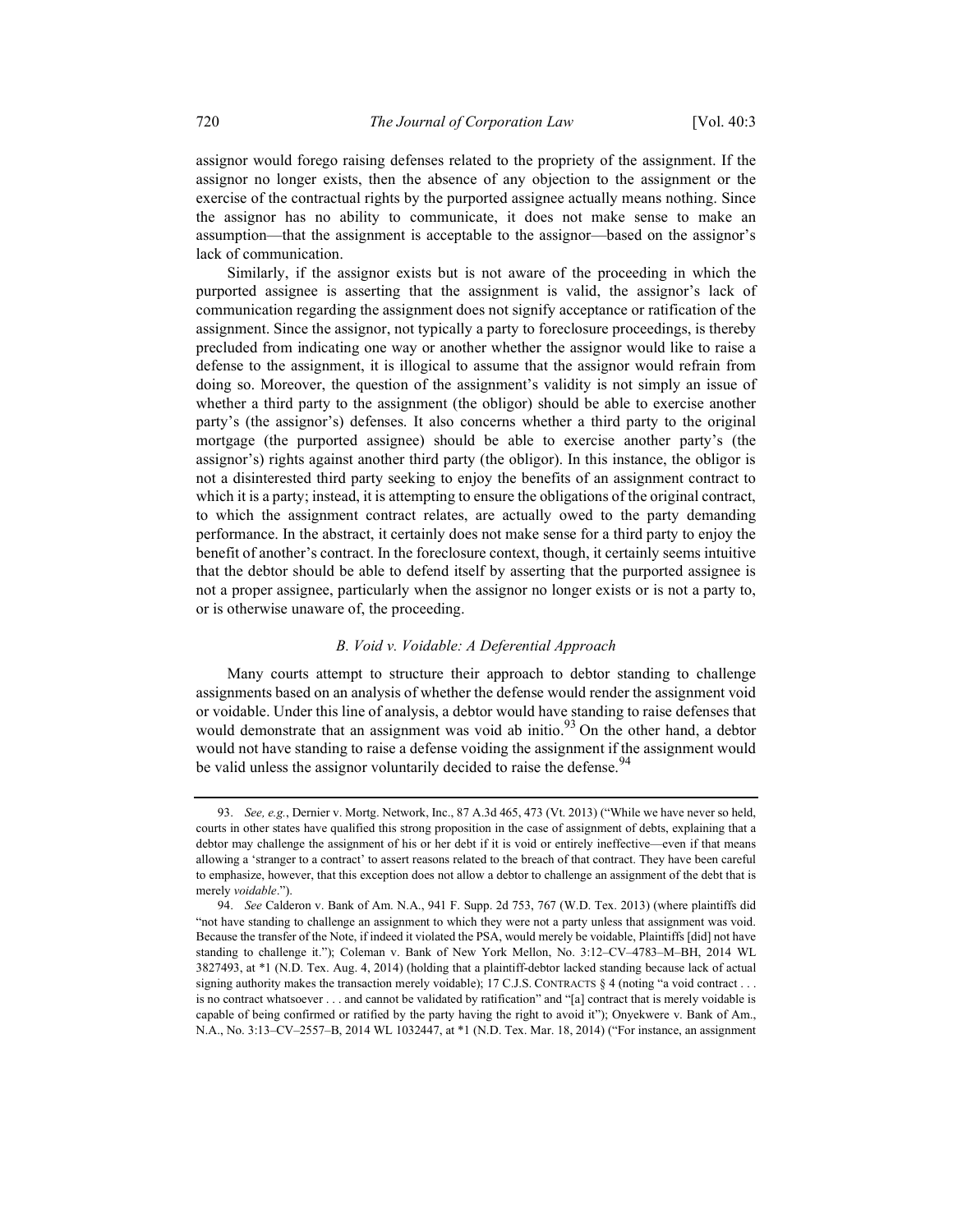This line of analysis appears defensible because it is consistent with the contract law theory discussed previously,<sup>95</sup> specifically that third parties should not have the ability to assert rights or defenses under another party's contract. Accordingly, if the assignor would have to assert affirmatively the defense to void the assignment, then the obligor should not be able to defend its obligations under the contract by asserting such defense when the assignor has refrained from doing so. The right to assert the defense is personal to the assignor, and the assignor's abstention from asserting the defense suggests that the assignment should be respected as legally binding.

On the other hand, this line of analysis does recognize that certain types of purported assignments should not and do not have legal effect, regardless of the intention or desire of the assignor. Such purported assignments are void ab initio and it would be appropriate, under this approach, to permit an obligor to raise a defense to that effect.<sup>96</sup> This approach is seemingly more flexible than the general approach discussed above (that does not recognize an obligor's ability to challenge assignments) because the former at least recognizes the possibility of standing when purported assignments are void (as opposed to voidable).

This analysis, however, is subject to many of the same flaws outlined previously.<sup>97</sup> For example, in instances where the assignor does not exist or is unaware of the foreclosure proceeding, it does not necessarily make sense to assume that the assignor would not desire (or would not have desired) to raise the voidable defenses had the assignor still been in

95. Supra Part III.A.

97. Supra Part III.A.

is voidable in circumstances involving the statute of frauds, fraud in the inducement, lack of capacity as a minor, and mutual mistake. An assignment is void when it is completely invalid, meaning the assignee did not have authority under the deed to foreclose.") (internal citations omitted); Clark v. Mortg. Elec. Registration Sys., Inc., C.A. No. 12–802–M, 2014 WL 1259954, at \*1 (D.R.I. Mar. 27, 2014) ("Rhode Island Supreme Court applied the void versus voidable distinction in the context of a mortgage and held that a mortgage is only voidable by the mortgagee even if the agent of the mortgagee acted without authority."); In re Holden, 271 N.Y. 212, 2 N.E.2d 631 (1936) ("The assignments were valid upon their face. The assignee was the legal owner of the claims assigned. No one could question the validity of the assignments except the assignors."); Wood v. Germann, 331 P.3d 859 (Nev. 2014) ("although a post-closing-date loan assignment violates the terms of the PSA, these courts conclude that such an assignment is not void, but is merely voidable, because the trustee has the option of accepting the loan assignment despite its untimeliness."); Giuffre v. Deutsche Bank Nat'l Trust Co., No. CIV.A. 12-11510- JLT, 2013 WL 4587301 (D. Mass. Aug. 27, 2013), aff'd 13-2222, 2014 WL 3512860 (July 17, 2014) ("Giuffre has most likely sufficiently alleged that the mortgage originated from fraud in the inducement. But this only renders a mortgage voidable, not void.").

 <sup>96.</sup> See Dernier, 87 A.3d at 473 (agreeing with the reasoning that "a debtor may assert as a defense any matter which renders the assignment void or invalid" (citing Tri-Cities Constr., Inc. v. American Nat'l Ins. Co., 523 S.W.2d 426, 430 (Tex. Civ. App. 1975))); Culhane v. Aurora Loan Servs. of Neb., 708 F.3d 282, 291 (1st Cir. 2013) ("We hold only that a mortgagor has standing to challenge a mortgage assignment as invalid, ineffective, or void (if, say, the assignor had nothing to assign or had no authority to make an assignment to a particular assignee). If successful, a challenge of this sort would be sufficient to refute an assignee's status qua mortgagee."); Giuffre, 2013 WL 4587301, at \*3 ("To show that the mortgage is void, Giuffre must demonstrate that it was procured through fraud in the factum. But Giuffre has not alleged any facts suggesting that the parties failed to understand the 'essential nature of the document[s]' they signed."); In re Sutter, 665 F.3d 722, 728 (6th Cir. 2012) ("[U]nder Michigan law, a forged mortgage is void ab initio. . . . More recent Michigan cases have confirmed this principle and emphasized that parties that take possession of interests granted by the forged instrument, even if they do so innocently, have no rights under the forged document. . . . Mortgages are treated in the same manner as deeds under Michigan law, and equally grant no interests to the holder of a forged mortgage."); GMAC Mortg. Corp. v. Chan, 56 A.D.3d 521, 522 (N.Y. App. Div. 2008) ("A deed based on forgery or obtained by false pretenses is void ab initio, and a mortgage based on such a deed is likewise invalid.").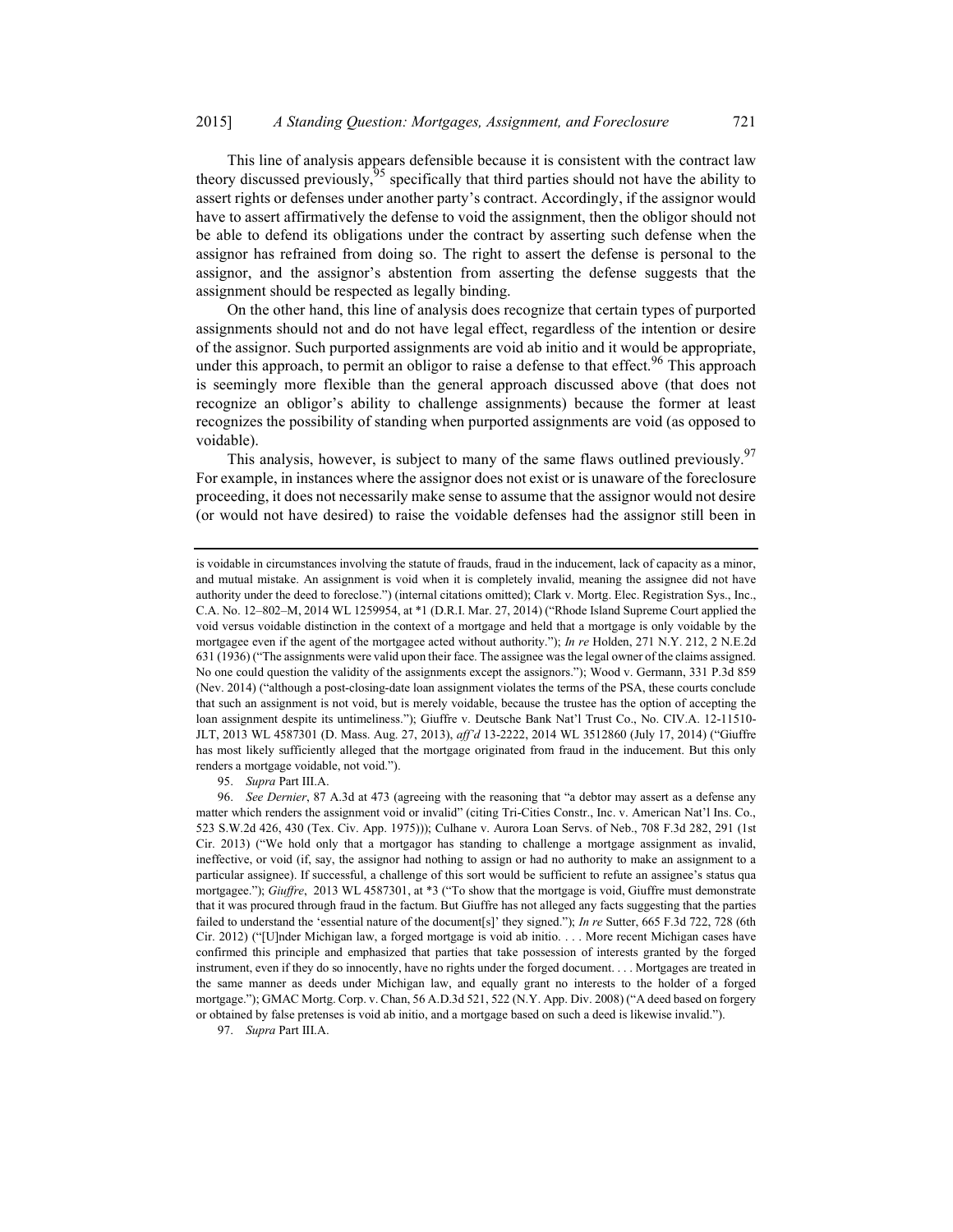existence or been aware of the foreclosure proceeding. In addition, the obligor is not a disinterested third party attempting to assert rights or defenses of another that are unrelated to the third party, but instead is attempting to ensure that a separate third party (the assignee) is in fact entitled to assert rights against, or impose duties upon, the obligor.

Moreover, this approach merely begs the question of what kind of assignment should be respected to permit an assignee to enforce the contract against the obligor. Based on their conclusions about void versus voidable defenses, courts then either permit or deny debtors the standing to raise such defenses in their foreclosure proceedings. If it is a potentially void assignment, then the court may grant standing to challenge the assignment, while the court may deny standing in the case of a voidable assignment. In practice, many courts appear to conclude, particularly in this newly developing area of law, that there are few defenses that render an assignment void as opposed to voidable, which leaves the system in much the same place as the basic approach outlined above of denying standing to debtors.<sup>98</sup> Accordingly, although the void versus voidable distinction has had appeal across a number of jurisdictions, it has sometimes led to confusing and questionable results.

For example, courts do not agree regarding whether a false or forged signature (on behalf of the assignor) causes an assignment to be void as opposed to voidable.<sup>99</sup> The underlying theory regarding denying standing to an obligor challenging an assignment falls apart when a document that is not based on the consent of the assignor can be used to impose obligations on the obligor. The presence of a forged or falsified signature completely undermines the rationale's underlying assumptions about the assignor's intentions or desires to assert particular contract defenses, particularly where the assignor is not aware of the foreclosure proceedings or the assignor no longer exists. It also paints a very different picture about the obligor as a disinterested third party attempting to assert

 <sup>98.</sup> See, e.g., Kim v. JPMorgan Chase Bank, N.A., 825 N.W.2d 329, 336–37 (Mich. 2012) ("We have long held that defective mortgage foreclosures are voidable. . . . (citing Kuschinski v. Equitable & Central Trust Co., 277 Mich. 23, 268 N.W. 797 (1936)) 'The better rule seems to be that such sale is voidable and not void.... The total lack of equity in plaintiff's claim, his failure to pay anything on the mortgage debt and his laches preclude him from any relief in a court of equity.' Similarly, in Feldman v. Equitable Trust Co., the Court held that a foreclosure commenced without first recording all assignments of the mortgage is not invalid if the defect does not harm the homeowner.").

 <sup>99.</sup> Mruk v. Mortg. Elec. Registration Sys., Inc., 82 A.3d 527, 537 (R.I. 2013) ("If correct [that, inter alia, the signature was false], any assignment of the mortgage and subsequent foreclosure would be invalid, ineffective, or void."); GMAC Mortg. Corp., 56 A.D.3d at 522 ("A deed based on forgery or obtained by false pretenses is void ab initio, and a mortgage based on such a deed is likewise invalid"); Witelson v. Jamaica Estates Holding Corp. I, 56 A.D.3d 328, 328 (N.Y. 2008) ("Those plaintiffs . . . are not entitled to foreclose because, crediting Kanoff's testimony, the court found that the signature on those assignments was forged and that therefore the assignments are unenforceable."); U.S. Bank, N.A., v. Arizmendy, 44 Misc 3d 1223, \*2 (2014) (the court found defendant failed to raise this defense in the statutorily prescribed period, but the court noted that "[a]lthough the Defendant does not offer forensic handwriting analysis or expert testimony to validate its allegations of forgery, the markedly different signatures may reasonably be deemed a forgery by the trier of fact. As such, the Defendant has a meritorious defense."). Cf. Davis v. Countrywide Home Loans, Inc., 1 F. Supp. 3d 638, 643 (S.D. Tex. 2014) (finding no standing for the debtor based on forgery allegations (on the part of the assignor's purported agent)); Coleman, 2014 WL 3827493, at \*1 (holding that the assignment was not void because "Plaintiff's allegation that the assistant secretary's signature does 'not match,' fails to raise a reasonable inference that she has standing to challenge MERS's assignment to BNYM."); Gorski v. CTX Mortg. Co., No. 12-CV-12250, 2013 WL 1316931, \*5 (E.D. Mich. Mar. 29, 2013) (holding that the plaintiff lacked standing to challenge assignment where the plaintiff alleged fraudulent documents signed by robo-signers: "Specifically, Plaintiff fails to set forth facts showing that the robo-signing of the documents has tainted the foreclosure by actionable fraud. Without factual support, these allegations are conclusory and vague.").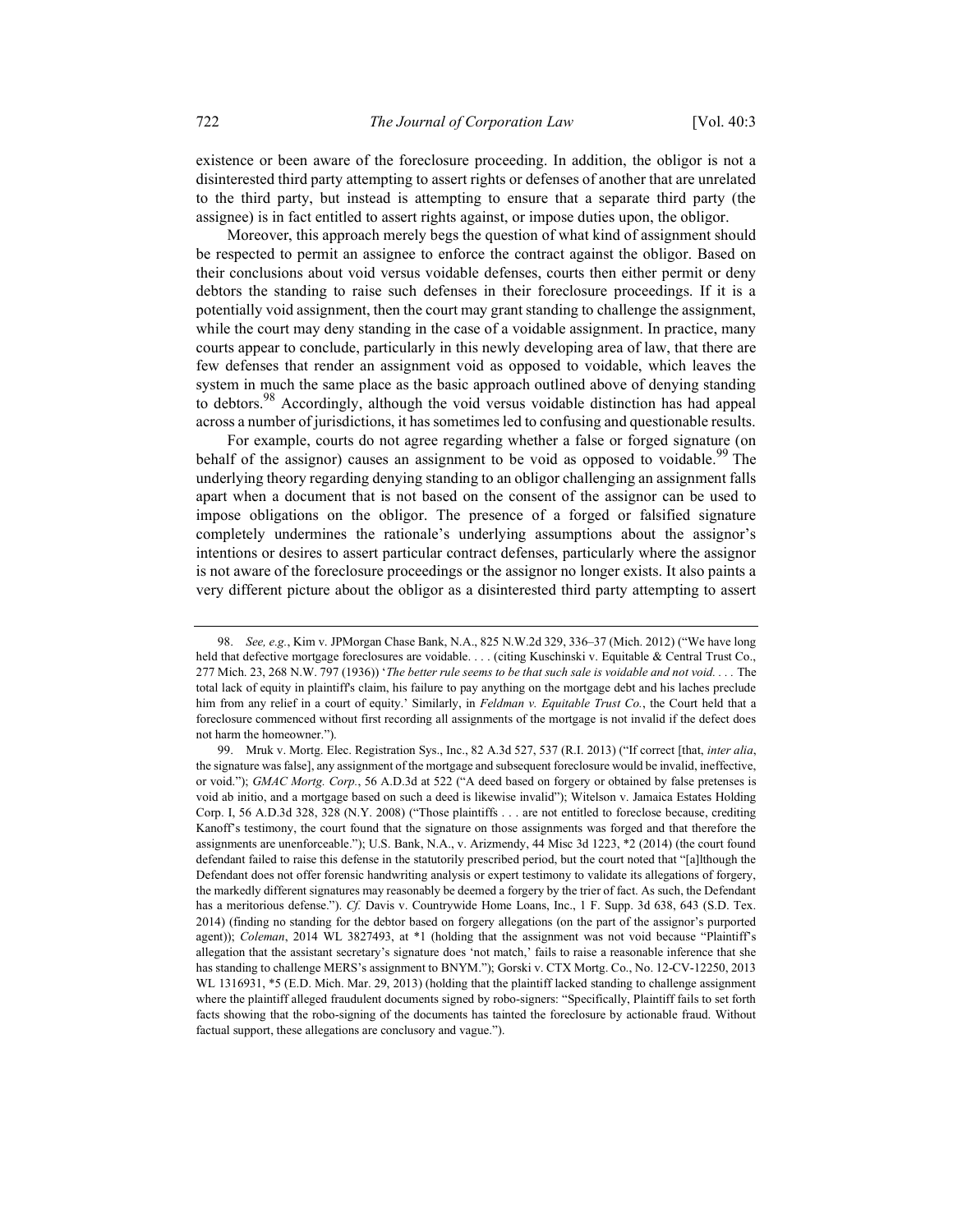another party's contractual rights or defenses. Where the obligor is going to have duties to another party imposed upon it based on a falsified document, the obligor appears to be an interested and relevant figure. Accordingly, the void versus voidable dichotomy may not be very helpful if it is merely a way for courts to characterize preconceived notions about the propriety of a particular foreclosure proceeding.

Similarly, courts have disagreed about whether an unauthorized signature on behalf of the assignor invalidates the assignments or merely makes it voidable.<sup>100</sup> As with forged signatures, the presence of an unauthorized signature undercuts the basis for the law's assumption that an unaware or defunct assignor would not have desired to assert particular contract defenses. In addition, it suggests that the debtor is in fact an innocent third party seeking to ensure that an unauthorized document does not require it to render services to an improper party.

The void versus voidable line of analysis has theoretical appeal because of its consistency with the law's reluctance to permit third parties to assert personal rights under another party's contract. As discussed above, however, this approach rests on suspicious foundations, particularly where the assignor is not aware of the enforcement action or the assignor no longer exists. In addition, the lack of understanding or discussion surrounding the basis for using the dichotomy has emboldened courts to render decisions that completely undercut that basis. By so doing, courts eliminate the desirability of using it. Thus, where fraudulent or unauthorized signatures and similar troubling fact patterns fail to impress upon the judiciary that the obligor is not a disinterested third party attempting to gain the advantage of another party's contractual rights or defenses, the void versus voidable line of analysis proves unhelpful at best and destructive at worst.

 <sup>100.</sup> Chhun v. Mortg. Elec. Registration Sys., Inc., 84 A.3d 419, 423 (R.I. 2014) (noting that plaintiffs "alleged that the one person who signed the mortgage assignment did not have the authority to do so. . . . These allegations, if proven, could establish that the mortgage was not validly assigned, and, therefore, Aurora did not have the authority to foreclose on the property"); Mruk, 82 A.3d at 527 (finding that the lack of authority by signer on behalf of assignor would invalidate the assignment); Sullivan v. Kondaur Capital Corp., 7 N.E. 3d 1113, 1116 (Mass. App. Ct. 2014) (holding that a mortgagor had standing to challenge assignments because of an unauthorized signature: "[N]owhere on the face of the instrument is there any indication or evidence that Flowers [the signer] was, or in any manner purported to be, an officer or other authorized agent of Saxon. Nor can the notarial acknowledgment supply the missing evidence; it merely recited that Flowers acknowledged that she executed the assignment 'in [her] duly authorized capacity,' without describing what that capacity might be, or with whom. Proof of Flowers's authority to assign the mortgage on Saxon's behalf (to the extent she was authorized) accordingly requires more evidence than appears either on the face of the second assignment or in the record." Cf. Reinagel v. Deutche Bank Nat'l Trust Co., 735 F.3d 220, 226 (5th Cir. 2013) ("[T]he Texas Supreme Court clarified that a contract executed on behalf of a corporation by a person fraudulently purporting to be a corporate officer is, like any other unauthorized contract, not void, but merely voidable at the election of the defrauded principal."); Applin v. Deutsche Bank Nat'l Trust, No. CIV.A. H-13-2831, 2014 WL 1024006, at \*5 (S.D. Tex. Mar. 17, 2014) (finding that "[MERS's] alleged lack of authority, even accepted as true," did not provide standing to challenge the assignment); In re Lopez, 486 B.R. 221, 229 (Bankr. D. Mass. 2013) (Although the court upheld debtor's standing based on debtor's injury, court found there was no unauthorized signature because "[u]nder Massachusetts law, an assignment of a mortgage is effective without the need to independently establish the [signatory] authority of the assignor to make the assignment."); Portillo v. HSBC Mortg. Servs., Inc., No. CIV. 13-2370 DWF/JSM, 2014 WL 1431394, at \*6 (D. Minn. Apr. 14, 2014) (held that plaintiffs failed to provide evidence of any unauthorized signatures. Even if plaintiffs alleged false signatures, "plaintiffs suffered no injury in fact as a result and therefore, lack standing to pursue a quiet title claim on this basis."); Coleman, 2014 WL 3827493, at \*2 (holding that plaintiff-debtor lacked standing because lack of actual signing authority makes the transaction merely voidable).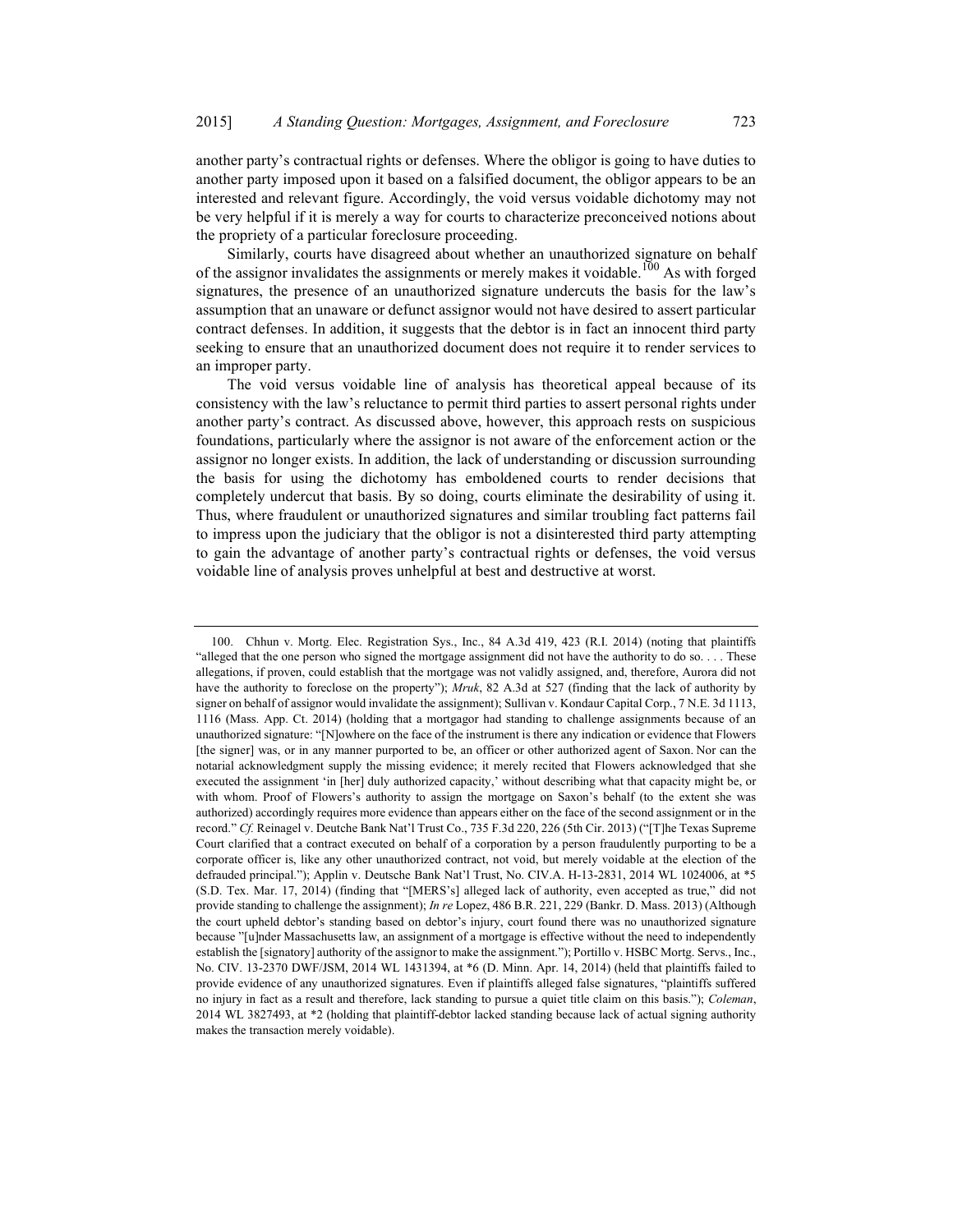## C. Legal Title: Few Standing Issues

Another defense that a debtor seemingly would be able to raise is whether the assignee of a mortgage has proper title to the property interest reflected thereby. If, for example, the assignor never had legal title to the property interest, then the assignee would not have been able to receive legal title because the assignor did not have any legal interest to convey.<sup>101</sup> Similarly, if the title to the property interest has not been recorded as required by statute, this could destroy the requisite chain of title.<sup>102</sup> This is more of a statutory claim suggesting that a defect in procedurally demonstrating that recorded title has passed from each assignor to the purported assignee threatens the last assignee's ability to exercise property rights. In the most egregious instances, a court may recognize standing where no assignment exists.<sup>103</sup> In one instance, a court determined that the debtor's assertion that the purported assignee could not demonstrate an assignment would provide standing to challenge the validity of the assignment.<sup>104</sup> If the assignment is legally ineffective as a matter of law because the assignor never had a property interest to convey, or because the assignment does not exist, then the debtor would have standing to assert the defense. As with defenses that render an assignment void, the assignor's presupposed intent with respect to making an effective assignment is irrelevant when the issue is whether an

104. See supra Part III.B (discussing defenses which render an assignment void as opposed to voidable).

 <sup>101.</sup> Bowen v. Brogan, 119 Mich. 218, 220 (Mich. 1899) ("If this amount was paid, it is evident there was nothing due upon the mortgage when it was foreclosed, and the right to foreclose it did not exist, and no legal title was obtained by the foreclosure"); 59 C.J.S. MORTGAGES § 419 ("The transfer of a forged note will give the transferee no rights in the mortgage securing it."); MetLife Home Loans v. Hansen, 48 Kan. App. 2d 213, 213 (Kan. Ct. App. 2012) ("[I]n order to grant summary judgment in a mortgage foreclosure action, the district court must find undisputed evidence in the record that the defendant signed a promissory note secured by a mortgage, that the plaintiff is the valid holder of the note and the mortgage, and that the defendant has defaulted on the note.").

<sup>102.</sup> U.S. Bank Nat'l Ass'n v. Ibanez, 458 Mass. 637, 651 (Mass. 2011) (holding that the foreclosing party lacked recordable interest in mortgage: "A foreclosing entity may provide a complete chain of assignments linking it to the record holder of the mortgage, or a single assignment from the record holder of the mortgage. . . . The key in either case is that the foreclosing entity must hold the mortgage at the time of the notice and sale in order accurately to identify itself as the present holder in the notice and in order to have the authority to foreclose under the power of sale) (internal citations omitted); Minn. Stat. § 580.02(3) (standing to foreclose under Minnesota's non-judicial foreclosure law requires . . . "that the mortgage has been recorded and, if it has been assigned, that all assignments thereof have been recorded . . .").

 <sup>103.</sup> Ortiz v. Citimortgage, Inc., 954 F. Supp. 2d 581, 587 (S.D. Tex. 2013) (holding that debtor had standing to challenge whether the assignment was invalid because "the court must accept the pleaded facts as true" that there was no "evidence regarding the assignment of the note and deed of trust, and the assignment was not recorded in the Harris County property records"); Johns v. Gillian, 134 Fla. 575, 581 (Fla. 1938) ("Although the assignment of the mortgage from Everglade Lumber Company to Gillian was defectively executed, it may be taken as evidence to show that the company had, before the commencement of the suit, sold and transferred to Gillian its entire interest in the note and mortgage. A mere delivery of a note and mortgage, with intention to pass the title, upon a proper consideration, will vest the equitable interest in the person to whom it is so delivered.") (internal citations omitted); Ogilvie v. First Nat'l Bank, 179 Okla. 111, 111 (Okla. 1937) ("Neither does the failure to allege the assignment of the mortgage from the original mortgagee to plaintiffs render the judgment void. The mortgage securing a note is merely incident and accessory to the note, partakes of its negotiability so that the indorsement and delivery of the note secured by the mortgage carries the mortgage with it without formal assignment thereof."). 59 C.J.S. MORTGAGES § 419 ("Ordinarily, the assignment of a note evidencing a debt automatically carries with it, as an incident, the assignment of the mortgage or deed of trust upon real estate or chattels that secure its payment, provided that there is nothing in the contract to the contrary. Under this rule it is not necessary that there be a transfer or delivery of the mortgage papers or, in order that the beneficial interest shall pass, that a separate written or formal assignment be made.").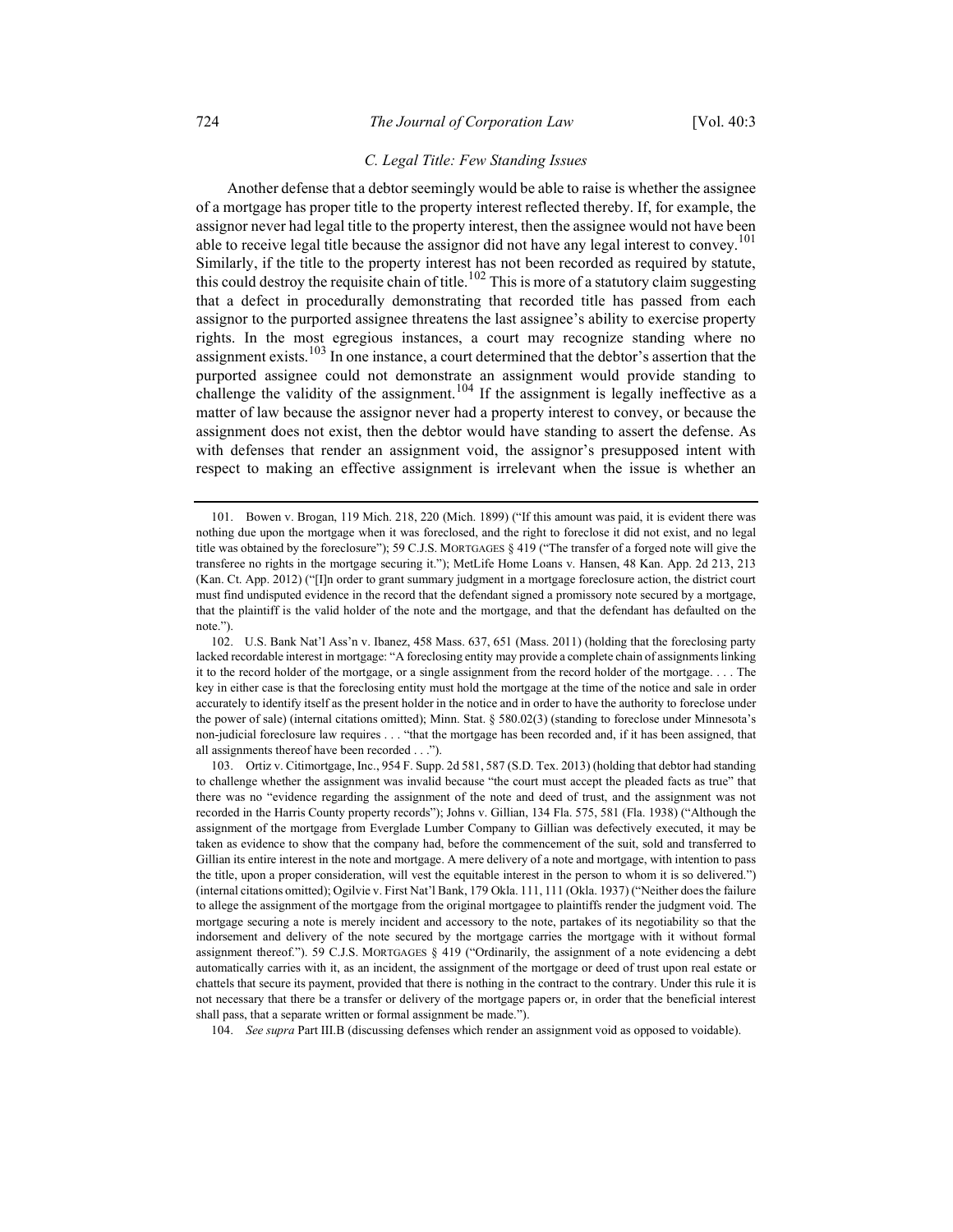assignment actually exists or whether the assignor ever owned title to the property interest in the first place.

A court could also recognize standing to challenge the assignment when the assignee cannot demonstrate proper chain of title. If the assignee cannot demonstrate that the mortgage was actually owned and then properly transferred by each successive assignee, then the debtor should be permitted to challenge the assignee's title to the mortgage.<sup>105</sup> As in an instance where no assignment exists, these sorts of defenses rely on the inability of an assignor somewhere in the chain of title to have conveyed title or lack of evidence that an assignor conveyed title at all. Again, the assumed intent of the assignors to have conveyed title is not relevant to the legal issue of whether the assignor conveyed title where no evidence of such transfers exist.

Nevertheless, courts typically limit the ability of a debtor to raise legal title or chain of title defense because of the prevailing assumption that the debtor is not harmed if an improper party forecloses when the debtor is in default.<sup>106</sup> Courts appear to assume that foreclosure should happen if the debtor is in default, even if the foreclosing party is not the correct party to foreclose.<sup>107</sup> Accordingly, debtors may lack standing where they fail to

106. Bowen v. Brogan, 119 Mich. 218, 220 (Mich. 1899) ("If this amount was paid, it is evident there was nothing due upon the mortgage when it was foreclosed, and the right to foreclose it did not exist, and no legal title was obtained by the foreclosure"); but see Keyes v. Deutsche Bank Nat'l Trust Co., 921 F. Supp. 2d 749, 757 (E.D. Mich. 2013) ("The complaint supports the concern that the plaintiffs might be subject to double liability because the mortgage and note have been assigned to different parties. The plaintiffs allege in their complaint that the note was sold to a trust, and that the mortgage was assigned to defendant Deutsche Bank as trustee for that trust. However, the foreclosure process was initiated, although not completed, by defendant Bank of America. In order to complete the foreclosure, the mortgage would have to be assigned to Bank of America. The note would then be in the hands of the Trust and the mortgage in the hands of Bank of America. In such a situation, the plaintiffs will be permitted to challenge the validity of the assignment."); Bambas v. CitiMortgage, Inc., No. 13- 2195, 2014 WL 4057857, at \*2 (6th Cir. Aug. 18, 2014) ("Although the record of the mortgage is muddled with irregularities, none of them supports setting aside the foreclosure as Bambas requests. The recorded chain of title in this case is messy, with various unrecorded and unexplained assignments, one recorded but nonetheless technically invalid assignment that had to be corrected and recorded again, and one link in the chain of title missing for a few years. However, because the redemption period has expired, Bambas's right to challenge the foreclosure is narrowly circumscribed by Michigan law, and none of the possible grounds of relief announced in the case law supports his claim."); Hunt v. Select Portfolio Servicing, Inc., No. 11-14067, 2012 WL 6193865, at \*4 (E.D. Mich. Dec. 12, 2012) ("Even if there were defects in the assignments discussed above, and even if such defects would destroy the chain of title, Plaintiff nevertheless lacks standing to raise such defects. Plaintiff is not a party to the assignments in question.").

107. Maraulo v. CitiMortgage, Inc., No. 12-CV-10250, 2013 WL 530944, at \*7 (E.D. Mich. Feb. 11, 2013) ("Furthermore, none of the facts alleged indicate that the assignment may subject Plaintiffs to a risk of having to pay their mortgage twice. In fact, Plaintiffs' complaint alleges that the assignor of the mortgage, American, went

<sup>105.</sup> Miller v. Homecomings Fin. LLC, 881 F. Supp. 2d 825, 832 (S.D. Tex. 2012) (allowing challenges to chain of assignments through which a lender asserts the right to foreclose); SunTrust Mortg. Inc. v. Giardina, No. 109,840, 2014 WL 1193433, at \*7 (Kan. Ct. App. Mar. 21, 2014) (unpublished opinion) ("Because the holder of a note retains a beneficial interest in the mortgage, a formal assignment from MERS, as nominee, is unnecessary to secure the right to foreclose."); Berry v. Main St. Bank, 977 F. Supp. 2d 766, 773 (E.D. Mich. 2013) ("While [p]laintiff has standing to challenge whether Wells Fargo held record chain of title, [p]laintiff 'lacks standing to challenge that assignment.""); In re Samuels, 415 B.R. 8, 17 (Bankr. D. Mass. 2009) ("Consequently, the documents submitted with the proof of claim do not by themselves show a valid assignment of rights from Argent to Deutsche Bank and do not fully support the asserted claim. It follows that the proof of claim is not supported by documents adequate to establish the assignment of rights on which it is based, and therefore that the claim does not enjoy prima facie validity. In the alternative, whatever prima facie validity the claim initially enjoyed was rebutted by the Debtor's pointing out of the defect in the chain of title that was evident in the documents submitted with the proof of claim.").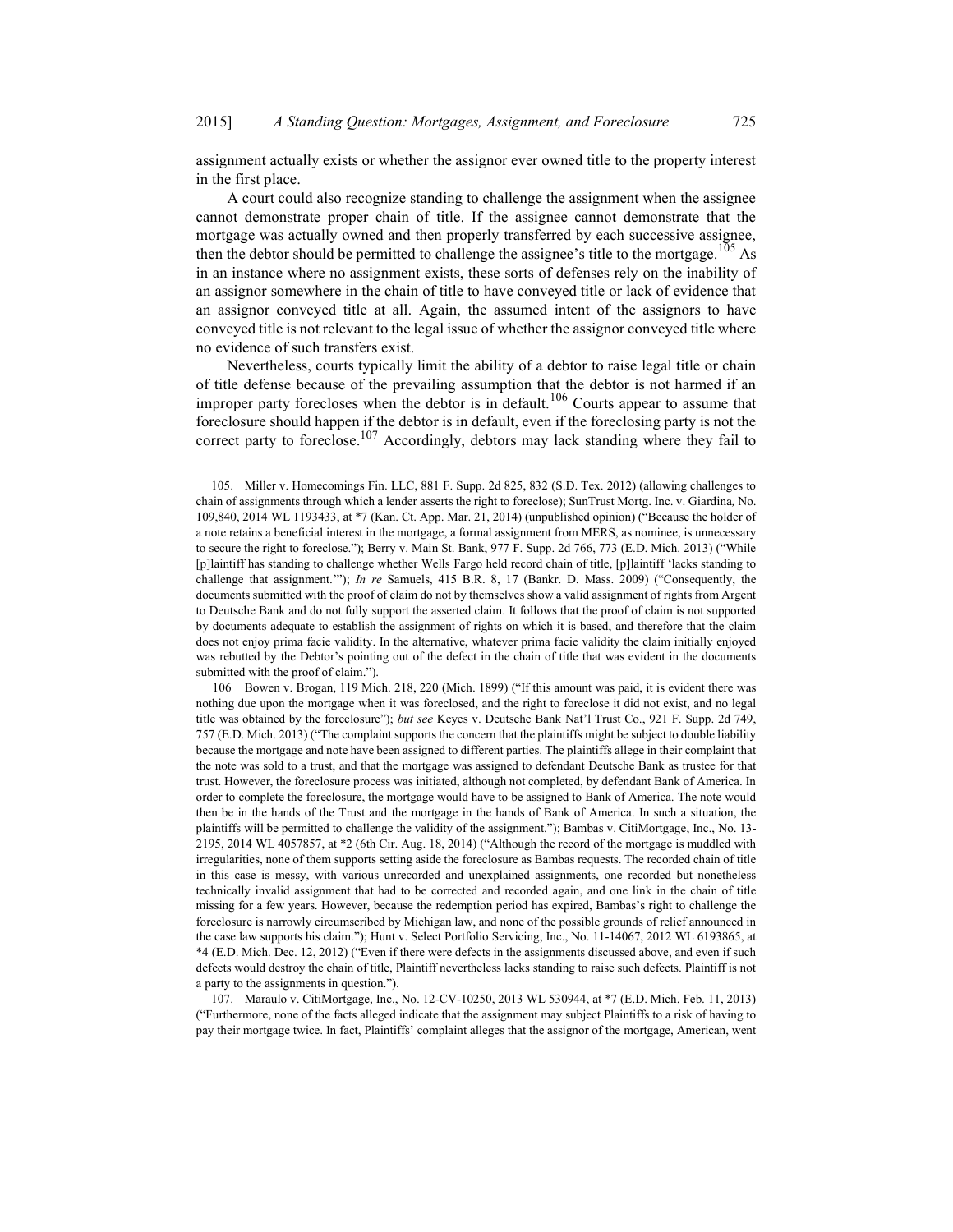show "prejudice as a result of any lack of authority of the parties participating in the foreclosure process," especially when debtors "do not dispute that they are in default under the note." $108$ 

Similarly, there is skepticism about permitting the debtor to assert a defense of the original lender (assignor), when "there is no reason to believe that . . . the original lender would have refrained from foreclosure in these circumstances."<sup>109</sup> This kind of previewing is not unique to homeowner claims regarding assignments; rather, this kind of judicial skepticism has been noted in the context of MERS' ability to foreclose in its own name as well.<sup>110</sup> Based on such skepticism, courts have declined to permit challenges to MERS' ability to receive or convey legal title, even though its ability may be very dubious.<sup>111</sup>

## D. Discovery Requests

Perhaps even more problematic than the disparate and inconsistent treatment of assignments in foreclosure proceedings is the preliminary denial of debtor discovery requests with respect to the validity of assignments. Since courts commonly discount the viability of assignment-based defenses themselves, courts would be expected to deny the availability of discovery on these issues as well.<sup>112</sup>This is unsurprising, given the concerted judicial effort to facilitate foreclosures as expeditiously as possible, and given the "previewing" of the merits of cases before ruling on assignment-based defenses.<sup>113</sup> Accordingly, debtors may be prevented from determining whether grounds even exist to challenge the ability of the assignee to foreclose upon the property, which undercuts the

108. Siliga v. Mortg. Elec. Registration Sys., Inc., 161 Cal. Rptr. 3rd 500, 508 (Cal. Ct. App. 2013).

109. Id.

110. Zacks, supra note 34, at 571 (In one case, "the court reasoned that the original lender would not have disbursed the loan funds if it had not assented to MERS being named as nominee on the related mortgage. Similarly, many courts will correctly assume that a lender or successor owner would not buy a MERS loan if it did not assent to MERS remaining its nominee with the associated rights to foreclose").

 111. Woods v. Wells Fargo Bank, N.A., 733 F.3d 349, 354 (1st Cir. 2013) (holding that the debtor had standing to challenge because the debtor "that MERS, as a mere 'nominee' for [the lender], never possessed a legally transferable interest in Woods's mortgage, rendering any attempted assignments void, but ultimately the court concluded that MERS did have such a legally transferrable interest"); Livonia Prop. Holdings v. 12840– 12976 Farmington Road Holdings, LLC, 717 F. Supp. 2d 724, 746–51 (E.D. Mich. 2010) (chain of title is established exclusively through review of public records); Berry v. Main Street Bank, 977 F. Supp. 2d 766, 773 (E.D. Mich. 2013) (the court found that "even if the assignment were invalid, the record chain of title 'would not be disturbed[,]' and therefore, would still reflect that Wells Fargo as the mortgagee," and a "'challenge to the assignment on the grounds that it destroys the required chain of title lacks merit'") (internal citations omitted).

 112. Indeed, it has been the experience of one of the co-authors that Florida courts routinely deny requests for discovery with respect to assignments and the contexts in which they were made, regardless of the underlying law governing assignments in those jurisdictions.

113. See, e.g., Greg Allen, Fast-Paced Foreclosures: Florida's Rocket Docket, NAT'L. PUB. RADIO, (Oct. 21, 2010), available at http://www.npr.org/templates/story/story.php?storyId=130729666 (describing shortcuts that some Florida courts took to facilitate fast resolution at the expense of many homeowners).

out of business in 2008 and ceased to exist as a corporate entity. Given that the assignor does not exist, Plaintiffs are not at any risk of paying the same claim twice, and have never alleged that they are at risk of such double payment.") (internal citations omitted); Shumake v. Deutsche Bank Nat'l Trust Co., No. 1:11-CV-353, 2012 WL 366923, at \*3 (W.D. Mich. Feb. 2, 2012) ("Really, Shumake's injury is fairly traceable to the fact that he failed to make his mortgage payments . . . whether Shumake made his mortgage payments on time had nothing to do with whether Chase validly assigned the mortgage to Deutsche Bank. Either way, Shumake still had to make the same payments-the assignment only altered to whom he made the payments; the assignment had no other consequence to Shumake.") (internal citations omitted).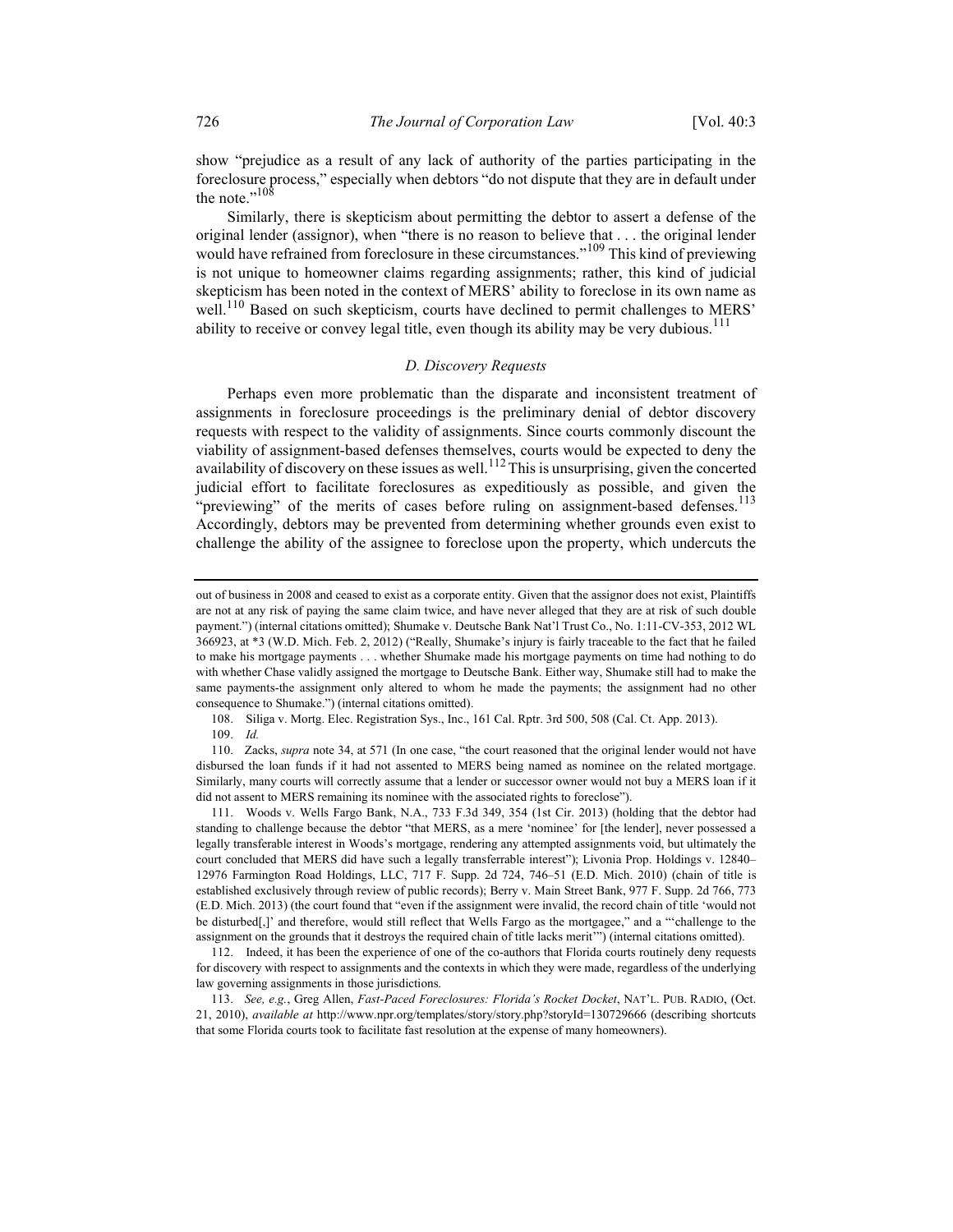substantive law granting the debtors such rights.

Such denials also undermine the very jurisprudence that this Article has analyzed. In order to determine whether a debtor has standing to contest an assignment, courts often look to the aforementioned void versus voidable distinction. But before discovery is requested, it will often be impossible to predict what kind of defect an assignment might have. Judges cannot, therefore, base their rulings on the assumption that an assignor would not contest the assignment, or that any potential challenge would only make the assignment voidable, rather than void, when they have not allowed a debtor to request any documents, for example, that correspond with the events represented on the face of an assignment. It is difficult indeed to discern how a judge would know whether a challenge to an assignment is serious without seeing any corresponding discovery.

#### E. Foreclosure as a Foregone Conclusion

Under these lines of analysis, if the foreclosure is inevitable because the debtor is in default and the lender would necessarily desire a foreclosure, then the courts should not put up unnecessary roadblocks to foreclosure by permitting procedural challenges. These approaches, however, are deeply flawed because they are both predicated on an underlying assumption that foreclosure would and should occur whenever the debtor is in default. This Section discusses the reasons why this assumption often proves untrue in practice.

First, foreclosure is not an inevitable outcome. Foreclosure is only one of the myriad of remedies or transactions that a lender may seek. For example, upon a debtor's default under a note secured by a mortgage, the lender may be permitted to charge a higher rate of interest or to demand additional fees.<sup>114</sup>A lender could also agree to forbear and not pursue its remedies under the loan agreement if it received further assurance from the debtor of her ability to pay through additional upfront payments or third party guaranties, or if the debtor agreed to pay additional fees to the lender.<sup>115</sup> A lender could also agree to modify the loan that is secured by the mortgage if it determined that the new terms of the loan were better than the alternative remedies it could seek.<sup>116</sup>

<sup>114.</sup> Melissa B. Jacoby, Home Ownership Risk Beyond a Subprime Crisis: The Role of Delinquency Management, 76 FORDHAM L. REV. 2261, 2272 (2008) ("Lenders do not initiate, let alone complete, a formal foreclosure process in response to every breach of a mortgage obligation. Likewise, borrowers do not initiate bankruptcy in response to every serious delinquency. Time permitting, a lender could allow a home owner to sell property privately and use the proceeds to pay off the loan—the optimal approach to home exit within the existing framework. Even if sale proceeds would not fully cover the loan, a lender could agree to a "short sale" and to waive pursuit of the deficiency.").

<sup>115.</sup> 1 LAW OF DISTRESSED REAL ESTATE § 3B:7 ("When circumstances make it impossible for the borrower to make any payments at all for some time, a lender might consider a "forbearance plan" that would allow the borrower to suspend payments or make reduced payments for a specified length of time. In most cases the borrower must have established a record of prompt payments with the lender before the onset of the present difficulty, and it generally must be feasible to bring the loan out of default in no longer than 18 months. Normally the lender will add the missed payments plus interest to the loan balance."); 30 N.J. PRAC., LAW OF MORTGAGES § 23.10 (2d ed. 2014) ("In some cases the mortgagee may (either before or after electing to accelerate) want to enter into an agreement with the mortgagor to "forbear" to exercise its right to foreclose in return for the mortgagor's promise to "make up" the delinquent mortgage payments and resume regular payments at the end of the period of forbearance.").

 <sup>116. 30</sup> NEW JERSEY PRACTICE, LAW OF MORTGAGES § 23.10 (2d ed. 2014) ("[T]he mortgagee may prefer to enter into an agreement "recasting" the mortgage contract either to allow amortization of the entire unpaid indebtedness in larger installments over the remaining term of the mortgage or to allow amortization over a longer term without increasing the period installment payments.").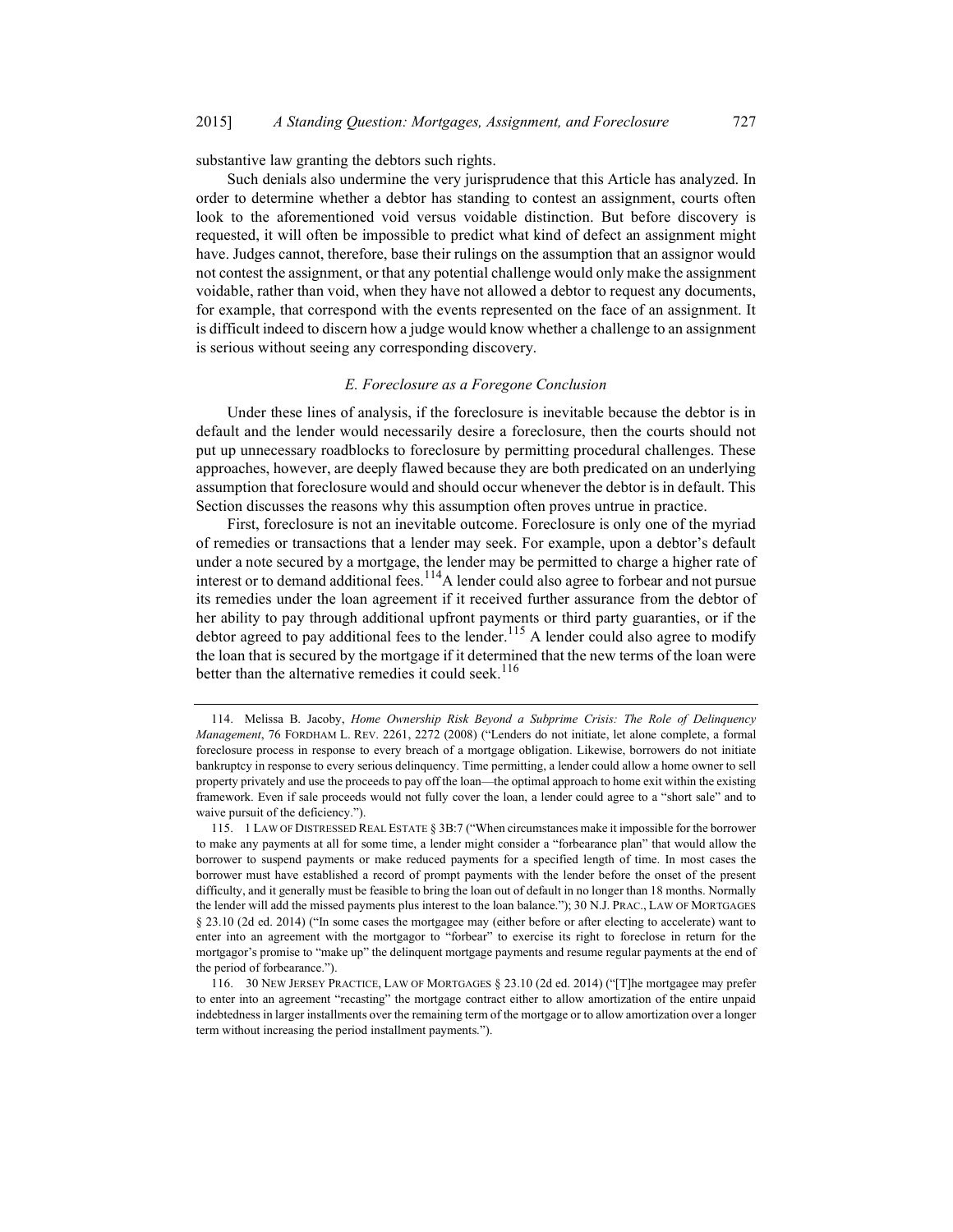As the above examples suggest, foreclosure is not inevitable, or even desirable, from a lender's perspective. In most instances, the foreclosure process is very costly to the lender.<sup>117</sup> The lender typically has to utilize the services of an attorney to pursue the foreclosure and to pay the expenses associated with doing so. In addition, the value of the property securing the loan may, at the time of the foreclosure, be worth less than the outstanding amount of the loan.  $^{118}$  If the property were to be resold by the lender, the lender might expect to receive a price that is well below fair market value.<sup>119</sup> Lenders are not in the business of buying and selling properties and typically would prefer not to own land.<sup>120</sup> Consequently, foreclosing upon the mortgage and reselling the property may cost the lender more than modifying the loan agreement with the debtor.<sup>121</sup> For example, the modification may have economic terms that would ensure that the debtor would pay some portion of the outstanding principal amount of the loan that is higher than that which the lender would realize if the lender resold the property (or perhaps even equal to or less than such amount, given lender reluctance to own and resell property).

It does not follow, therefore, that judges should assume that all lenders would desire foreclosure in the event of a default and that it does not matter which entity forecloses upon a mortgage. Instead, it is at best unclear whether purported assignors of a mortgage would desire foreclosure upon default. This suggests that a more flexible standard for debtor standing to challenge assignments would be appropriate.

What is clear, though, is that foreclosure is desirable from a judicial perspective. Judges have been, implicitly or explicitly, charged with the task of clearing the backlog of foreclosures and have accordingly carved a legal path that enables foreclosures to occur more quickly and with less attorney effort.<sup>122</sup> In some instances, the funding for the courts

 119. Id. at 722 ("After taking title to the property, foreclosing lenders re-sold the property for an amount greater than their investment in about half of the cases, but lost money overall after re-selling the properties.") (citing Steven Wechsler, Through the Looking Glass: Foreclosure by Sale as De Facto Strict Foreclosure—An Empirical Study of Mortgage Foreclosure and Subsequent Resale, 70 CORNELL L. REV. 850, 865 (1985).

120. Eric Dash, As Lenders Hold Homes in Foreclosure, Sales Are Hurt, N.Y. TIMES (May 22, 2011), http://www.nytimes.com/2011/05/23/business/economy/23glut.html?pagewanted=all (Lenders "do not have the staff and infrastructure to manage and sell" foreclosure properties. By holding property, lenders incur stigmatized property and maintenance fees.); Jacoby, *supra* note 114, at 2262 ("Perhaps more significantly, real estate finance experts no longer assume that delinquency on a mortgage should be equated with mortgage termination and a borrower's home loss."); Grant S. Nelson & Dale A. Whitman, Reforming Foreclosure: The Uniform Nonjudicial Foreclosure Act, 53 DUKE L.J. 1399, 1463 (2004) ("Most lenders do not want to foreclose, and do so only as a last resort.").

121. See Dash, supra note 120 (mentioning the significant costs of foreclosure and noting lenders recent willingness to negotiate with renters living in foreclosed homes).

122. See, e.g., FORECLOSURE INITIATIVE WORKGROUP, supra note 30 (establishing proposals to assist in clearing a backlog of foreclosure cases, including actively propelling cases towards judgment); see also Matt Taibbi, Invasion of the Home Snatchers, ROLLING STONE (Nov. 10, 2010), http://www.rollingstone.com/politics/news/matt-taibbi-courts-helping-banks-screw-over-homeowners-

 <sup>117.</sup> Ralph Roberts, How Much Does A Foreclosure Cost?, REALTYTIMES.COM (Mar. 15, 2009), available at http://realtytimes.com/agentnews/agentadvice1/item/3788-20090316 foreclosure ("Mortgage Bankers Association (MBA) released a policy report in May, 2008, in which it supports the fact that lenders are often the biggest losers in foreclosure: 'While losses can vary widely, several independent studies find them to be generally quite significant: over \$50,000 per foreclosed home or as much as 30 to 60 percent of the outstanding loan balance.'").

<sup>118.</sup> Prentiss Cox, Foreclosure Reform Amid Mortgage Lending Turmoil: A Public Purpose Approach, 45 HOUS. L. REV. 683, 722 (2008) (stating that studies have "determined that in 90% of examined foreclosure sales, the fair market value of the property was less than the outstanding loan amount").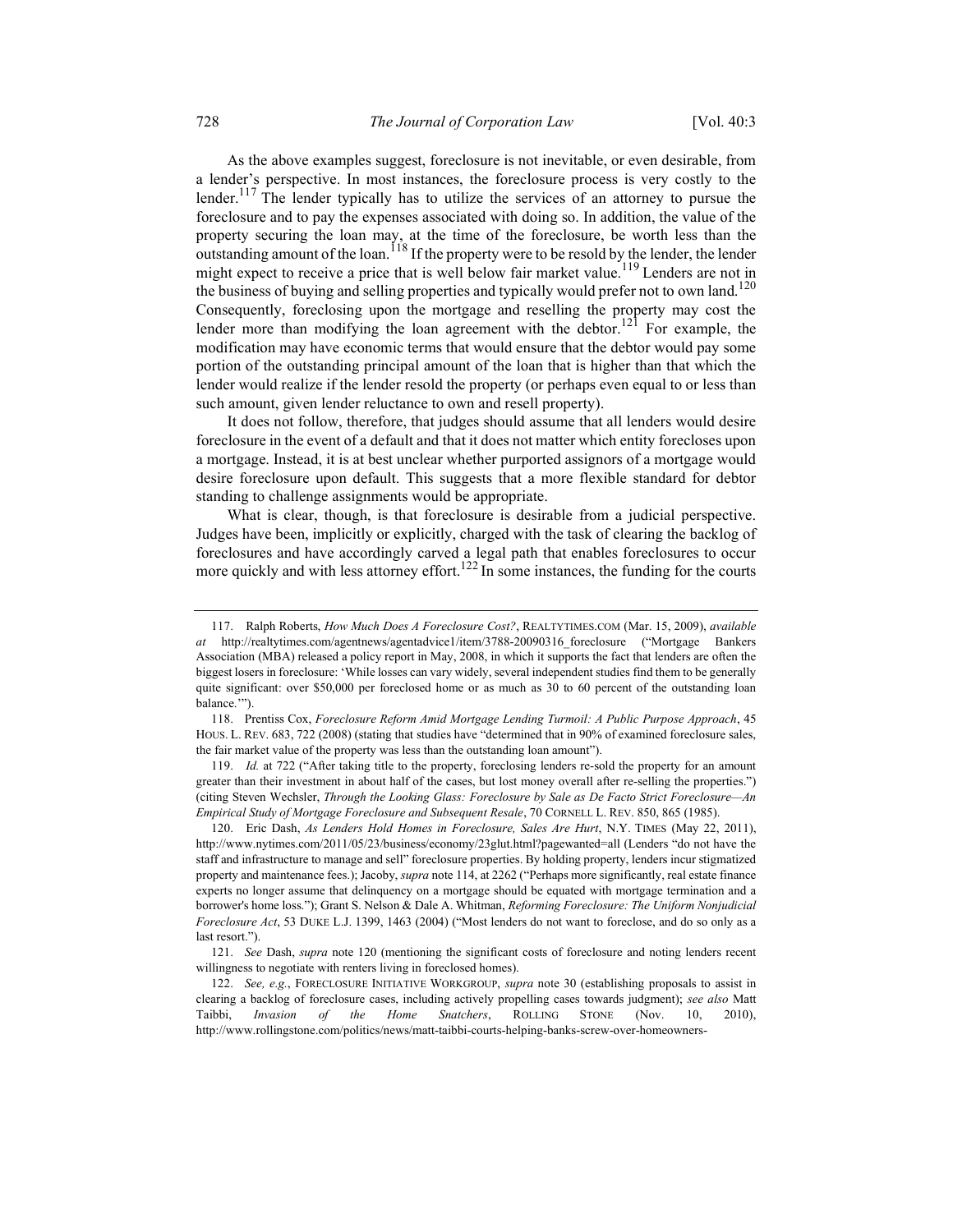may be tied to their ability to reduce the backlog.<sup>123</sup> This creates an incentive for judges to ignore documentary irregularities that would be questioned in an ordinary commercial dispute. Whether clearing the backlog of mortgage cases is explicitly tied to funding for, or is otherwise the express charge of the courts, judges may be reluctant to impose procedural hurdles upon the purported assignee, particularly where the judge is not sympathetic to a debtor that is admittedly delinguent in payments on the loan.<sup>124</sup> Of course, the drive for speed with little regard to other considerations ignores some of the most significant lessons of the housing crisis.

In the rush to originate loans for securitization, creditworthiness was given less and less attention with the resulting effect that many homeowners were not able to make their payments when, for example, adjustable interest rate loans eventually adjusted to market rates.<sup>125</sup> Similarly and relatedly, as loans were increasingly bundled together in securitized trusts, corollary documentation was not effectively monitored.<sup>126</sup> Then, when the crash necessitated legal services for a seismic number of foreclosure proceedings, foreclosure attorneys and their clients' unceasing quest for faster litigation and resolution resulted in robo-signing and a host of other ethical lapses, resulting in billions of dollars in settlements.<sup>127</sup> Nonetheless, judges and court administrators seem to be wedded to the idea that speeding up foreclosure cases is the only optimal policy.

Yet this approach, as with the other housing crisis issues driven largely by a demand for faster results, is ultimately shortsighted. First, although a longer foreclosure process costs lenders and servicers more, these costs may help incentivize servicers to settle more cases, rather than enduring a long slog through the court system.<sup>128</sup> Similarly, the longer time period may assist borrowers in bolstering their financial resources or in weathering a financial hardship, again making settlement more likely.<sup>129</sup> Encouraging more settlements benefits society as a whole, particularly those jurisdictions that have had higher numbers of foreclosures. This is because preventing foreclosures can help eliminate significant negative externalities. The normal neighborhood-level effects of foreclosed homes are significant in terms of crime, blight, and reduced property values.<sup>130</sup> Producing settlements, therefore, both alleviates those negative externalities and alleviates the foreclosure backlog. Yet while some court systems have at least paid lip service to proborrower assistance, such as mandatory mediation regimes, the typical judicial response to

<sup>20101110 (</sup>providing a general description of expedited court procedures' effects on due process).

<sup>123.</sup> See FORECLOSURE INITIATIVE WORKGROUP, supra note 30 (noting the need for courts to keep their docket clearance rate statistics).

<sup>124.</sup> Adolfo Pesquera, Miami-Dade Aggressively Pushes Foreclosure Cases Through System, DAILY BUS. REV. (Aug. 2, 2013), http://www.dailybusinessreview.com/id=1202613700227/MiamiDade-Aggressively-Pushes-Foreclosure-Cases-Through-System?slreturn=20150028155007 (access required) (quoting one judge as saying "If you can't do [the trial] within an hour, you're not a trial attorney.").

<sup>125.</sup> See, e.g., Annamaria Andriotis & Shayndi Rice, Adjustable Rate Mortgages Make a Comeback, WALL ST. J. J. (Mar. 16, 2014), http://online.wsj.com/news/articles/SB10001424052702303546204579439171591130740 ("the [adjustable rate] loans were last popular during the housing bubble and were fingered as a cause for many foreclosures").

<sup>126.</sup> See generally Adam J. Levitin, The Paper Chase: Securitization, Foreclosure, and the Uncertainty Of Mortgage Title, 63 DUKE L.J. 637, 662 (2013) (equating this documentation to a "myriad" of opinion letters).

<sup>127.</sup> Zacks, supra note 5, at 869–70.

<sup>128.</sup> Zacks, supra note 61, at 560.

<sup>129.</sup> Id. at 564.

 <sup>130.</sup> Id. at 545.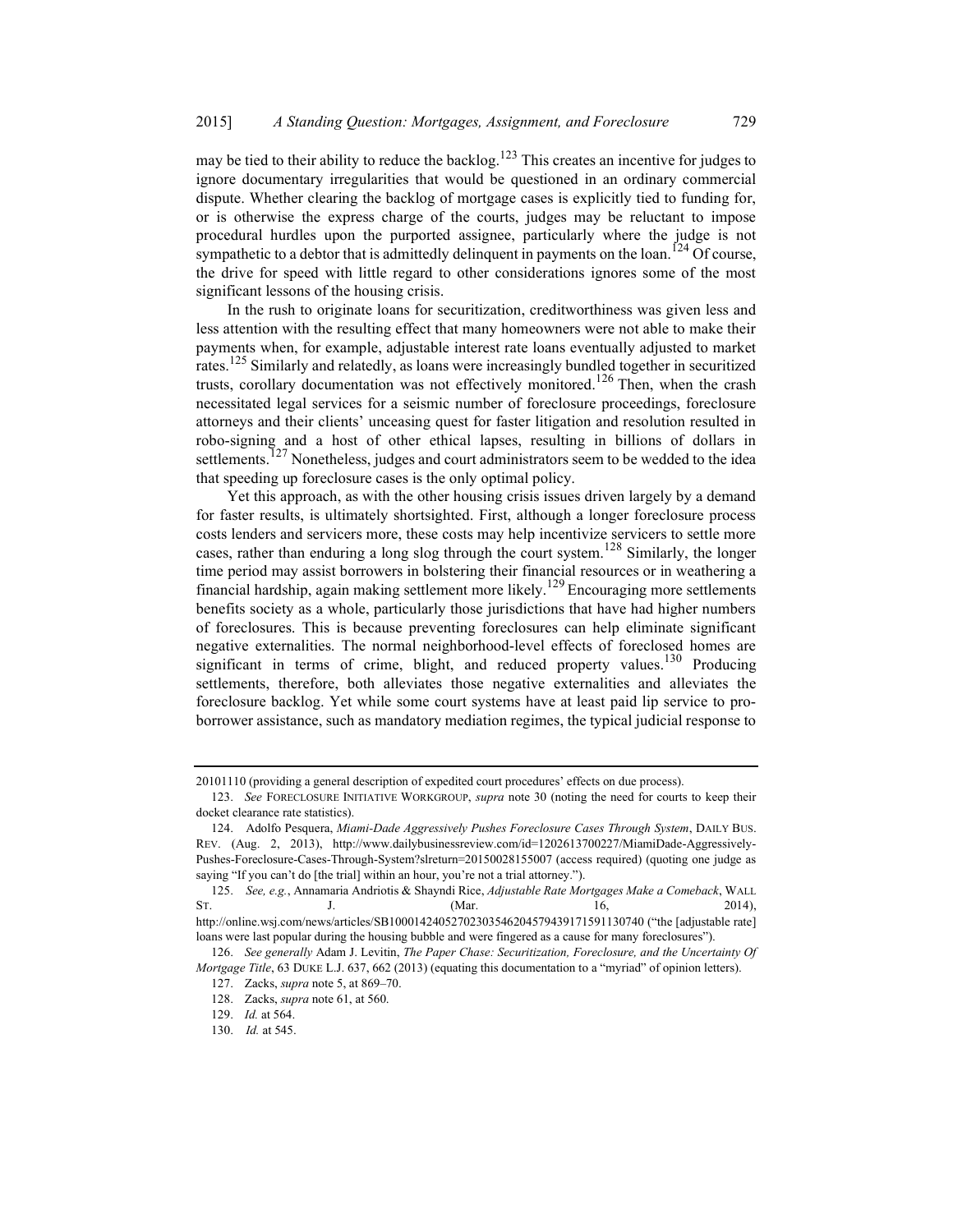a large number of cases lagging through a system has nonetheless remained in line with a quicker process-at-all-costs mantra.<sup>131</sup>

In addition to the error of this policy on utilitarian grounds, it may also lead to many courts giving unsympathetic treatment to defenses such as the challenges to assignments raised here. Just as judges and court administrators seem to assume, without empirical backing, that faster foreclosures are better for their respective jurisdictions, judges also make assumptions regarding assignment-based defenses to foreclosure. In particular, judges may assume that the purported assignee is in fact (or should be considered as) a legally valid assignee and that the purported assignor knows about the purported assignment and foreclosure proceedings, or that the assignor would be indifferent as to the exercise of the foreclosure right. Each of these assumptions is questionable, and the judicial employment of such assumptions is made even more dubious by the extrinsic desire of the judicial system to reduce the number of foreclosure cases. The next Part addresses the normative basis for granting debtors broader standing to challenge mortgage assignments in the foreclosure context.

### IV. JUSTIFYING DEBTOR STANDING TO CHALLENGE ASSIGNMENTS

Many justifications favor an approach permitting debtors to challenge the validity of assignments on a broader basis and, at the very least, to permit discovery on the issues presented. Some have expressed concern at the prospect of homeowners facing double liability.<sup>132</sup> Scholars in other foreclosure contexts have made similar observations.<sup>133</sup> Put simply, no litigant wants to face a lawsuit on a claim he has already paid to another party. Challenges to assignments can help to ensure that the correct party is foreclosing and that the borrower will not have to pay another eventual claimant. If one allows the proposition that the foreclosing entity should be entitled to enforce the debt, then surely allowing questions regarding transfers that can change that fact ought to be encouraged. It has been suggested that this risk is particularly acute in the case of warehouse lending fraud, "in

<sup>131.</sup> See, e.g., FORECLOSURE INITIATIVE WORKGROUP, supra note 30 (explaining how the Florida court system can reduce the backlog of cases). It should also be noted that these speed-oriented policies can negatively affect the borrower, in a number of respects. The vast majority of homeowners do not retain counsel. See, e.g., Maggie Barron & Melanca Clark, Foreclosures: A Crisis in Legal Representation, BRENNAN CTR. FOR JUSTICE (Oct. 6, 2009), available at http://www.brennancenter.org/publication/foreclosures-crisis-legal-representation (citing a study that showed that in Stark County, Ohio, 86% of defendants in foreclosure cases lacked legal counsel). The fact that a large number of cases lay dormant in many judicial foreclosure jurisdictions therefore seems to indicate inattentive or incompetent legal counsel for banks and servicers. See Pesquera, supra note 124 (noting that "nothing happened when judges left the resolution of foreclosure cases up to the lenders and homeowners"). As such, forcing cases to trial while knowing that most homeowners will be unrepresented is an overwhelmingly pro-lender response, and completes much of the foreclosing entities' work for them whether they actually want to proceed with their case or not.

<sup>132.</sup> Miller v. Homecomings Financial, LLC, 881 F. Supp. 2d 825, 832 (S.D. Tex. 2012) ("In truth, the prejudice is both plain and severe—foreclosure by the wrong entity does not discharge the homeowner's debt, and leaves them vulnerable to another action  $\dots$  by the true creditor"); LORD, supra note 18, at § 74:50 ("The only way to protect the rights of all persons is to require the debtor to join, by way of interpleader, the assignee and the person who may be defrauded, offering to pay to whichever of these parties may be held entitled to receive payment, and unless the debtor takes this course he should be liable to a defrauded third person.").

<sup>133</sup>. Elizabeth Renuart, Uneasy Intersections: The Right to Foreclose and the UCC, 48 WAKE FOREST L. REV. 1205, 1261 n.267 (2013) (arguing that standing is not a minor issue because of the possibility of double liability); White, *supra* note 2, at 494–95.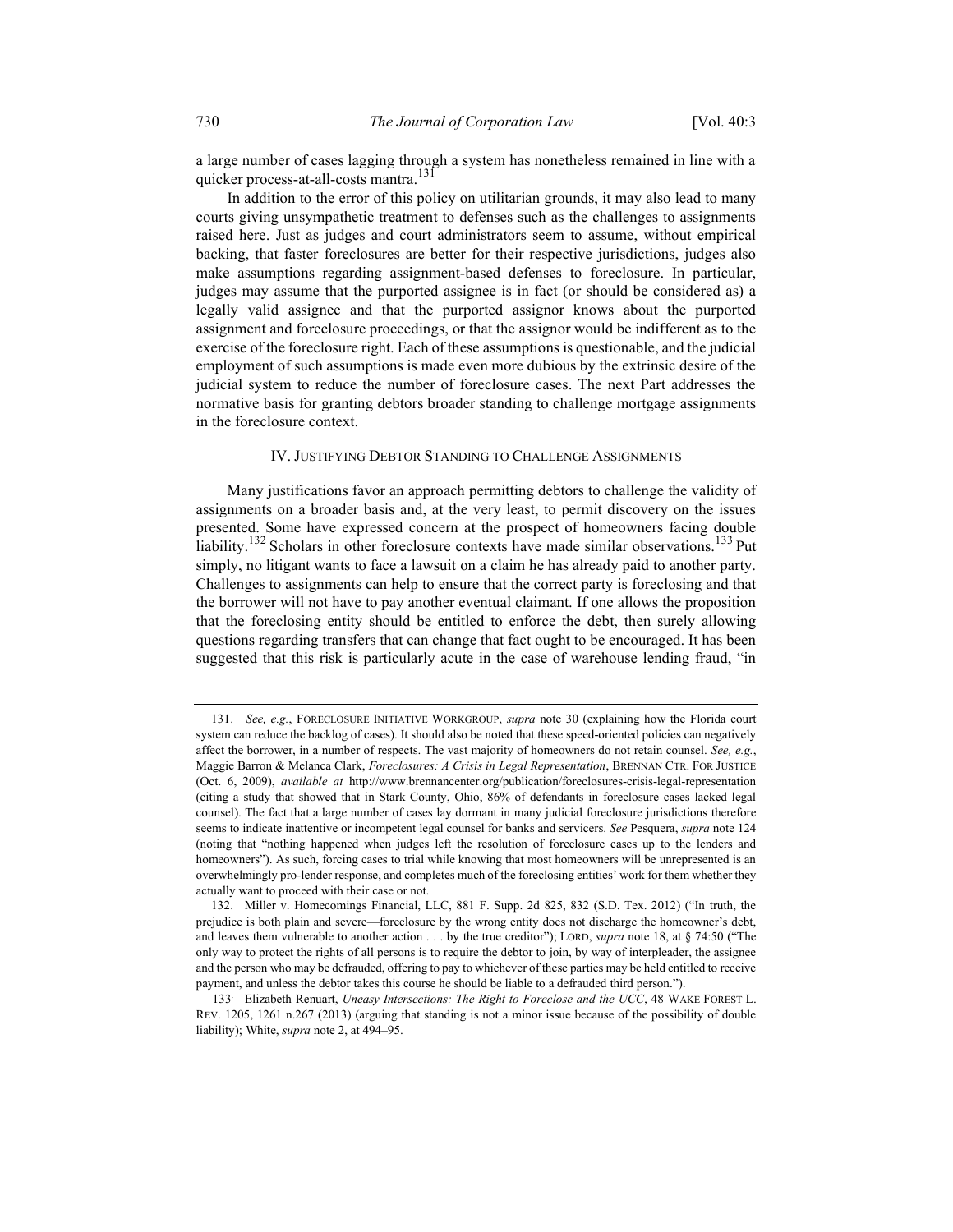which a crooked mortgage company sells the same note to multiple parties."<sup>134</sup> Nevertheless, critics suggest, and even debtor-friendly scholars concede, that the double liability issue rarely presents itself.<sup>135</sup> But that possibility, no matter how remote, should remain grounds for finding assignment transfer issues relevant to the ultimate facts of a case, given the significance of a home foreclosure event.<sup>136</sup>

Some courts have recognized the disconnect between the law's desire to exclude third parties from exercising rights under another party's contract, and the application of the law in the mortgage assignment and foreclosure situation. For example, the Rhode Island Supreme Court has a more permissive policy, permitting debtor challenges "to the extent necessary to contest the foreclosing entity's authority to foreclose."<sup>137</sup> Accordingly, there may be an "exception to the general rule precluding third-party standing to challenge a contract . . . to the circumstances of a mortgagor challenging an 'invalid, ineffective, or void' assignment of the mortgage . . . [and not one that] render[s] it merely voidable . . . .<sup>,138</sup> This reasonable exception seems to protect against the possibility of double liability. Without proof that a foreclosing entity owns a particular loan, courts ought not be issuing final judgments given the risk that another party could potentially sue the very same debtors on the very same loan.

Aside from the double liability rationale, courts should not "preview" merits of foreclosure cases before ruling upon assignment challenges in light of the scholarly observations that courts are overwhelmingly likely to find in favor of banks and lenders. Given that foreclosure is a uniquely traumatic outcome resulting from the court system, the forcible removal of a person from their home should not be given any less fundamental fairness than a criminal proceeding. Thus, the rapid escalation of court time frames, with rapidly paced foreclosure trials set up for the convenience of lenders' counsel, or the previewing of cases to assume away assignment issues, should be avoided.

Legislatures have democratically enacted judicial foreclosure frameworks in many states, which should be respected in light of the harsh remedy that foreclosure represents. Judges, therefore, should not downplay or seek to avoid the serious consumer protection concerns that judicial foreclosure frameworks represent. Minimizing assignment challenges given the previewing of a case's merits, as in the cases discussed in this Article, simply dissolves the robust right to defense that legislators would seem to have had in mind when enacting judicial oversight of the foreclosure process. Put more simply, courts must afford foreclosure defendants the same rights that legislators expect in all judicial proceedings: the right not to be judged before all the relevant and admissible facts have been discovered, or at least been made discoverable.

<sup>134.</sup> White, *supra* note 2, at 494.

 <sup>135. 1</sup> SAMUEL WILLISTON, THE LAW OF CONTRACTS § 432 n.82 (1st ed. 1920) ("Wherever the debtor may otherwise be liable again he should be allowed to interplead"). Williston cites cases where the debtor is held liable where the debtor had notice of that the party enforcing the contractual right did not have good title to it. Id. See also Renuart, supra note 133, at 1243 n.195 (listing 17 states that "join the right to foreclose on a mortgage that secures the negotiable note" and have held that only the person entitled to enforce the note can foreclose on the property).

 <sup>136.</sup> Miller, 881 F. Supp. 2d at 832 ("Banks are neither private attorneys general nor bounty hunters, armed with a roving commission to seek out defaulting homeowners and take away their homes in satisfaction of some other bank's deed of trust.").

 <sup>137.</sup> Chhun v. Mortg. Elec. Registration Sys., Inc., 84 A.3d 419, 423 (R.I. 2014).

 <sup>138.</sup> Mruk v. Mortg. Elec. Registration Sys., Inc., 82 A.3d 527, 536 (R.I. 2013) (finding such an exception but limiting it to "private residential mortgagors challenging the foreclosure of their homes").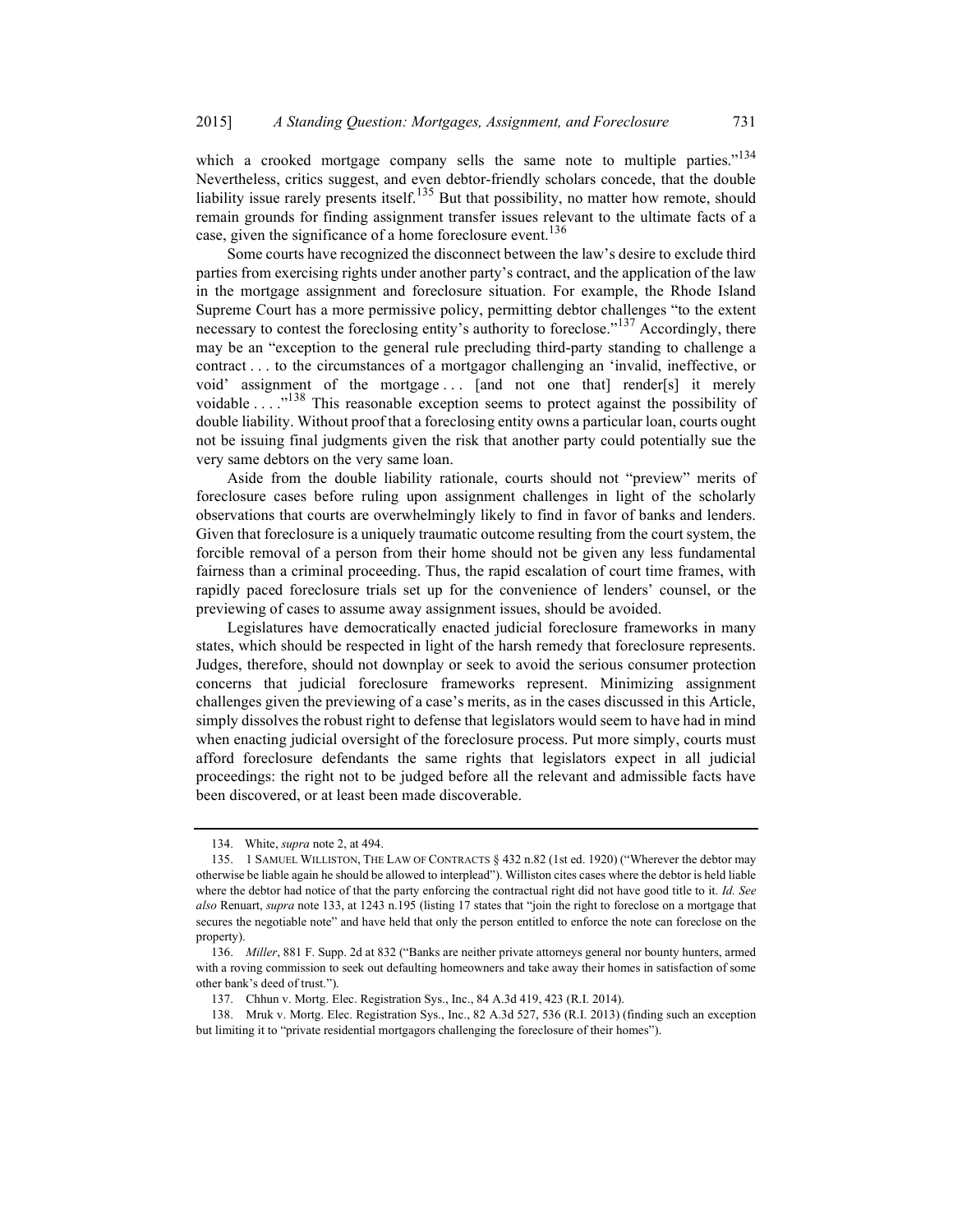A more procedural point supporting the allowance of assignment challenges stems from the posture in which assignments are sometimes presented in cases. Most of the cases examined for these issues involved cases where the assignment formed a major, if not the only, piece of evidence proving (or disproving) a bank's standing after a loan transfer. Thus, homeowners may be presented with these assignments as evidence, yet not be able to—reciprocally—take discovery or ask relevant questions at trial. This suggests a procedural inequality in which banks and foreclosing entities can propose a theory of transfer that is above reproach and not subject to question, despite banks' previously publicized issues with improper documentation.

An analogy can be made to the rights of leaseholder tenants. Courts and legislatures have recognized the need for the security of tenure.<sup>139</sup> Courts, in particular, have expanded the ability of tenants to raise particular defenses against wrongful or troubling evictions over time.<sup>140</sup> Although some have argued that summary eviction statutes do not go far enough to secure the tenure of tenants, the historical involvement of courts in tenantlandlord conflicts and the development of tenant protection law both suggest that courts are well-positioned to protect debtors from improper foreclosures and to interpret the assignment and other contract law issues presented.<sup>141</sup>

Notably, empirical literature demonstrates that foreclosure can produce physical health effects; emotional health effects such as depression, stress, and shaming; and severe credit effects that can, in some instances, restrict a homeowner's future job prospects.<sup>142</sup> Accordingly, foreclosure should trigger robust due process protections. At their most basic, these would include the right to ask questions about key pieces of evidence that will be introduced at trial or in a final judgment hearing. Yet, as we have seen, many courts are reluctant to allow discovery regarding assignments, even though proving that a given assignment is invalid may defeat the immensely consequential foreclosure judgment.

Beyond due process or tenure protections, the most significant benefit accruing to individual homeowners permitted to challenge assignments may be thought of in terms of time and leverage. As to time, such challenges would likely increase the time necessary to

<sup>139.</sup> Deborah Hodges Bell, Providing Security of Tenure for Residential Tenants: Good Faith as a Limitation on the Landlord's Right to Terminate, 19 GA. L. REV. 483, 490 (1985) ("Although imposition of the warranty of habitability has been the most dramatic aspect of the landlord-tenant 'revolution,' other changes have also significantly increased the rights of tenants. Procedural devices previously available to landlords, such as selfhelp eviction, distraint of goods, and summary eviction, have been abolished or drastically altered."); Spector, supra note 38, at 165 (noting court and legislative action to limit landlord power to evict tenants); Williams, supra note 39, at 1191 ("Protecting a tenant's tenure is not a foreign or unusual action for federal and/or state governments. Both have taken steps to shelter tenants from unmerited ejections by landlords.").

<sup>140.</sup> Williams, supra note 39, at 1191 ("For many years, jurisdictions have struggled to provide protection to tenants against the whims of their landlords. Jurisdictions have focused on: (1) eviction—being physically or constructively evicted; (2) rent—preventing tenants from capricious rent increases; and (3) discrimination protecting classes of tenants from discrimination in obtaining housing."); Spector, supra note 38, at 171 (finding many jurisdictions expanded the defenses available to tenants "not only by imposing warranties of habitability, but also by permitting tenants to assert them defensively within the summary eviction proceeding without any meaningful change to existing procedures.").

 <sup>141.</sup> Spector, supra note 38, at 209 ("Just as courts and legislatures adopted changes in the substantive law to reflect the similarities of residential housing transactions to transactions for general consumer goods and services, they must now insure [sic] that the procedures used to resolve disputes accommodate those similarities. So long as summary proceedings continue to isolate the issue of possession from other issues related to the tenancy, they diminish the benefits tenants have achieved through changes in the substantive law.").

 <sup>142.</sup> Zacks, supra note 61, at 544–45.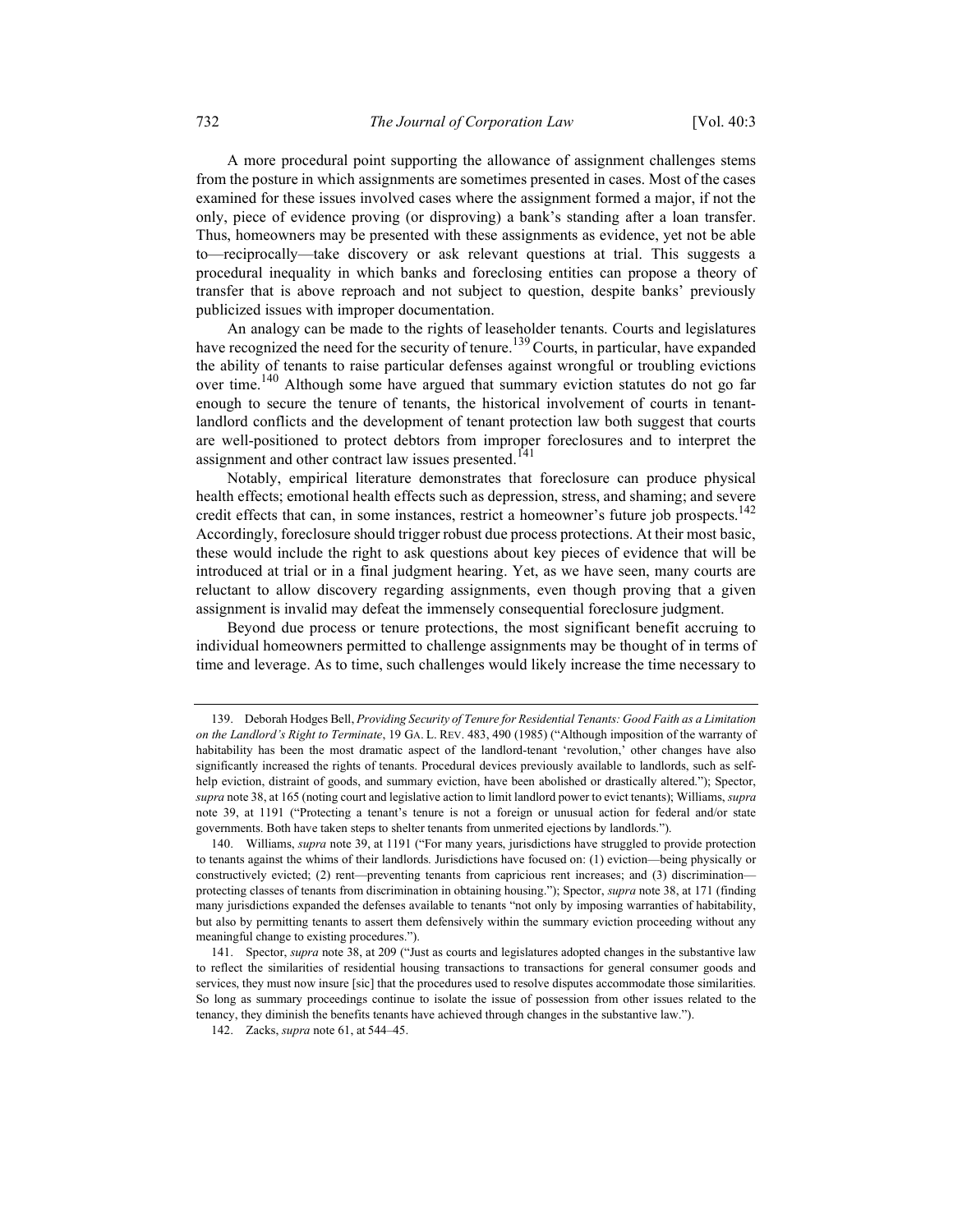foreclose, which in turn increases costs to lenders.<sup>143</sup> Thus, homeowners would accrue more opportunities to work out a settlement. Further, the increased costs to lenders may provide additional incentives to lenders to grant more favorable concessions to homeowners.<sup>144</sup> It is possible, as some contend, that lengthening the foreclosure process could spur a delay in the resolution of the real estate market.<sup>145</sup> Nevertheless, many of the problems associated with foreclosures—like crime, blight, and depressed surrounding housing values—have been shown to be caused primarily by vacancies, not foreclosure filings themselves.<sup>146</sup>

Such an expansion of the hurdles to foreclosure, and the resultant delays, may increase borrowing costs and decrease credit offers to potential homeowners in the future.<sup>147</sup> This argument fails to account for the democratic nature of judicial oversight of foreclosure processes. That is to say, many state legislatures have enacted a process by which foreclosures are afforded the same processes and procedures as any other civil lawsuit, regardless of potential future credit rationing externalities. Efforts to curtail the routine discovery questions asked in any given case, or to restrict the number of defenses a defendant may raise, therefore, represent a unilateral judicial action not in accordance with the planned foreclosure framework.

If judges and court administrators do not appreciate that banks and lenders' attorneys have to prove cases in the same way as any other civil lawsuit, and that, correspondingly, foreclosure cases take longer than in non-judicial states, this is a question that the legislature can easily address. In this arena, it does not behoove the courts to remake what the legislature has already deliberated upon and purposely enacted. One could presume, after all, that legislators have wrestled with the question of whether lending is more restricted or expensive in a more consumer-friendly foreclosure regime, and whether those costs are worth the benefit in turn of having more accurate and fair proceedings. Accordingly, any increase in borrowing costs may already have been weighed against the costs imposed upon debtors that are unable to combat an improper foreclosure. Thus, any additional time required by allowing assignment challenges, and any resultant increases in lending costs, would seem to have already been deemed an acceptable risk by legislatures. The potential benefits to such challenges are worth exploring further.

Aside from advantages accruing to individual homeowners, permitting challenges more liberally could improve court systems. First, allowing challenges would promote the integrity of the public records. This point has been made repeatedly in the context of  $MERS$ ,<sup>148</sup> and no persuasive rationale can be given for failing to give the same

 <sup>143.</sup> Id. at 567 (citing empirical studies showing that "longer foreclosure times increase lender losses").

<sup>144.</sup> See Renuart, supra note 133, at 1212–13 (noting that the ability to challenge mortgages would provide borrowers with better negotiating leverage); David A. Dana, Why Mortgage "Formalities" Matter, 24 LOY. CONSUMER L. REV. 505, 508–09 (2012) (suggesting that the increased cost to banks of complying with procedural requirements would encourage them to negotiate modifications or other workout transactions with borrowers).

 <sup>145.</sup> Dana, supra note 144, at 505–06 (noting that banks would argue that strict judicial treatment with respect to procedural requirements would "slow down the foreclosure process and delay the elimination of the huge backlog of mortgages in default.").

 <sup>146.</sup> Zacks, supra note 61, at 547–48 ("[W]e should not necessarily equate foreclosure filings with crime. Rather, it is vacancy itself—including vacancies that may result from foreclosures—that can lead to increased crime").

 <sup>147.</sup> See generally id. (providing an in-depth discussion on the impact of pro-borrower legislation on individual homeowners and society).

<sup>148.</sup> See, e.g., Peterson, supra note 41, at 1405 (describing a MERS senior vice president acknowledging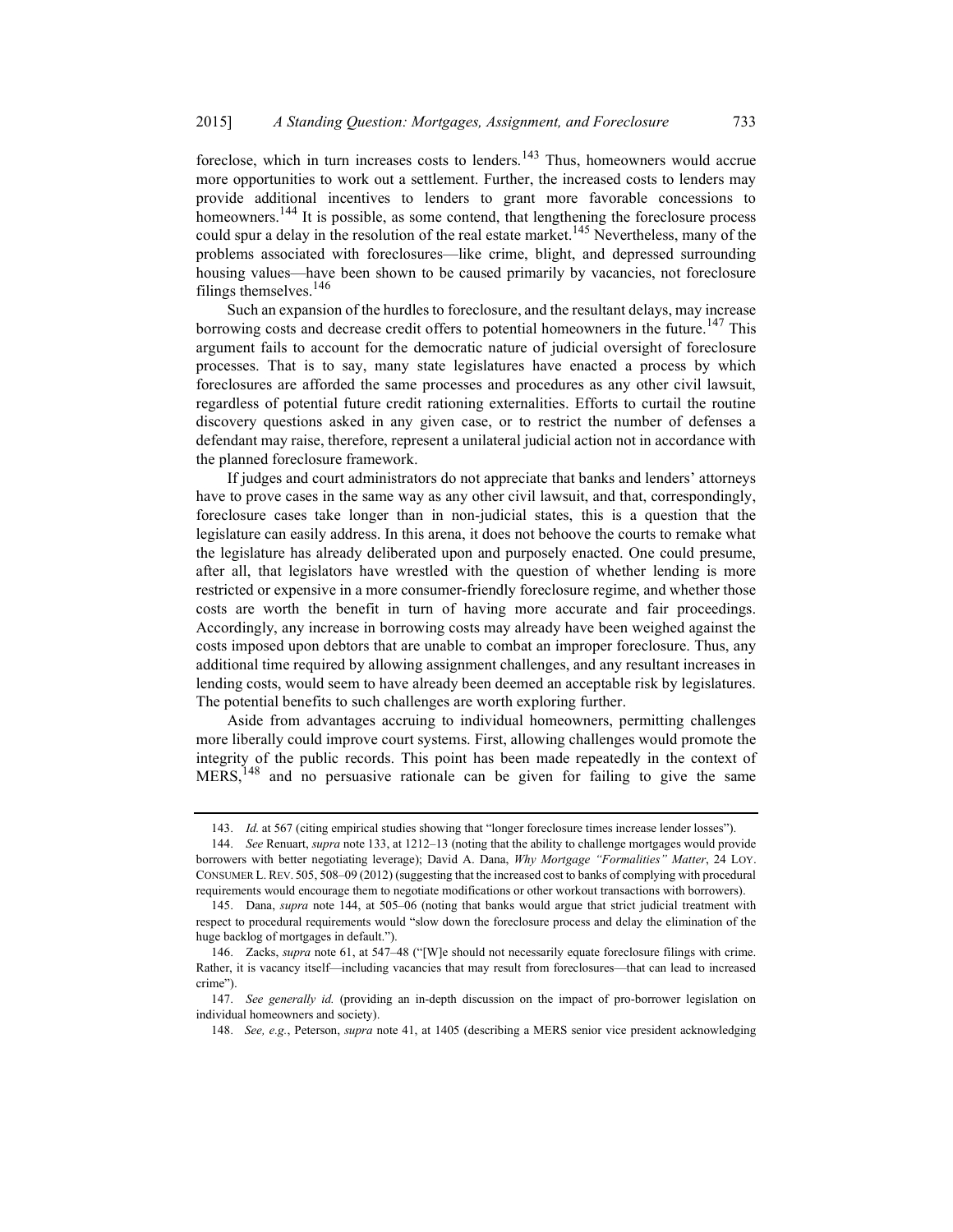consideration to assignment issues generally. Surely public records should be accurate and correct, and one would think that it is a duty of courts to ensure that improper assignments have not been recorded. In fact, MERS has already faced multi-million dollar lawsuits for its failure to record assignments that were, under some theories, required to have been recorded.<sup>149</sup> Given the sheer number of faulty documents that were brought to light during the height of the "robo-signing" crisis, courts should be more, and not less, vigilant against possibly fraudulent recordings in public records.

These public records goals are also backed by concerns regarding possible title issues in eventual sales or purchases of foreclosed properties. Such problems have been raised in regards to, for example, satisfactions of mortgages.<sup>150</sup> In turn, these difficulties affect a large portion of the population that has not been foreclosed. Viewing assignment challenges in the prism of debtors trying to "win a free home" ignores the detrimental effects that many commentators allege that MERS and faulty assignments may have on unrelated parties.

Such title issues could be the "single most troubling legal question that remains unanswered with respect to MERS's legal foundation."<sup>151</sup> Specifically, these concerns regard whether MERS mortgages will protect lienors against subsequent purchasers or bankruptcy trustees. Again, these effects do not merely concern the specific debtor or homeowner, but may cause chaos on title transfers in society at large. Allowing assignment challenges and discovery on such issues can ensure that loan transfers were properly completed, thereby increasing the accuracy of the public records and helping to prevent future title problems.

On a related point, such increased scrutiny may help to incentivize better documentation practices from banks and servicers in the future. If entities processing securitization documentation, producing assignments, or filing these documents in court know that courts will be vigilant on assignment issues, they will assumedly take care to ensure that their assignments are proper and correct.<sup>152</sup> Aside from the foreclosure "industry" itself, other areas of law that use assignments may also increase their efforts towards quality control. Debt collection, for example, has also attracted criticism for its questionable documentation in courts.<sup>153</sup> Thus, as evidence exists that banks are still making many of the same problematic mistakes regarding transfer documentation, courts can provide an important spur towards reform.<sup>154</sup>

This prediction has been borne from the course of events concerning MERS-related controversies and concerning foreclosure law firm practices. In regards to MERS, most of its reforms have been directly related to challenges brought in courts. For instance, when

that "MERS is owned and operated by and for the mortgage industry.").

<sup>149.</sup> See generally Zacks, supra note 41 (describing the recent surge of county clerk and qui tam lawsuits challenging MERS' role in foreclosures and MERS' effect on the transparency of public records).

<sup>150</sup>. See White, supra note 2, at 495–96 (describing title problems that arise due to the validity of mortgage satisfactions).

 <sup>151.</sup> Peterson, supra note 41, at 1394–95.

<sup>152.</sup> See Donald J. Kochan, Certainty of Title: Perspectives After the Mortgage Foreclosure Crisis on the Essential Role of Effective Recording Systems, 66 ARK. L. REV. 267, 312 (2013) (stating that "[i]f courts begin insisting on formalities, financial institutions will be encouraged to adopt a higher standard of care.").

 <sup>153.</sup> See Dana, supra note 144, at 104 (suggesting that, during the next wave of securitizations, banks would show more care with respect to procedural requirements).

 <sup>154.</sup> Renuart, supra note 37, at 127 (suggesting that banks have not reformed their practices years after the robo-signing scandal).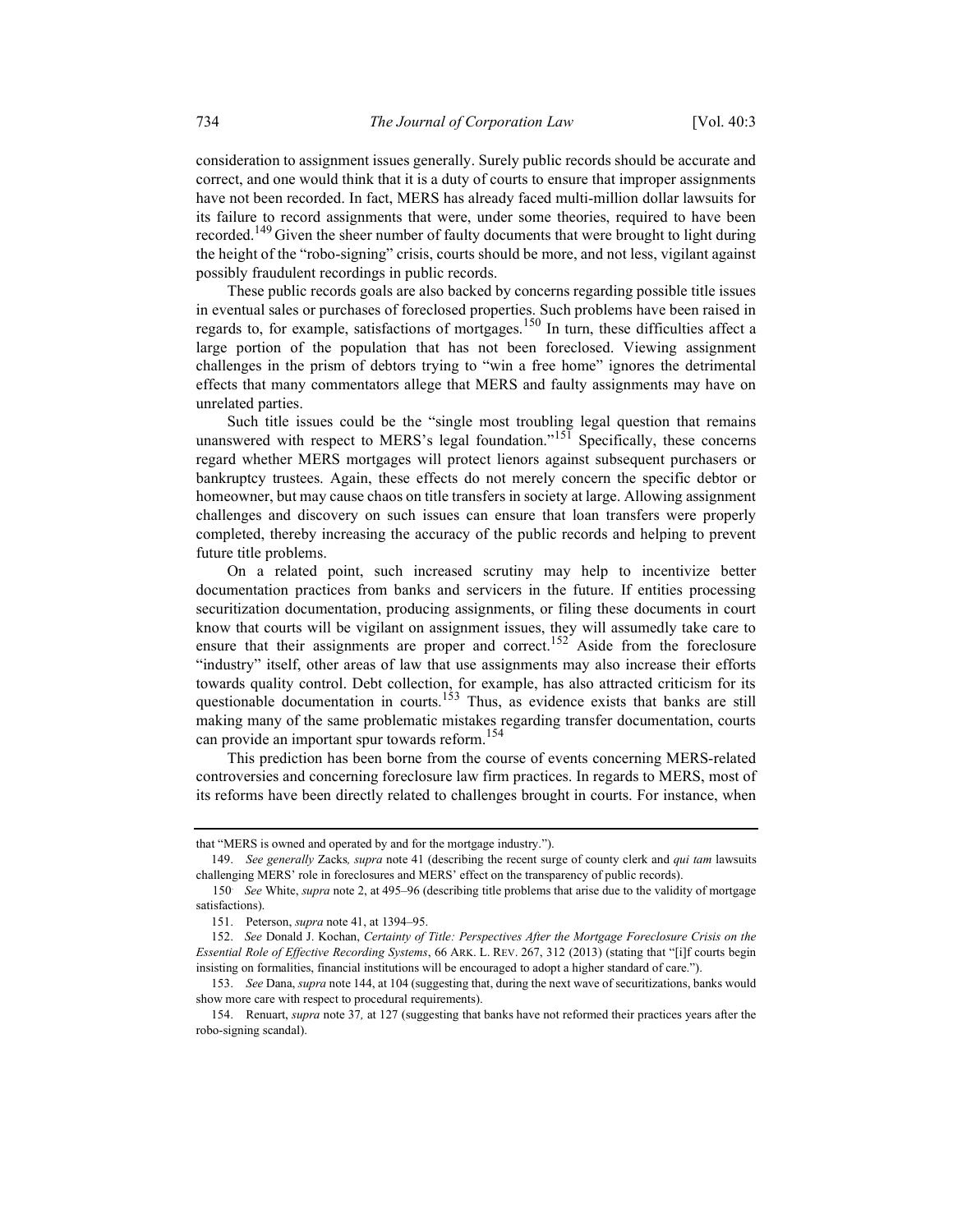the housing crisis became acute, the myriad of challenges to MERS' right to bring a foreclosure action in its own name produced a widely disparate and conflicting jurisprudence.<sup>155</sup> As a result of the growing controversy, MERS eventually changed its procedures so it would not foreclose in its own name.<sup>156</sup> Without courts allowing such challenges to MERS' standing, MERS would have had no reason to alter its practices. Similarly, faced with the embarrassing revelations that many of its "officers" could not name basic facts about MERS, the company apparently enacted some form of basic training for persons signing their names to assignments.<sup>157</sup> Yet without the depositions requested as part of routine discovery in civil litigation, these shortcomings and reforms would not have occurred.

To paint a rather different scenario, consider the alternative. With a disinterested judiciary interested mainly in clearing cases, high volume foreclosure law firms were able to commit a significant number of errors and frauds.<sup>158</sup> In some cases attorneys and their firms were able to file false lost-note claims, to sign affidavits on behalf of clients without the authority to do so, to file documents signed by attorneys who had already left the particular firm, signing blank documents with information to be filled in later, among other violations.<sup>159</sup> Yet these same attorneys faced little, if any, consistent pressure from courts to reform their ways. Accordingly, many of the bad acts continued for years before any consequences were meted out.

One way to evaluate such ethical lapses is to be guilty of the same previewing that courts partake in when analyzing assignment challenges; if the debtor is in default, then it should not matter if false or inappropriate documents have fouled up the court system. Such a notion, though, would probably offend those who value the basic integrity of the courts. Disregarding assignment challenges, and disallowing discovery on such issues, as in the case of foreclosure firm misconduct, can have a detrimental effect. Without asking questions about the assignments, the courts will never discover whether the scale of problematic assignments is indeed daunting, or whether it is a rare phenomenon. Conversely, as in the case of MERS controversies, court monitoring and litigant challenges can result in reform.

#### V. CONCLUSION

Scholars have made various suggestions addressing mortgage transfer concerns. First, lenders could, as a prerequisite to foreclosure, be required to produce a full loan transfer history with supporting documentation. This would presumably eliminate many of the transparency concerns noted above.160 Other scholars accord with this idea as a key protection to borrowers seeking to avoid questionable foreclosures.<sup>161</sup> Alternatively, the

 <sup>155.</sup> See generally Zacks, supra note 34 (examining the role and issues surrounding MERS).

 <sup>156.</sup> Id.

<sup>157.</sup> Id.

<sup>158.</sup> See generally Zacks, supra note 5 (examining numerous instances of misconduct in high-volume foreclosure firms).

 <sup>159.</sup> Id. at 870.

<sup>160.</sup> White, *supra* note 2, at 497 (suggesting that legislatures require lenders to document the complete transfer history of mortgage documents prior to foreclosing); but see Levitin, supra note 126, at 662 (2013) (arguing that such requirements would make transfers hard and increase borrower costs).

<sup>161.</sup> John P. Hunt et al., Rebalancing Public and Private in the Law of Mortgage Transfer, 62 AM. U. L. REV. 1529, 1564 (2013) (outlining the problems with American mortgage transfer law).